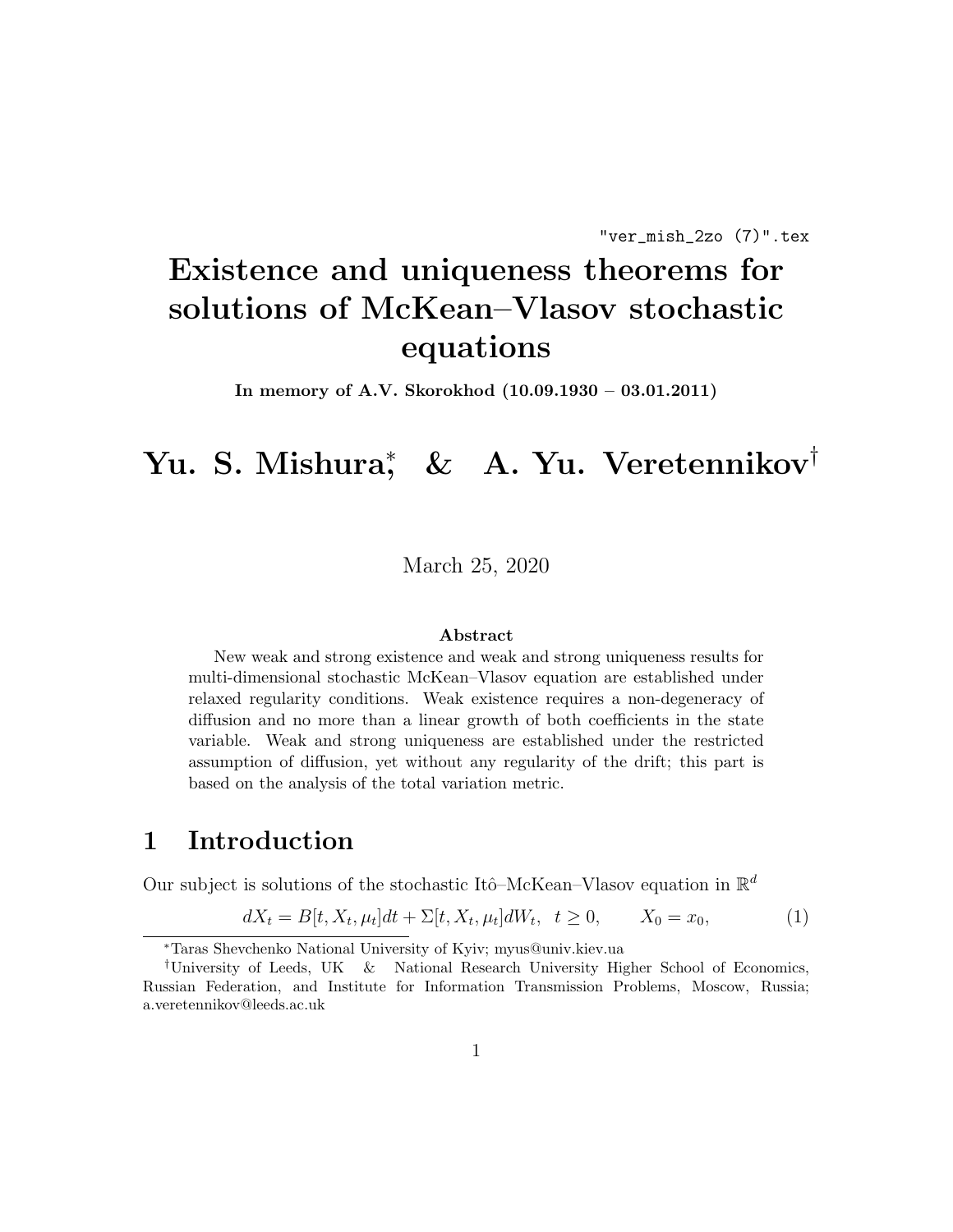in a particular situation called "true McKean–Vlasov case" under the convention

$$
B[t, x, \mu] = \int b(t, x, y)\mu(dy), \ \Sigma[t, x, \mu] = \int \sigma(t, x, y)\mu(dy), \tag{2}
$$

and under certain non-degeneracy assumptions. Here  $W$  is a standard  $d_1$ -dimensional Wiener process, b and  $\sigma$  are vector and matrix Borel functions of corresponding dimensions d and  $d \times d_1$ ,  $\mu_t$  is the distribution of the process X at time t. The initial data  $x_0$  may be random but independent of W; a non-random value is also allowed. Historically, Vlasov's idea, proposed originally in 1938 and contained in the reprinted paper [36], called mean field interaction in mathematical physics and stochastic analysis, assumes that for a large multi-particle ensemble with "weak interaction" between particles, this interaction for one particle with others may be effectively replaced by an averaged field. A class of equations of type (1) was proposed by M. Kac [17] as a stochastic "toy model" for the Vlasov kinetic equation of plasma. The systematic study of such equations was started by McKean [24]. The reference [30] provides an introduction to the whole area with links to the paper [8] as the most important preceding background deterministic paper.

McKean–Vlasov's equations, being clearly more involved than Itô's SDEs, arise in multi-agent systems (see  $[3, 4]$ ), as well as in some other areas of high interest such as filtering (see [6]). These processes also very closely relate to so called self-stabilizing processes (diffusions, in particular), which is, actually, another name for non-linear diffusions in the "ergodic" situation, (see [13]). In what concerns "propagation of chaos" for the equation  $(1)$ , we refer the reader to [30] and [5, Theorem 4.3]. In the authors' view, it may be fruitful to separate different aspects, including time discretization and "propagation of chaos" for multi-particle case, and to consider approximations differently from the basic existence and uniqueness issues; only the latter two are the main subjects of the present paper. Many control problems lead to discontinuous coefficients. This is one of motivations for looking for existence and uniqueness under minimal regularity of the coefficients.

As to earlier works in this area, one of the most important papers is [11] where the martingale problem for a similar McKean-Vlasov SDE is tackled. It is not very easy to compare our regularity assumptions with those in [11] because the latter are given not directly in terms of coefficients (please compare with (2.1) in the Assumption I from  $[11]$ . We do not assume continuity with respect to the state variable x replacing it by the non-degeneracy of the diffusion matrix. Neither our linear growth bound is comparable directly with the Lyapunov type conditions in [11]. More general growth conditions were studied in [5]; however, our regularity conditions admit just measurable coefficients in  $x$ , especially, for weak existence, and, hence, overall, our results are not covered by [5] either.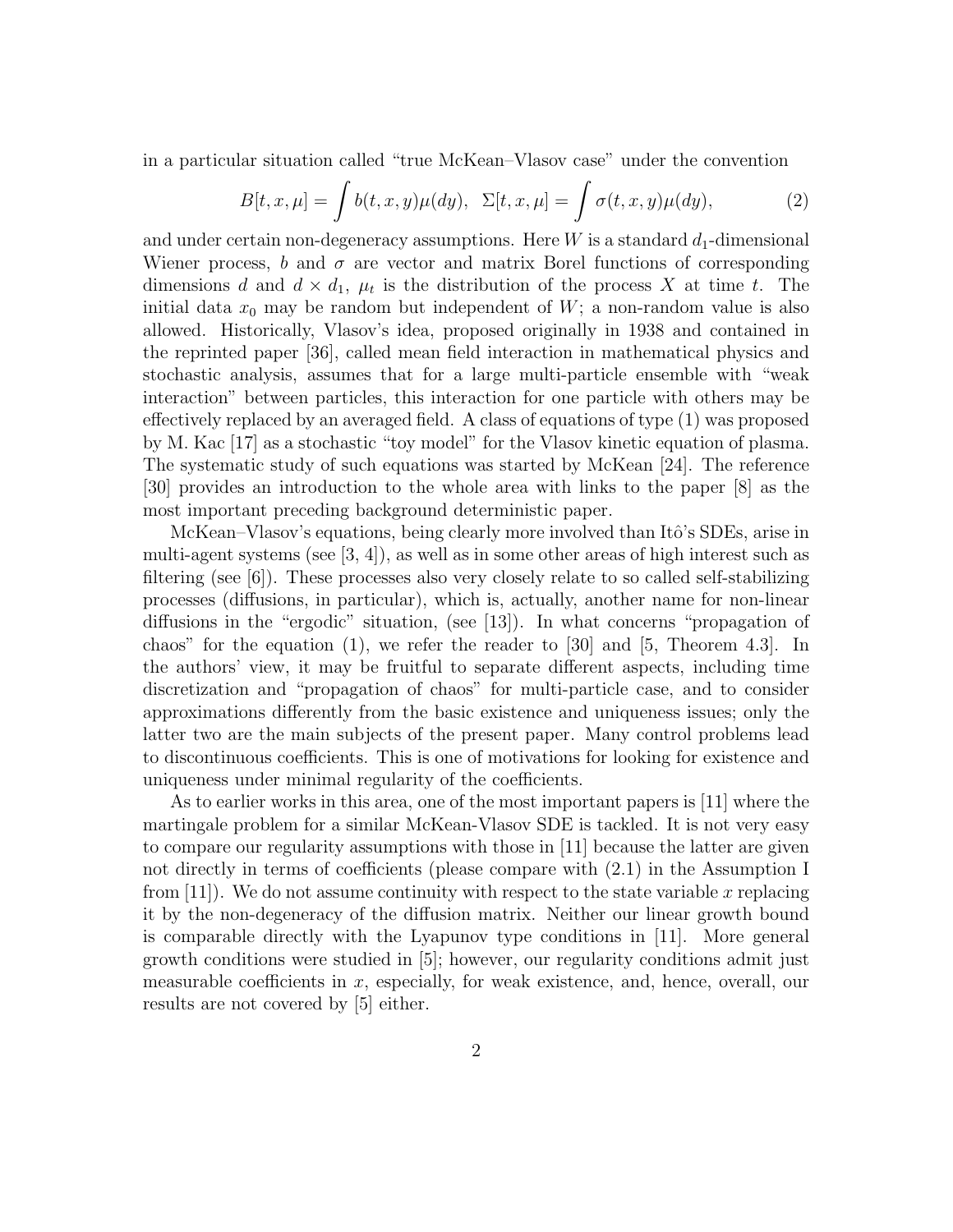Our goal is to establish weak existence analogues to Krylov's weak existence for Itô's equations which is more general than in earlier papers. A more general equation is tackled with a possibly non-square matrix  $\sigma$ , which may be useful in applications and which case was not covered in [5]. Further, we propose a different method which could be of interest in some other settings. In the homogeneous case and under less general conditions, using a different technique, weak existence and weak uniqueness were established in [15] and [16]. In [34] there is a result on strong existence for the equation similar to (1) only with a unit matrix diffusion; however, strong and weak uniqueness, along with "propagation of chaos", i.e., with convergence of particle approximations, are established there under restrictive additional assumptions on the drift which include Lipschitz and some other conditions. In the present paper, weak and strong uniqueness are established for bounded and measurable drifts under additional assumptions on the (variable) diffusion coefficient.

In applications where some additional regularization by white noise is often required it may be useful to have a result for references with dimensions  $d_1 \geq d$  rather than just for  $d_1 = d$ . This case is rarely tackled in the literature and it is not easy to find a suitable reference; this was the main reason why we included this extension. Despite the widespread intuitive belief that for weak solutions or weak uniqueness everything which may be desired only depends on the matrix  $\sigma \sigma^*$ , in fact, conditions in the McKean–Vlasov case usually do require certain properties of  $\sigma$ , not  $\sigma \sigma^*$  (please compare, for example, with [11]). Hence, even if some results for  $d_1 = d$  extends to  $d_1 \geq d$ , yet it is not automatic. Unlike the setting in the paper [5], we allow nonhomogeneous coefficients depending on time; a formal reduction to a homogeneous case by considering a couple  $(t, X_t)$  would require unnecessary additional conditions due to the degeneracy. Our method of proof is also different from that used in [5]: we use explicitly Skorokhod's single probability space approach combined with Krylov's integral estimates for Itô's processes.

Strong existence for McKean–Vlasov equations in our paper is derived from strong existence for "ordinary" or "linearized" Itô's equations with a fixed flow  $(\mu_t)$ . The famous Yamada–Watanabe principle (see [14], [23], [37], [38]) concerning weak existence and pathwise uniqueness here has a remote analogue in terms of the equivalence of weak and strong uniqueness, yet, under additional assumptions. In all main results of the paper (but not in Propositions 1 and 2) it is assumed that the drift, and in the Theorem 1 diffusion as well, satisfies a linear growth bound condition. The linear growth is useful because of numerous applications where, at least, the drift is often unbounded; further extensions on a faster non-linear growth usually require Lyapunov type conditions, which are not considered in this paper.

The structure of the paper is as follows. In the Section 2 weak existence is estab-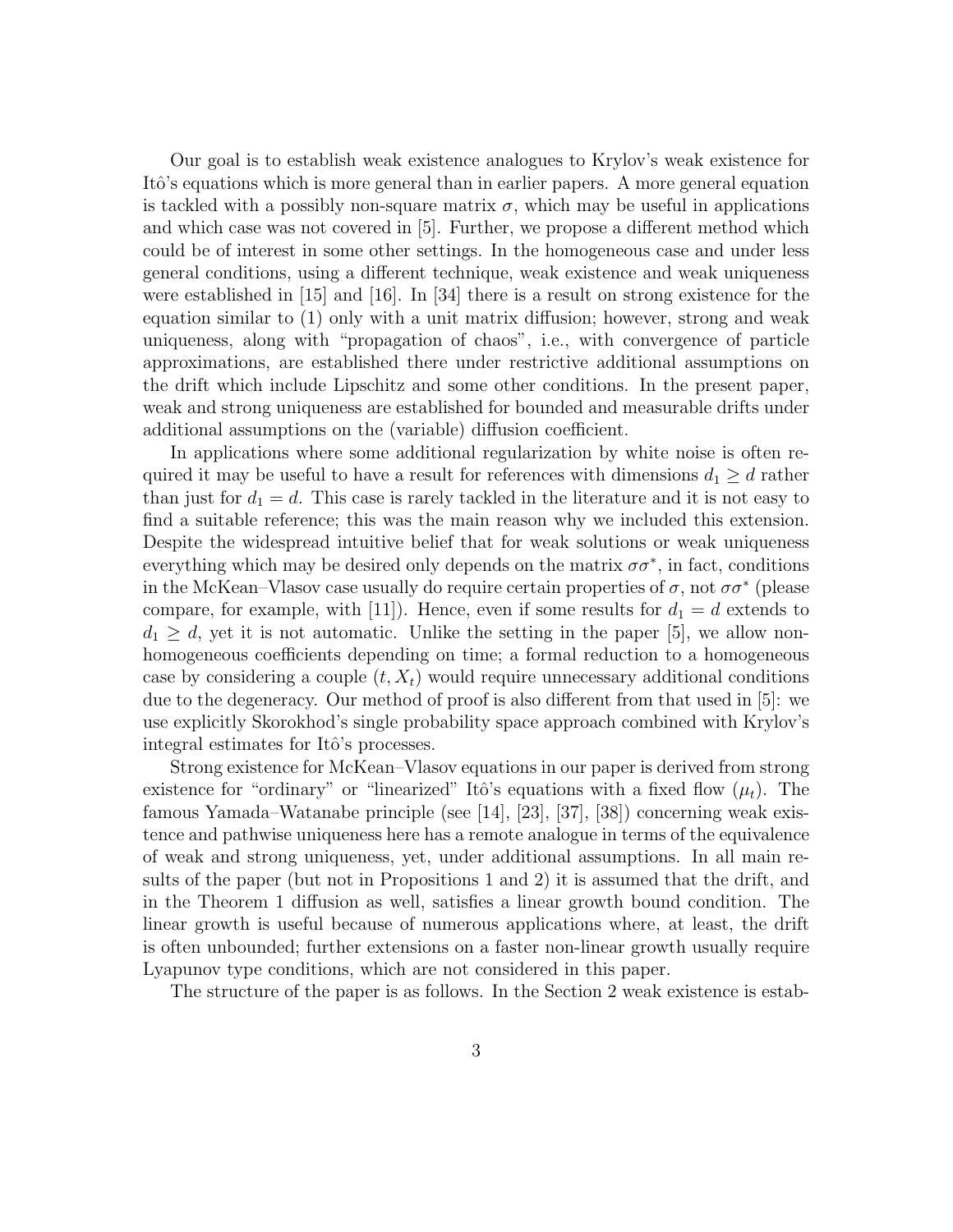lished. The Theorem 1 there mimics Krylov's weak existence result for Itô's SDEs from [19] for a homogeneous case, and from [21] for a non-homogeneous case; see also [35]. No regularity of the coefficients is assumed with respect to the state variable  $x$ . The proof is split into three parts. The first two parts, given in the Proposition 1 and Proposition 2, are devoted to the case under a bit restrictive additional assumptions on the diffusion; the third part extends the consideration to the general situation, i.e. to a not necessarily quadratic and symmetric diffusion matrix. Section 3 is devoted to strong solutions and to weak and strong uniqueness. Weak uniqueness and strong uniqueness are established simultaneously under identical (for weak and for strong uniqueness) sets of conditions. The latter do involve some restriction on the diffusion coefficient which should not depend on the measure in the Theorem 3. For a completeness of the paper, three important classical Skorokhod's and Dynkin's lemmata are provided in Appendix (Section 4).

# 2 Weak existence

### 2.1 Main results

Before we turn to the main results, let us recall the definitions and a fact from functional analysis.

**Definition 1.** The triple  $(X_t, \mu_t, W_t)$  is called solution of the equation (1) iff  $(W_t)$ is a d<sub>1</sub>-dimensional Wiener process with a filtration  $(\mathcal{F}_t)$  such that for each t,  $X_t$  is  $\mathcal{F}_t$ -measurable,  $X_t$  is continuous in t, and

$$
\mathbb{P}\left(X_t - x_0 - \int_0^t B[s, X_s, \mu_s]ds - \int_0^t \Sigma[s, X_s, \mu_s]dW_s = 0, \ t \ge 0\right) = 1,
$$

with all the integrals under the sign of probability being correctly defined, and with  $\mu_t$  being a marginal distribution of  $X_t$  for each  $t \geq 0$ . This solution is called strong iff for each t the random variable  $X_t$  is measurable with respect to the sigma-algebra  $\mathcal{F}^W_t$  (sigma-algebra generated by Wiener process W); all other solutions are called weak.

Note that in the case of strong solution, it exists on any probability space with a  $d_1$ -dimensional Wiener process W. Following a tradition of Itô SDE theory and slightly abusing a rigorous wording in the definition above, we will usually call solution just the first component  $X_t$  of the triple  $(X_t, \mu_t, W_t)$  yet with a compulsory property that  $\mu_t$  is a marginal distribution of  $X_t$  for each t. The next lemma is probably a common knowledge since it is never mentioned in the papers on the topic. Yet,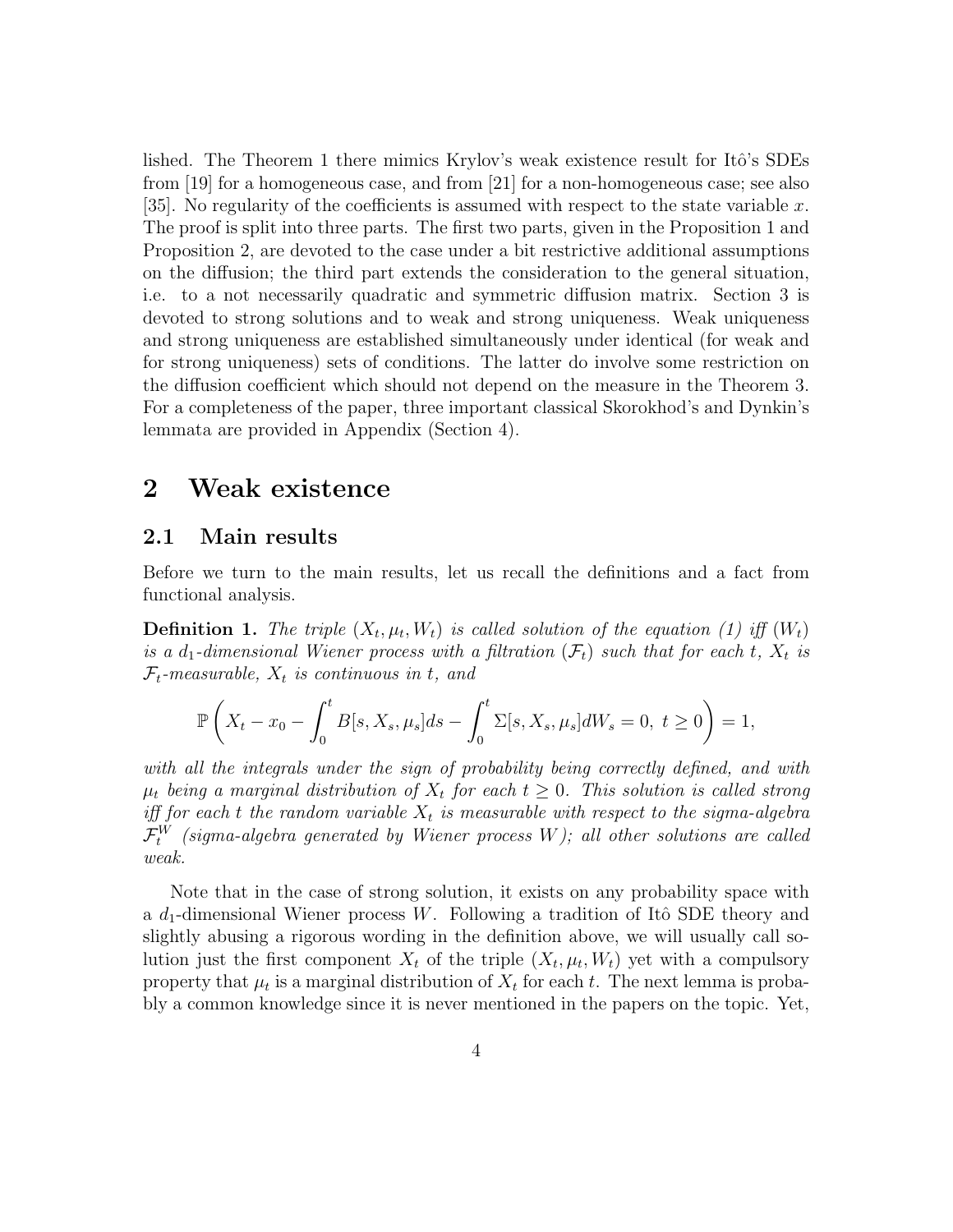it seems that this result does require some integrability conditions; so it is stated here with a brief sketch of the proof so as to make sure that the linear growth conditions suffice. Let  $|\cdot|$  stand for the Euclidean norm for any vector in  $\mathbb{R}^d$ , and  $\|\cdot\|$  for the standard matrix norm, namely,  $\|\sigma\| = \left(\sum_{i,j} \sigma_{ij}^2\right)^{1/2}$ .

**Lemma 1.** Under the assumption of (2), let the Borel coefficients  $b(t, x, y)$  and  $\sigma(t, x, y)$  for each  $(t, x)$  satisfy

$$
\sup_{t,y} (|b(t, x, y)| + ||\sigma(t, x, y)||) \le C(x)
$$

with some locally bounded Borel function  $C(x)$ ,  $x \in \mathbb{R}^d$ , and let  $\mu_t(dy)$  be a marginal distribution of any solution  $X_t$  of the equation (1). Then the functions  $\tilde{b}(t, x) :=$  $B[t, x, \mu_t]$  and  $\tilde{\sigma}(t, x) := \Sigma[t, x, \mu_t]$  are Borel measurable in  $(t, x)$ .

*Proof.* Let  $(X_t, \mu_t, W_t)$  be a solution of (1) on some probability space  $(\Omega, \mathcal{F}, \mathbb{P})$ with a  $d_1$ -dimensional Wiener process W, and consider another *independent* solution  $(\xi_t, \mu_t, W'_t)$  with the same marginal distribution  $\mu_t$  of  $\xi_t$ , say, on another probability space  $(\Omega', \mathcal{F}', \mathbb{P}')$  with a  $d_1$ -dimensional Wiener process W':

$$
d\xi_t = B[t, \xi_t, \mu_t]dt + \Sigma[t, \xi_t, \mu_t]dW'_t, \quad t \ge 0, \qquad \mathcal{L}(\xi_0) = \mathcal{L}(x_0). \tag{3}
$$

Then the coefficient  $B[t, x, \mu_t]$  can be written as

$$
B[t, x, \mu_t] = \mathbb{E}' b(t, x, \xi_t),
$$

where  $\mathbb{E}'$  stands for expectation with respect to the probability measure  $\mathbb{P}'$ . Now, the function  $b(t, x, y)$  is Borel measurable in  $(t, x, y)$  by the assumption, and the function  $\xi_t(\omega')$  is  $\mathcal{B}[0,\infty) \otimes \mathcal{F}$ -measurable in  $(t,\omega')$  due to continuity of solution  $\xi_t$ in t and its measurability in  $\omega'$  (see, e.g., [22, Lemma 1.5.7]). Hence, the function  $\hat{b}(t, x, \omega') := b(t, x, \xi_t(\omega'))$  is  $\mathcal{B}[0, \infty) \otimes \mathcal{B}(\mathbb{R}^d) \otimes \mathcal{F}$ - measurable in  $(t, x, \omega')$ . Further, one of the statements of Fubini theorem (see [22, Theorem 1.5.5]) claims that in this case the function

$$
\mathbb{E}'b(t,x,\xi_t) = \int b(t,x,\xi_t(\omega'))\mathbb{P}'(d\omega') = \int \hat{b}(t,x,\omega')\mathbb{P}'(d\omega')
$$

is  $\mathcal{B}[0,\infty) \otimes \mathcal{B}(\mathbb{R}^d)$ -measurable, as required. Here we used the condition of boundedness of b in y for each x, which implies integrability

$$
\iint\limits_{D} \int |b(t, x, \xi_t(\omega'))| \mathbb{P}'(d\omega') dt dx \le \iint\limits_{D} C(x) dt dx < \infty,
$$

over any bounded Borel subset  $D \in \mathcal{B}[0,\infty) \otimes \mathcal{B}(\mathbb{R}^d)$ . The Lemma 1 is proved. •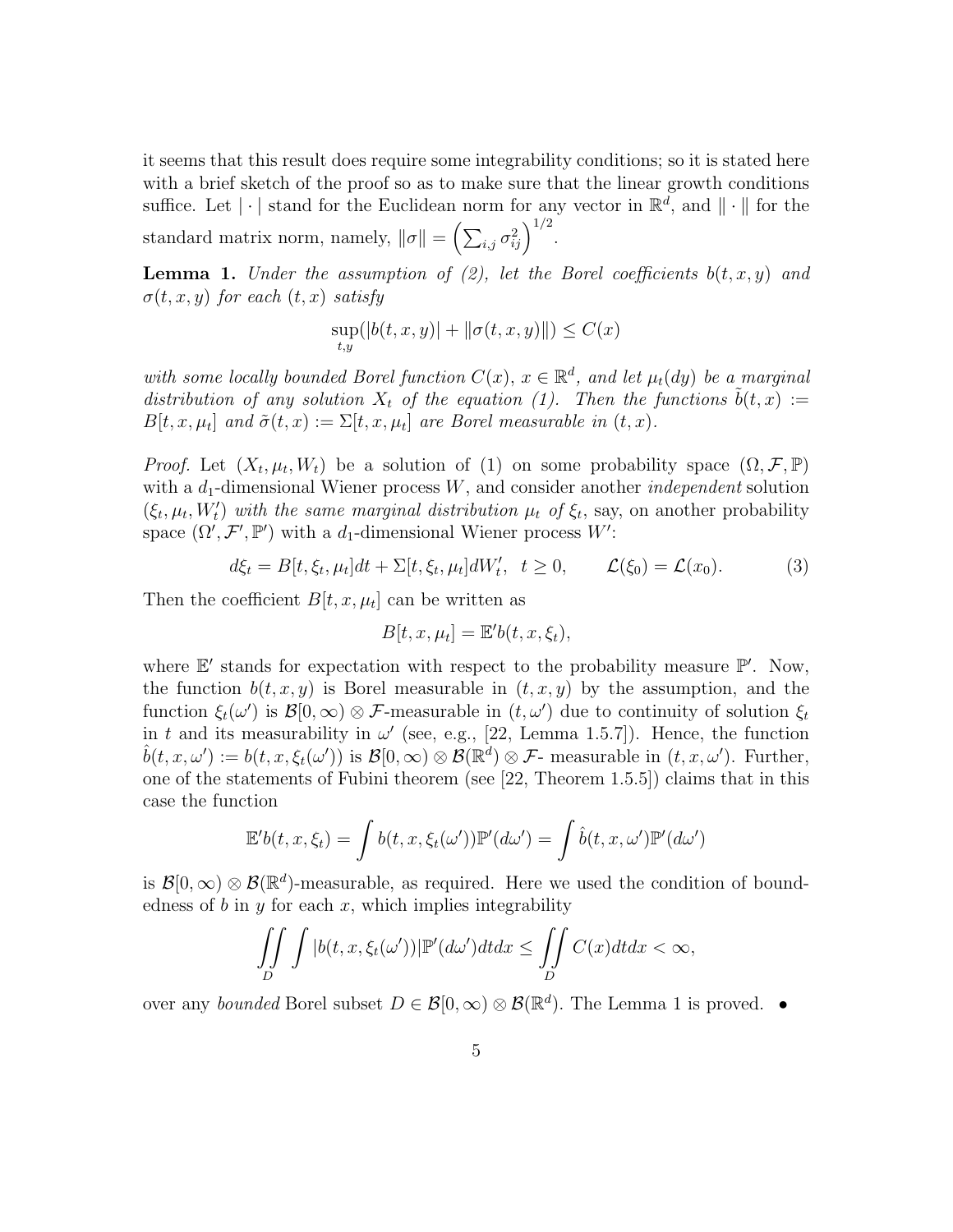In this way, under the condition of the at most linear growth in  $x$  assumed in the sequel (see (4) a few lines below), the coefficients B and  $\Sigma$  in (1) are Borel measurable in  $(t, x)$ ; so, the equation (1) does make sense under this condition. The next theorem is the main result of the paper about weak existence.

**Theorem 1.** Let the initial value  $x_0$  have a finite 4th moment. For the problem (1)– (2), suppose that the following two conditions are satisfied.

(i) The functions b and  $\sigma$  admit linear growth condition in  $(x)$ , i.e., there exists  $C > 0$  such that for any s, x, y,

$$
|b(s, x, y)| + ||\sigma(s, x, y)|| \le C(1 + |x|),\tag{4}
$$

(ii) The diffusion matrix  $\sigma$  is uniformly non-degenerate in the following sense: there is a value  $\nu > 0$  such that for any probability measure  $\mu$ ,

$$
\inf_{s,x} \inf_{|\lambda|=1} \lambda^* \left( \int \sigma(s,x,y) \mu(dy) \right) \left( \int \sigma^*(s,x,y) \mu(dy) \right) \lambda \ge \nu. \tag{5}
$$

Then the equation  $(1)$  has a weak solution, that is, a solution on some probability space with a standard  $d_1$ -dimensional Wiener process with respect to some filtration  $(\mathcal{F}_t, t \geq 0).$ 

**Remark 1.** If  $d_1 = d$  and  $\sigma$  is symmetric and positive definite, then the assumption (5) can be replaced by an equivalent but much easier one, which is frequently in use,

$$
\inf_{s,x,y} \inf_{|\lambda|=1} \lambda^* \sigma(s,x,y) \lambda \ge \nu > 0. \tag{6}
$$

The intuitive meaning of the condition (5) in the simplest 1D (that is, with  $d_1 = d =$ 1) situation is that the diffusion coefficient is non-degenerate and cannot change sign for any fixed  $(s, x)$  and varying y. It is plausible that any moment of order  $2 + \epsilon$  for  $x_0$  suffices for all the statements (except for the Theorem 3 under the linear growth condition on the drift where an exponential moment will be required), but this goal is not pursued here. Under the additional assumption of boundedness of b and  $\sigma$ , the 4th moment of the initial value  $x_0$  is not necessary and can be further relaxed.

The structure of the proof of the Theorem 1 is such that first the case of symmetric non-degenerate  $\sigma$  is tackled, i.e., with  $d_1 = d$  and under the assumption (6). A motivation for this approach is that under the relaxed assumption (5) and under the symmetry of  $\sigma$  it is easy to find a smoothing of this matrix function which would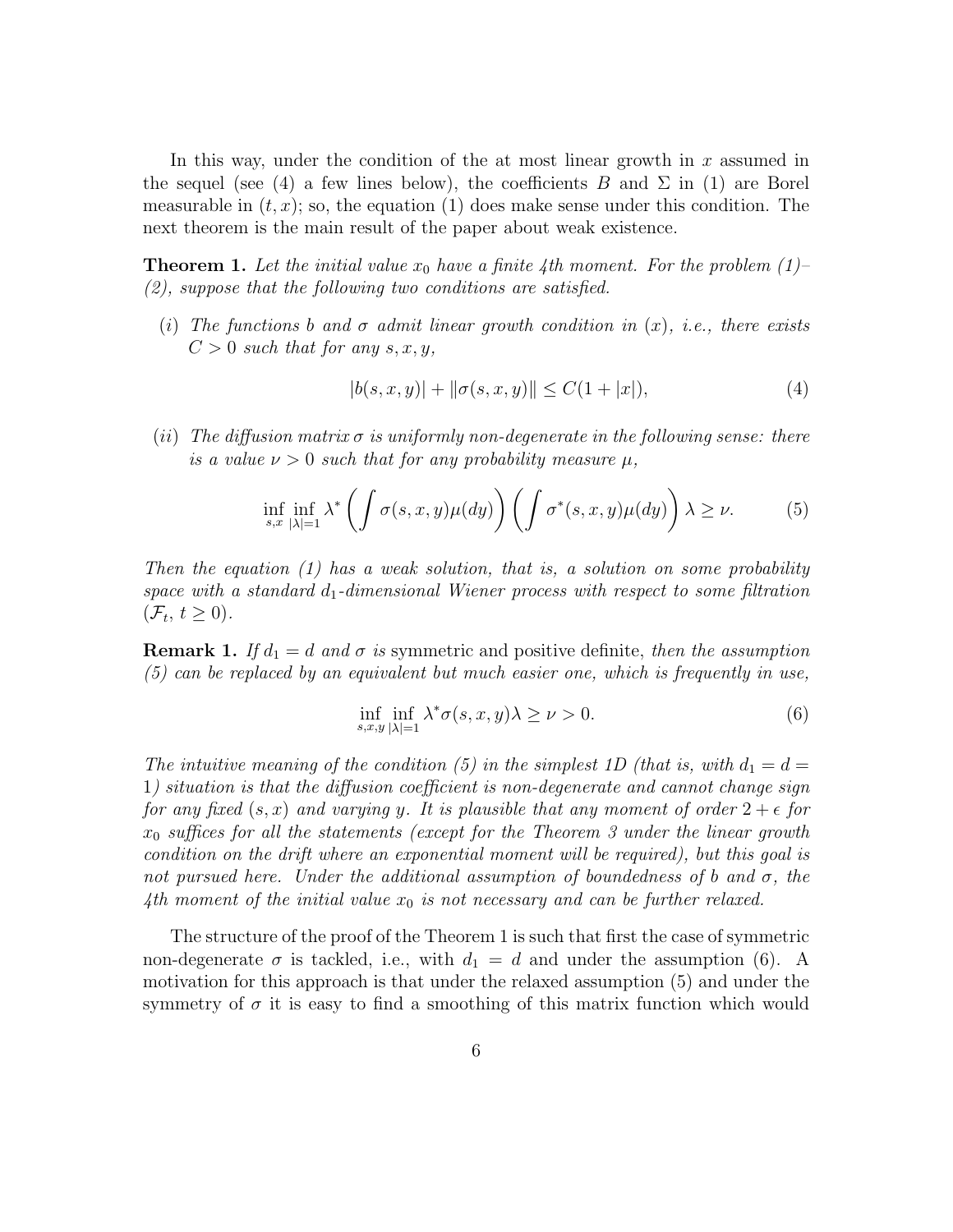keep the non-degeneracy of the diffusion coefficient. Because of this we formulate some provisional statement under more restrictive conditions as Proposition 1. Its proof will be simultaneously the beginning of the proof of the Theorem 1.

We will need two auxiliary lemmata. The Lemma 2 is about a priori moment bounds for solutions; the Lemma 6 is a localized version of Krylov's bounds where coefficients are locally bounded and the estimate also relates to a bounded domain.

**Lemma 2.** Under assumption (4) and the standard measurability, a priori estimates

$$
\mathbb{E} \sup_{0 \le t \le T} |X_t|^4 \le C_T (1 + \mathbb{E}|x_0|^4),\tag{7}
$$

and

$$
\sup_{0\le s\le t\le T;\,t-s\le h} \mathbb{E}|X_t - X_s|^4 \le C_T h^2,\tag{8}
$$

hold true with some constants  $C_T$  (generally, different) that do not depend on n. In (7) the constant  $C_T$ , generally speaking, also depends on the value of the moment  $\mathbb{E}|x_0|^4$ .

Later on in the proof of the Proposition 1 similar a priori bounds will be stated for the successive approximations of solutions. Recall that  $x_0 \in \mathbb{R}^d$  is the initial value of the process  $X$  and that it may be random with a certain finite moment. In fact, similar a priori bounds hold true for any power function assuming the appropriate initial moment, although, this will not be used in this paper. The proof of (7) is very standard and can be done following the lines in [12, Theorem 1.6.4], or [21, Corollary 2.5.6], or [29] (and many other places) combined with Doob's inequalities. The bounds (8) follow from a similar calculus starting from s instead of 0.

Why do we need the 4th moment, will be clarified in the proofs of the Proposition 1 and the Theorem 1: it is useful for verifying continuity for the processes with equivalent finite-dimensional distributions; for this purpose the 2nd moment is not sufficient, although  $2 + \epsilon$  should probably work.

A version of localised Krylov's bound required for the proof of the Theorem 1 can be found in the Appendix.

In the following intermediate simplified version of the Theorem 1, we allow both coefficients to grow, but  $\sigma$  is assumed symmetric and positive definite. In the first part of the proof the coefficients will be assumed bounded. We will treat now a more general structure of the coefficients B and  $\Sigma$ , namely, in the form

$$
\bar{\Sigma}[t, X, \mu] = \phi(\int \sigma(t, x, y)\mu(dy)), \quad \bar{B}[t, X, \mu] = \psi(\int b(t, x, y)\mu(dy)), \quad (9)
$$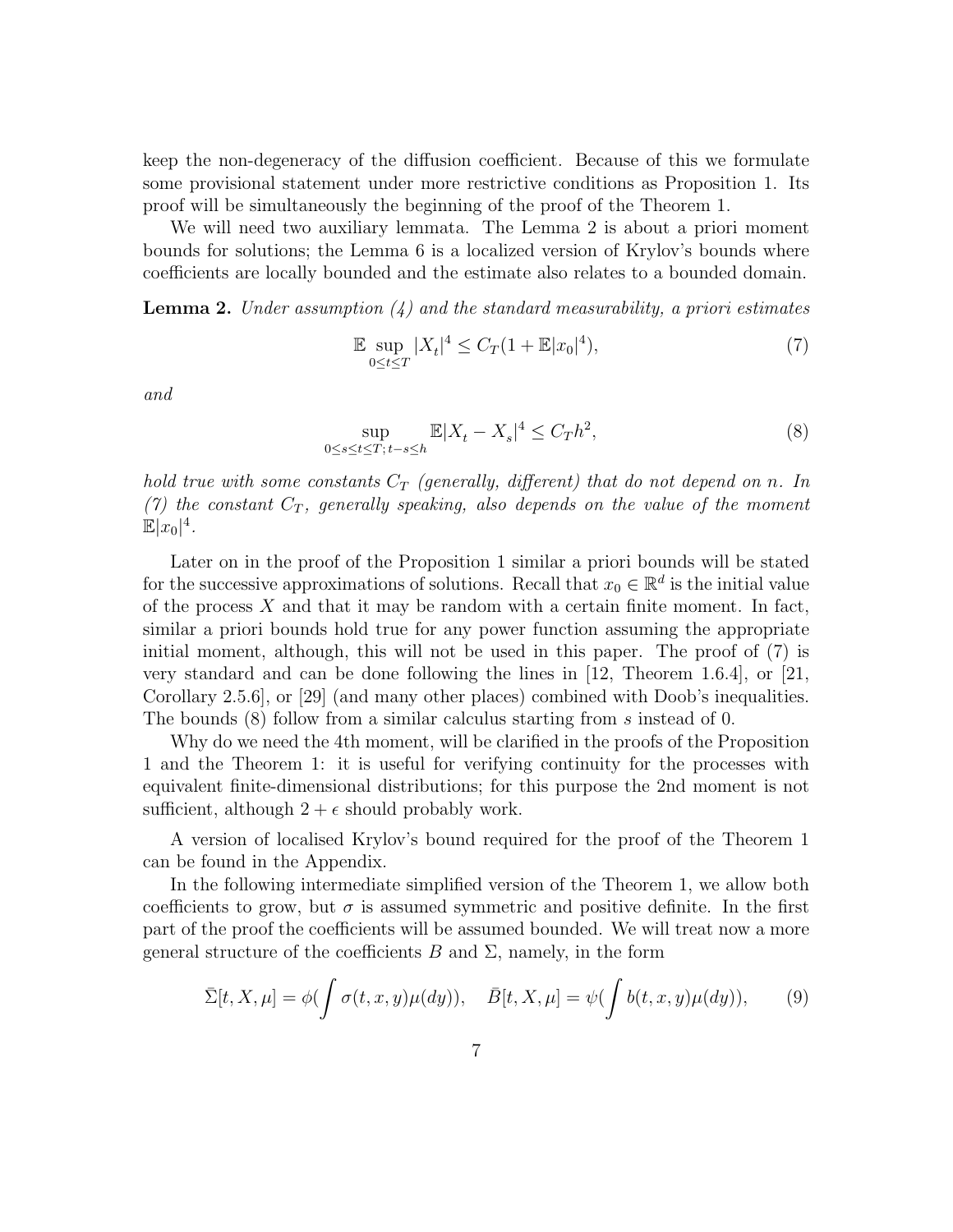where conditions on the matrix-functions  $\phi$  and vector-function  $\psi$  will be specified. In fact, for the proof of the Theorem 1 we only need  $\phi$ ; however,  $\psi$  is added just by analogy since it does not bring any new difficulty. (We keep notations  $\Sigma[t, X, \mu] = \int \sigma(t, x, y) \mu(dy), B[t, X, \mu] = \int b(t, x, y) \mu(dy).$  Actually, conditions on the functions  $\phi$  and  $\psi$  might be further relaxed, but the authors do not have a motivation for that at the moment. Correspondingly, we now consider the equation (1) with coefficients B instead of B and with  $\Sigma$  instead of  $\Sigma$ .

**Proposition 1.** Assume that  $d_1 = d$ , and let  $\sigma$  and b satisfy the linear growth condition  $(4)$ , and a more general dependence,

$$
\bar{\Sigma}[t, X, \mu] = \phi(\int \sigma(t, x, y)\mu(dy)), \quad \bar{B}[t, X, \mu] = \psi(\int b(t, x, y)\mu(dy)),
$$

so that there exist  $m_1, m_2 > 0$  such that

$$
\|\phi(\Sigma) - \phi(\tilde{\Sigma})\| \le C \|\Sigma - \tilde{\Sigma}\|(1 + (\|\Sigma\| \vee \|\tilde{\Sigma}\|)^{m_1}),
$$
\n(10)

$$
|\psi(b) - \psi(\tilde{b})| \le C|b - \tilde{b}| (1 + (|b| \vee |\tilde{b}|)^{m_2})
$$
\n(11)

Also,  $\phi(\int \sigma(t, x, y)\mu(dy))$  is assumed to be a symmetric positive definite uniformly non-degenerate for any  $\mu$  and uniformly w.r.t. t, x,  $\mu$ .

Let the initial value  $x_0$  have a finite fourth moment and suppose that the condition (4) is satisfied for the functions b and  $\sigma$ , and that the matrix  $\sigma(t, x, y)$  is symmetric for each triple  $(t, x, y)$  and the inequality (6) holds. Then the equation (1) has a weak solution, that is, a solution on some probability space with a standard d-dimensional Wiener process with respect to some filtration  $(\mathcal{F}_t, t \geq 0)$ .

**Remark 2.** In the case of bounded coefficients, the functions  $\phi$  and  $\psi$  must include the following:

$$
\psi = Id \& \phi(\langle \sigma, \mu \rangle) = (2\pi i)^{-1} \oint_{\Gamma} \lambda^{1/2} (\lambda - A[t, x, \mu])^{-1} d\lambda
$$

with  $\Gamma = \Gamma(x) = {\lambda : |\lambda| = r(x)}$ , with the radius  $r(x)$  so that this contour contains all eigenvalues of  $A[t, x, \mu]$ , for example,  $r(x) = \sup_{t,\mu} ||A[t, x, \mu] + 1||$ , with some C large enough, i.e., under our assumptions it suffices to take  $r(x) = C|x|^2 + 1$ . Under the boundedness condition on all coefficients which is accepted temporary for the Proposition 1, it suffices to choose a unique contour with  $\bar{r} = \sup_{t,x,\mu} ||A[t, x, \mu]|| + 1$ , since this value is finite. Note that in this main example we have

$$
\|\phi(\langle \sigma, \mu \rangle) - \phi(\langle \sigma, \mu' \rangle)\|
$$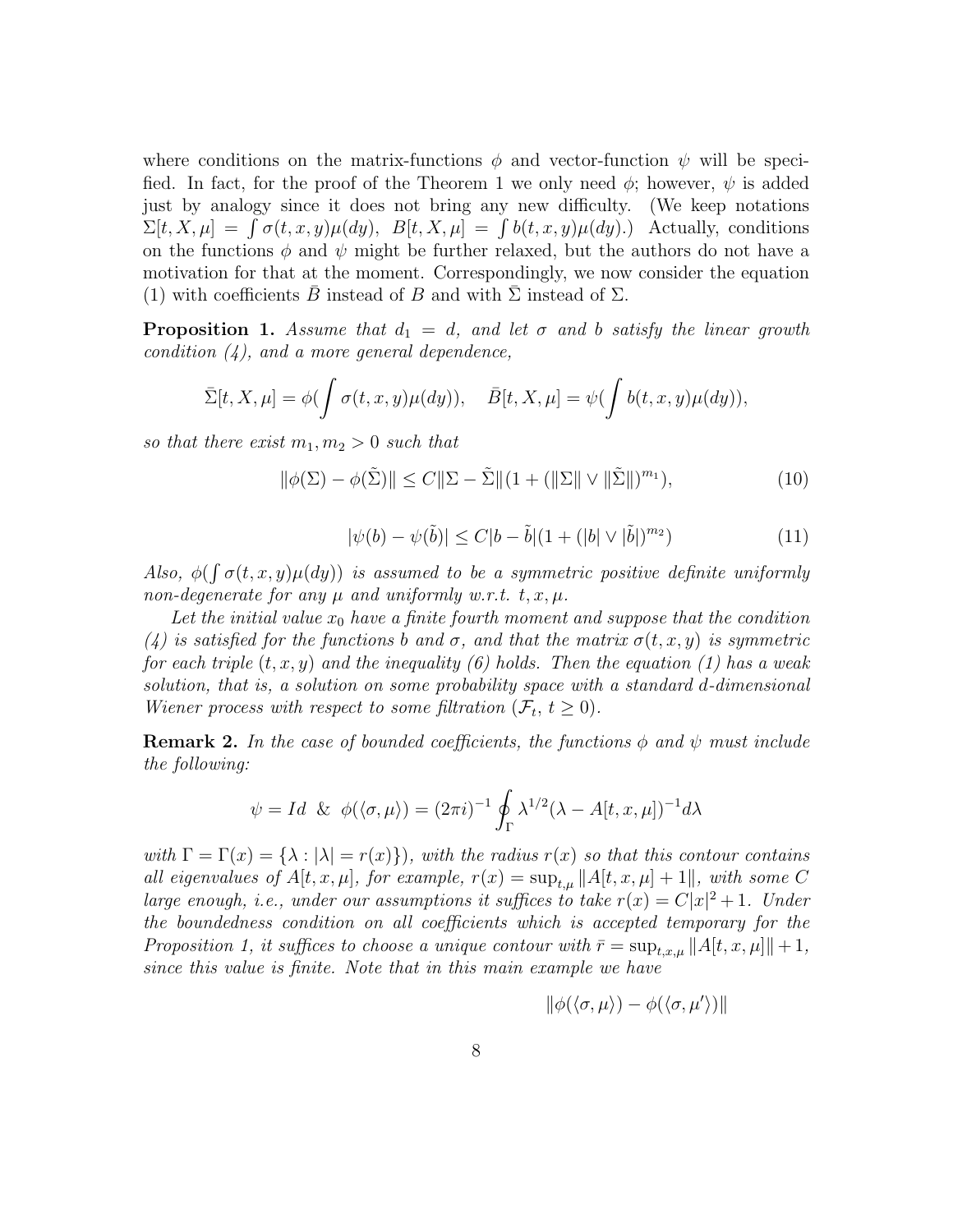$$
= \frac{1}{2\pi} \|\oint_{\Gamma} \lambda^{1/2} (\lambda - A[t, x, \mu])^{-1} d\lambda - \oint_{\Gamma} \lambda^{1/2} (\lambda - A[t, x, \mu'])^{-1} d\lambda \|
$$
  

$$
\leq C \bar{r}^{3/2} \sup_{|\lambda| = \bar{r}} \sup_{\nu} \| (\lambda - A[t, x, \nu])^{-2} \| \| A[t, x, \mu] - A[t, x, \mu'] \|
$$

$$
\leq C\bar{r}^2 \left\| \Sigma[t, x, \mu] - \Sigma[t, x, \mu'] \right\|, \tag{12}
$$

where  $A[t, x, \mu] = (\int \sigma(t, x, y) \mu(dy)) (\int \sigma(t, x, y) \mu(dy))^* \equiv \Sigma[t, x, \mu] \Sigma^*[t, x, \mu]$ , and  $\Gamma$  is a contour in  $\mathbb{C}$ , which contains all eigenvalues of A for each t, x,  $\mu$ ; we aim to extend the existence result for the growing  $\sigma$  in the next Proposition. Also,  $\phi(\int \sigma(t,x,y)\mu(dy)) = \phi(\mathbb{E}^3\sigma(t,x,\xi))$  is assumed to be a symmetric positive definite non-degenerate uniformly with respect to t, x and  $\mu$ , where  $\mu = \mathcal{L}(\xi)$ .

Under the linear growth assumptions of the Theorem 1, we will need  $m_1 = 2$  and  $m_2 = 0$ , as we need to include

$$
\psi = Id \& \phi(\langle \sigma, \mu \rangle) = \phi(\Sigma) = (2\pi i)^{-1} \oint_{\Gamma} \lambda^{1/2} (\lambda - A[t, x, \mu])^{-1} d\lambda
$$

with  $\Gamma = \Gamma(x) = {\lambda : |\lambda| = r(x)}$ , with the radius  $r(x)$  so that this contour contains all eigenvalues of  $A[t, x, \mu]$ , where A itself is a function of  $\langle \sigma, \mu \rangle$ ; e.g.,  $r(x) = \sup_{t,\mu} ||A[t, x, \mu]|| + 1$ . Recall that  $A = \Sigma \Sigma^*$ . In this main example we have

$$
\|\phi(\langle \sigma(t, x, \cdot), \mu \rangle) - \phi(\langle \sigma(t, x, \cdot), \mu' \rangle)\| = \|\phi(\Sigma[t, x, \mu]) - \phi(\Sigma[t, x, \mu'])\|
$$
  
\n
$$
= \frac{1}{2\pi} \|\oint_{\Gamma} \lambda^{1/2} (\lambda - A[t, x, \mu])^{-1} d\lambda - \oint_{\Gamma} \lambda^{1/2} (\lambda - A[t, x, \mu'])^{-1} d\lambda\|
$$
  
\n
$$
\leq C r(x)^{3/2} \sup_{|\lambda| = r(x)} \sup_{\nu} \|(\lambda - A[t, x, \nu])^{-2}\| \|A[t, x, \mu] - A[t, x, \mu']\|
$$
  
\n
$$
= C r(x)^{3/2} \sup_{|\nu| = r(x)} \sup_{\nu} \|(\lambda - A[t, x, \nu])^{-2}\| \|\Sigma \Sigma^*[t, x, \mu] - \Sigma \Sigma^*[t, x, \mu']\|
$$

$$
\leq Cr(x)^2 \|\Sigma[t, x, \mu] - \Sigma[t, x, \mu']\|.\tag{13}
$$

 $|\lambda|=r(x)$ 

ν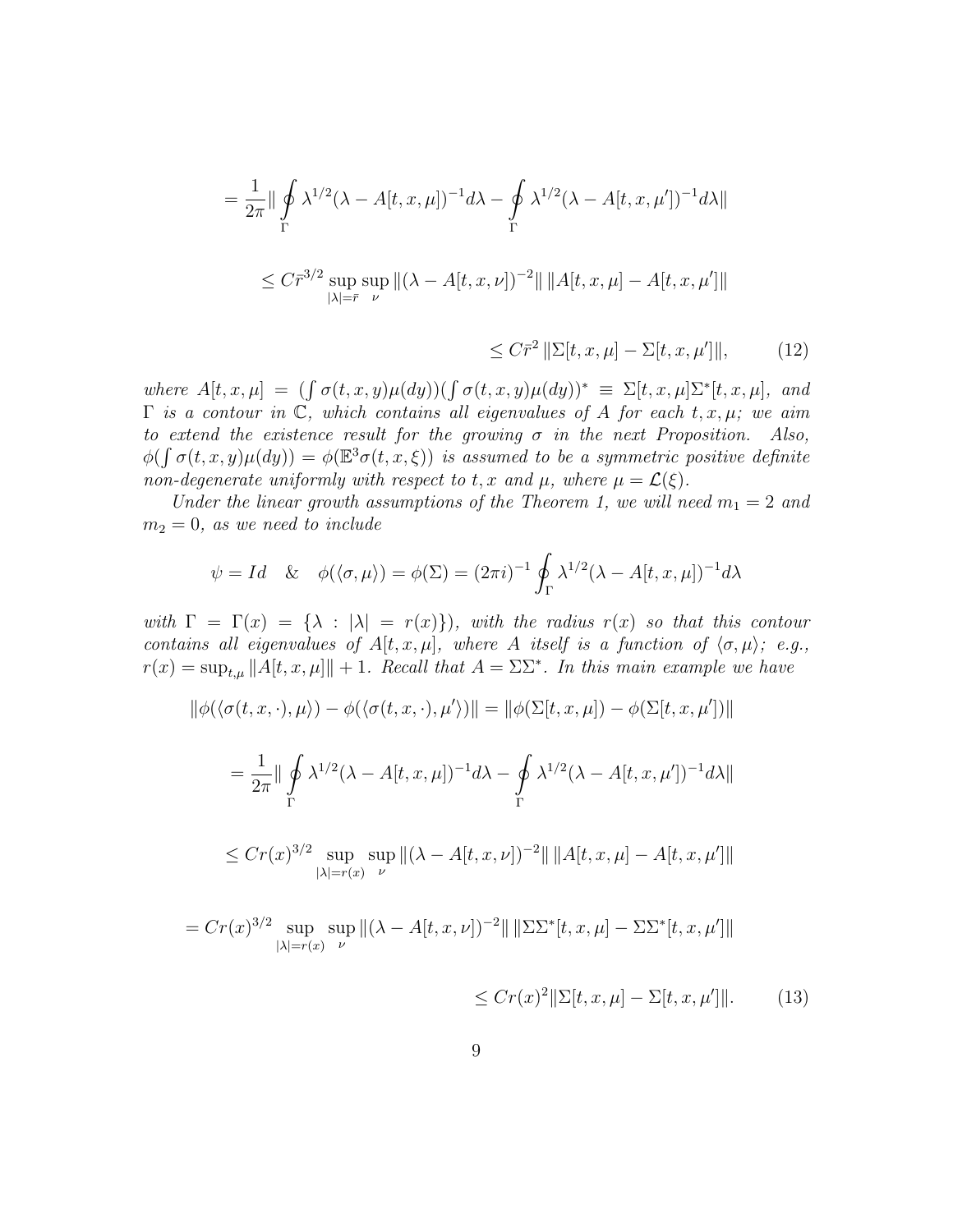Note that here, in turn, under the assumptions of the Theorem 1,

$$
r(x) \le 1 + C|x|^2. \tag{14}
$$

So, it is reasonable in the Proposition 1 to inspect the case of the conditions (10) and (11) with some  $m_1, m_2 > 0$ .

## 2.2 Proof of Proposition 1

It is important that the contour  $\Gamma$  may be chosen the same for each  $t, x, \mu$ ; hence, the assumption of the boundedness of  $\sigma$  is necessary. Later on in the Proposition 2 we will relax this assumption by approximations, but in these approximations will not use Cauchy – Riesz – Dunford formula. So, let us smooth both coefficients with respect to all variables by convolutions in such a way that they become globally Lipschitz in x and  $\xi$ ,

$$
b^{n}(t, x, y) = b(t, x, y) * \phi_{n}(x) * \phi_{n}(y),
$$
\n(15)

and

$$
\sigma^n(t, x, y) = \sigma(t, x, y) * \phi_n(x) * \phi_n(y), \qquad (16)
$$

where  $\psi_n(t), \phi_n(x), \phi_n(y)$  are defined in a standard way, i.e., as non-negative  $C^{\infty}$ functions with a compact support integrated to one, and so that this compact support squeezes to the origin of the corresponding variable as  $n \to \infty$ ; or, in other words, that they are delta-sequences in the corresponding variables. Note that, of course, we may assume that for every  $n$  the smoothed coefficient of the drift remains to be under the linear growth condition  $(4)$  with the same constant for each n (in reality this constant may increase a little bit in comparison to the constant  $C$  from  $(4)$ , but still remain uniformly bounded); also, under the assumption (6) the smoothed diffusion remains uniformly non-degenerate with ellipticity constants independent of n.

Now we shall explain why the equation with smoothed coefficients has a (strong) solution. We use successive approximations. For any fixed  $n$ , let

$$
X^{n}(0)_{t} := X_{0}, \quad \mu^{n}(0)_{t} = \mathcal{L}(X^{n}(0)_{t}) = \mu_{0}, \quad t \geq 0;
$$

further, if  $X(m)_t$  and  $\mu(m)_t$  are already determined, let us define

$$
X^{n}(m+1)_{t} := X_{0} + \int_{0}^{t} B^{n}[s, X^{n}(m)_{s}, \mu^{n}(m)_{s}]ds - \int_{0}^{t} \Sigma^{n}[s, X^{n}(m)_{s}, \mu^{n}(m)_{s}]dW_{s}
$$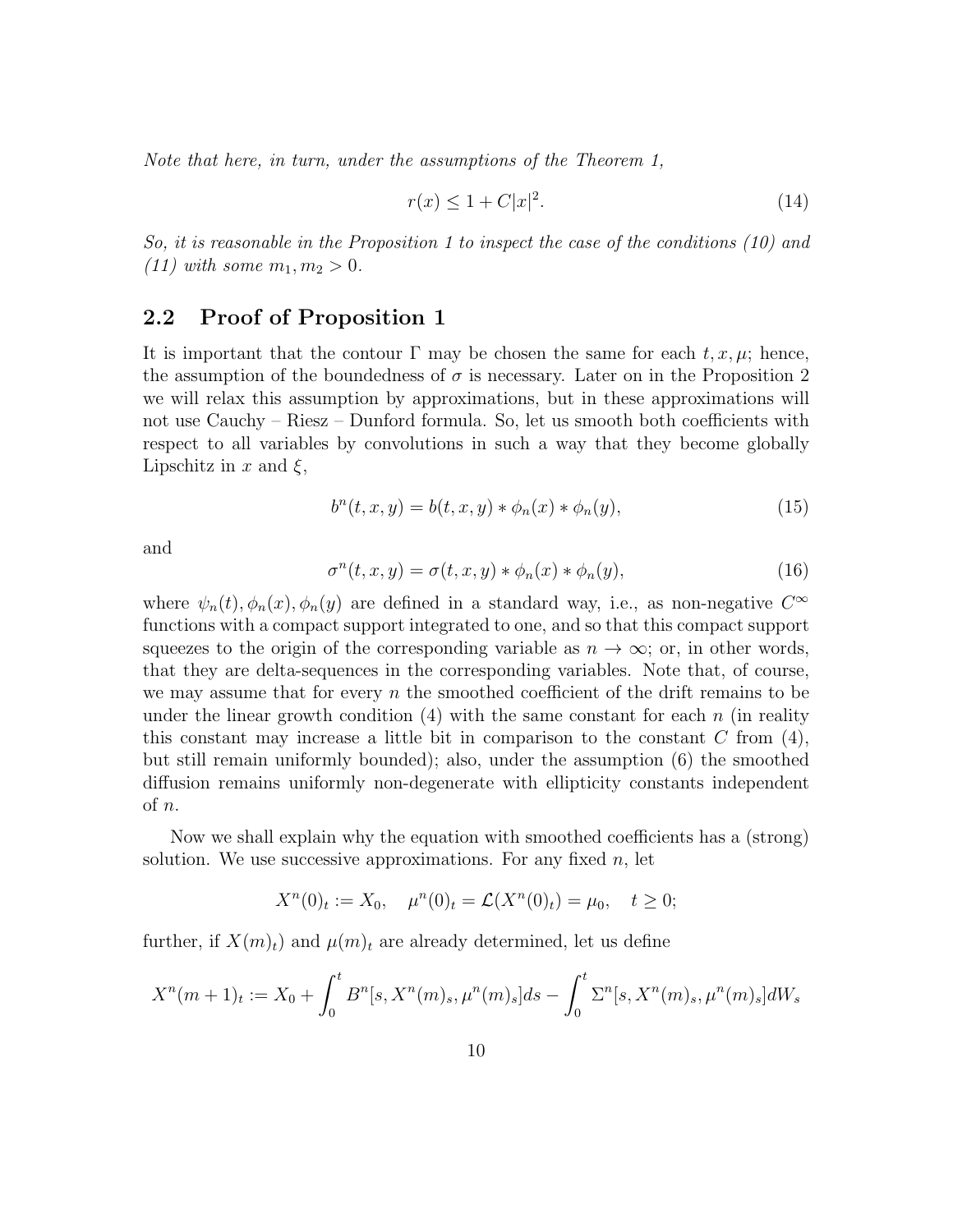where

$$
B^{n}[t, x, \mu] = \psi \left( \int b^{n}(t, x, y) \mu(dy) \right), \ \ \Sigma^{n}[t, x, \mu] = \phi \left( \int \sigma^{n}(t, x, y) \mu(dy) \right).
$$

Recall that the integral  $\int g(t, x, y) \mu^{\xi}(dy)$  (where  $\mu^{\xi}(dy)$  is the distribution of the random variable  $\xi$ ) can be treated as  $\eth(t, x, \xi)$ ; in this way, we can say that  $\int_0^t B^n[s, X^n(m)_s, \mu^n(m)_s] = \mathbb{E}^3 b^n(s, X^n(m)_s, \xi^n(m))_s$ , where  $\xi^n(m)_s$  is a random variable equivalent to  $X^n(m)_s$  on some independent probability space, and, moreover, the sequence  $(\xi^{n}(m))$ ,  $m \geq 1$  can be chosen independent on  $(X^{n}(m))$ ,  $m \geq 1$ , and so that the whole sequence  $(\xi^{n}(m))$ ,  $m \geq 1$  has the same distribution as the sequence  $(X<sup>n</sup>(m), m \ge 1$ . Then by induction the second moments of any  $X<sup>n</sup>(m)<sub>t</sub>$  is finite and uniformly bounded for  $t \leq T$ , and by Itô's formula

$$
\mathbb{E}|X^n(m+1)_t - X^n(m)_t|^2
$$

$$
\leq C_T \mathbb{E} \int_0^t |\psi(\mathbb{E}^3 b^n(s, X^n(m)_s, \xi^n(m)_s) - \psi(\mathbb{E}^3 b^n(s, X^n(m-1)_s, \xi^n(m-1)_s))|^2 ds
$$

$$
+C\mathbb{E}\int_0^t |\phi(\mathbb{E}^3 \sigma^n(s, X^n(m)_s, \xi^n(m)_s)) - \phi(\mathbb{E}^3 \sigma^n(s, X^n(m-1)_s, \xi^n(m-1)_s))|^2 ds
$$

$$
= C_T \mathbb{E} \int_0^t \mathbb{E}^3 |(b^n(s, X^n(m)_s, \xi^n(m)_s) - b^n(s, X^n(m-1)_s, \xi^n(m-1)_s)|^2 ds
$$

$$
+CE \int_0^t ds \frac{1}{2\pi} \left| \oint\limits_{\Gamma} \lambda^{1/2} (\lambda - A[s, X^n(m)_s, \mu^n(m)_s])^{-1} d\lambda \right|
$$

$$
-\oint_{\Gamma}\lambda^{1/2}(\lambda - A[s, X^n(m-1)_s, \mu^n(m-1)_s])^{-1}d\lambda|^2
$$

$$
= C_T \mathbb{E} \int_0^t |\mathbb{E}^3(b^n(s, X^n(m)_s, \xi^n(m)_s) - b^n(s, X^n(m-1)_s, \xi^n(m-1)_s)|^2 ds
$$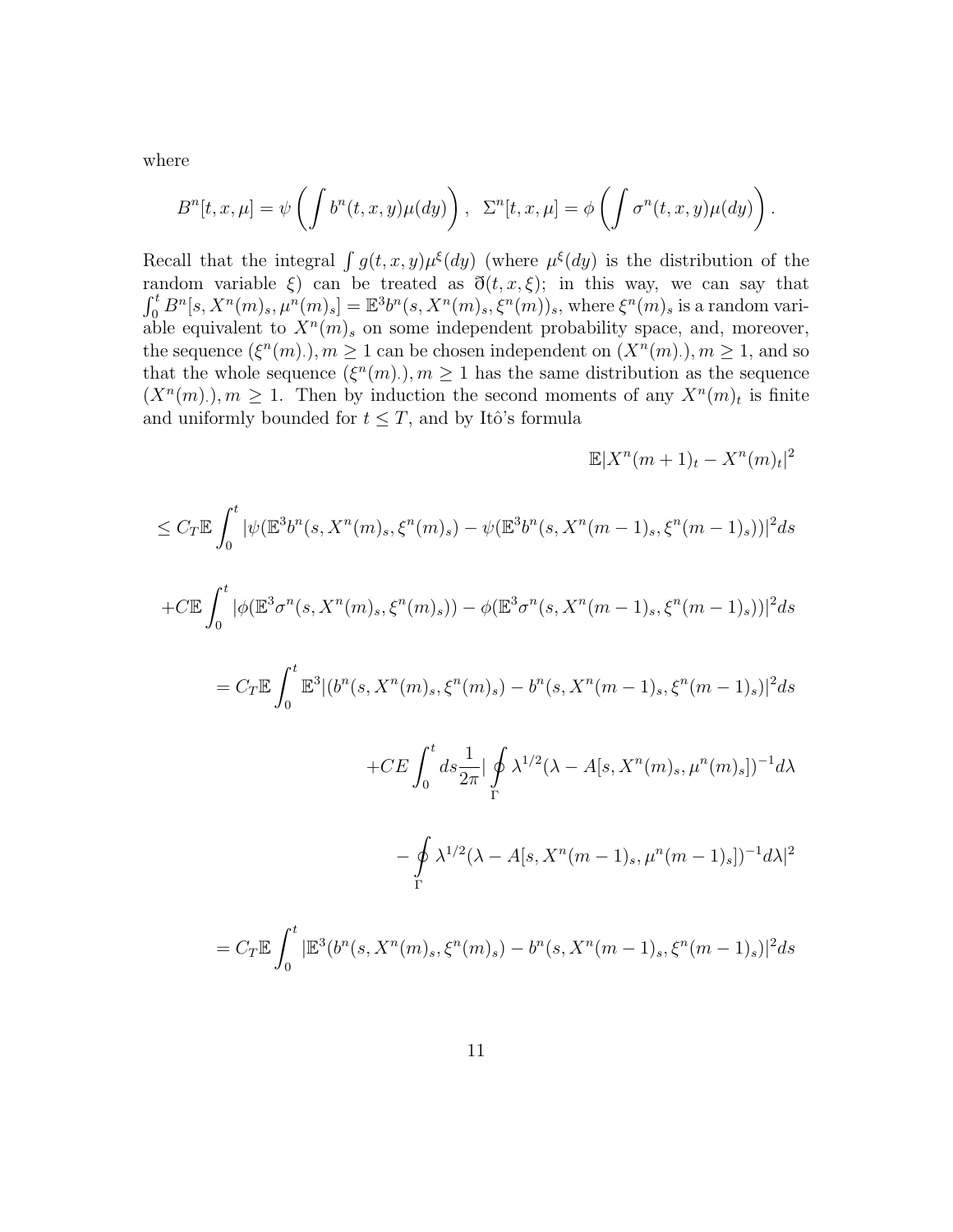$$
+CE \int_0^t ds \frac{1}{2\pi} \left| \oint_{\Gamma} \lambda^{1/2} (\lambda - \phi \left( \mathbb{E} \sigma^n (X^n(m)_s, \xi^n(m)_s) \right) \right|
$$
  

$$
\times \phi \left( \mathbb{E} \sigma^n (X^n(m)_s, \xi^n(m)_s) \right)^*)^{-1} d\lambda
$$
  

$$
- \oint_{\Gamma} \lambda^{1/2} (\lambda - \phi \left( \mathbb{E} \sigma^n (X^n(m-1)_s, \xi^n(m-1)_s) \right)
$$
  

$$
\times \phi \left( \mathbb{E} \sigma^n (X^n(m-1)_s, \xi^n(m-1)_s) \right)^*)^{-1} d\lambda|^2
$$

$$
\leq C_{T,n} \mathbb{E} \int_0^t |X^n(m)_s - X^n(m-1)_s|^2 ds + C \mathbb{E} \int_0^t \mathbb{E}^3 |\xi^n(m)_s - \xi^n(m-1)_s|^2 ds
$$
  

$$
\leq C_{T,n} \mathbb{E} \int_0^t |X^n(m)_s - X^n(m-1)_s|^2 ds.
$$

Since all terms here are finite, we obtain by induction

$$
\mathbb{E}|X^{n}(m+1)_{t} - X^{n}(m)_{t}|^{2} \leq C_{n,T} \frac{T^{m}}{m!}, \quad t \leq T.
$$

Due to the Doob inequality we also get

$$
\mathbb{E} \sup_{t \le T} |X^n(m+1)_t - X^n(m)_t|^2 \le C_{n,T} \frac{T^m}{m!}.
$$

From here by standard methods it follows easily convergence of the sequence  $X^n(m)_t$ in probability uniformly with respect to  $t \leq T$  to a solution  $X_t^n$ , as required.

2. In a standard way (see, e.g., [21], [29]), absolutely similar to the inequalities of the Lemma 2, we get the estimates uniform in  $n$ ,

$$
\sup_{0 \le t \le T} \mathbb{E}|X_t^n|^2 \le C_T (1 + \mathbb{E}|x_0|^2),\tag{17}
$$

$$
\sup_{0\le s\le t\le T;\,t-s\le h} \mathbb{E}|X_t^n - X_s^n|^2 \le C_T h,\tag{18}
$$

$$
\mathbb{E} \sup_{0 \le t \le T} |X_t^n|^2 \le C_T (1 + \mathbb{E}|x_0|^2),\tag{19}
$$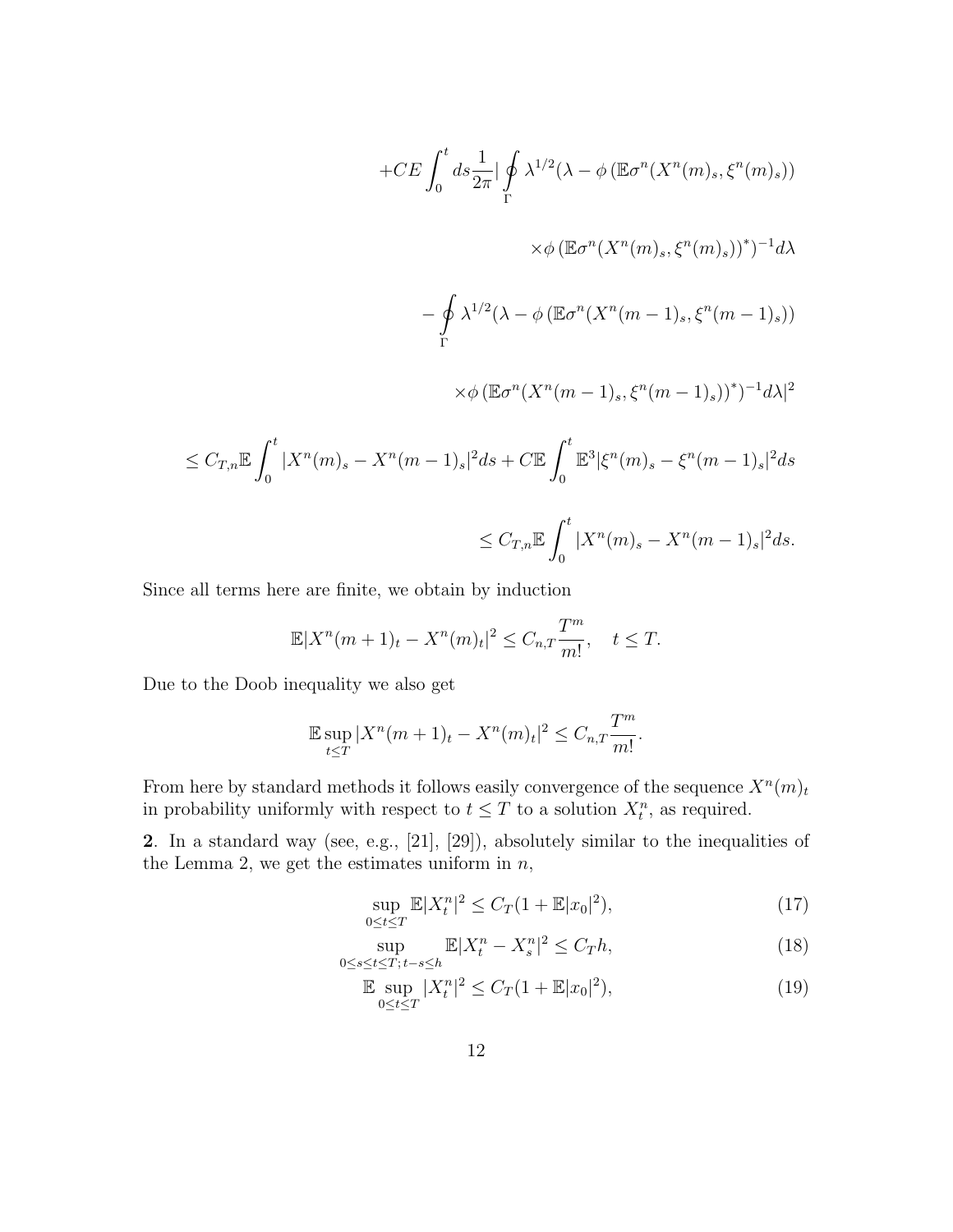$$
\sup_{0 \le t \le T} \mathbb{E}|X_t^n|^4 \le C_T (1 + \mathbb{E}|x_0|^4),\tag{20}
$$

and

$$
\sup_{0\le s\le t\le T;\,t-s\le h} \mathbb{E}|X_t^n - X_s^n|^4 \le C_T h^2,\tag{21}
$$

with some constants  $C_T$  which may be different for different inequalities but do not depend on  $n$ . In fact, similar a priori bounds hold true for any power function assuming the appropriate initial moment, although, this will not be used in this paper. The proof can be done following the lines in [12, Theorem 1.6.4]. Why do we need the fourth degree will be clear in the next step: it is useful for verifying continuity for the processes with equivalent finite-dimensional distributions; for this purpose the second degree is not sufficient, although  $2 + \epsilon$  should work. Note that all these bounds are valid under the linear growth assumptions in  $x$ .

**3.** Assume temporarily that  $\sigma$  and  $b$  are bounded, and instead of (10)–(11) suppose for this step that

$$
\|\phi(\Sigma) - \phi(\tilde{\Sigma})\| \le C \|\Sigma - \tilde{\Sigma}\|,\tag{22}
$$

and

$$
|\psi(B) - \psi(\tilde{B})| \le C|B - \tilde{B}|.
$$
\n(23)

Let us introduce new processes  $\xi^n$ , the copy of  $X^n$ , on some other – independent – probability space (i.e., we will consider both on the direct product of the two probability spaces); it also satisfies a similar SDE. Moreover, in the sequel by  $\mathbb{E}^3\sigma^n(s,X_s^n,\xi_s^n)$  or  $\mathbb{E}^3\sigma(s,X_s,\xi_s)$  we denote expectation with respect to the third variable  $\xi_s^n$ , or  $\xi_s$  i.e., conditional expectation given the second variable  $X_s^n$  or  $X_s$ ; in other words,  $\mathbb{E}^3 \sigma^n(s, X_s^n, \xi_s^n) = \int \sigma^n(s, X_s^n, y) \mu_s^{\xi^n}$  $\int_s^{\xi^n} (dy)$ , where  $\mu_s^{\xi^n}$  $\int_s^{\xi^n}$  stands for the marginal distribution of  $\xi_s^n$ ; likewise,  $\mathbb{E}^3(\sigma^n(s, X_s^n, \xi_s^n) - \sigma^n(s, X_s, \xi_s))$  means simply  $\int \sigma^n(s,X^n_s,y)\mu^{\xi^n}_s$  $\int_s^{\xi^n} (dy) - \int \sigma^n(s, X_s^n, y) \mu_s^{\xi}(dy)$ , where  $\mu_s^{\xi}$  is the marginal distribution of  $\xi_s$ , and, finally,  $\mathbb{E}^3|\sigma^n(s,X_s^n,\xi_s^n)-\sigma(s,X_s,\xi_s)|^2$  is understood as  $\int |\sigma^n(s,X_s^n,y) \sigma^{n}(s, X_s^n, y') |^{2} \mu_s^{\xi^{n}, \xi}(dy, dy'),$  where  $\mu_s^{\xi^{n}, \xi}(dy, dy')$  denotes the marginal distribution of the couple  $(\xi_s^n, \xi_s)$ .

Now, due to the estimates (17)–(18) and by virtue of Skorokhod's Theorem about a single probability space and convergence in probability (see the Lemma 3 in the Appendix, or [29, §6, ch. 1], or [21, Lemma 2.6.2], without loss of generality we may and will assume that not only  $\mu^n \Longrightarrow \mu$ , but also on some probability space for any t,

$$
(\tilde{X}_t^n, \tilde{\xi}_t^n, \tilde{W}_t^n) \stackrel{\mathbb{P}}{\rightarrow} (\tilde{X}_t, \tilde{\xi}_t, \tilde{W}_t), \quad n \to \infty,
$$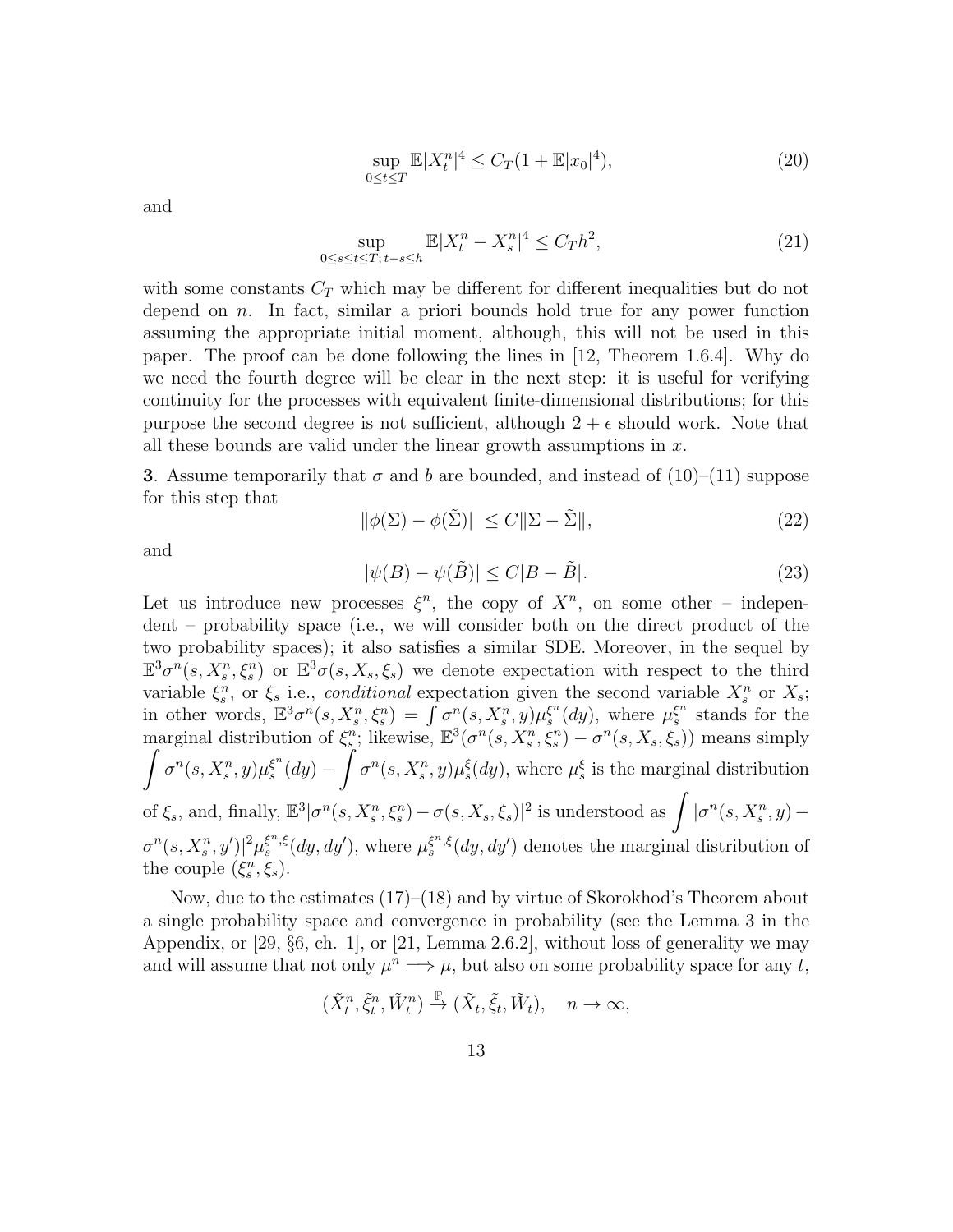for some **equivalent** random processes  $(\tilde{X}^n, \tilde{\xi}^n, \tilde{W}^n)$ , generally speaking, over a subsequence. Slightly abusing notations, we will denote initial values still by  $x_0$  without tilde. Also, without loss of generality we may and will assume that each process  $(\tilde{\xi}_t^n, t \geq 0)$  for any  $n \geq 1$  is independent from  $(\tilde{X}^n, \tilde{W}^n)$ , as well as their limit  $\tilde{\xi}_t$  may be chosen independent of the limits  $(X, \hat{W})$  (this follows from the fact that on the original probability space  $\xi^n$  is independent of  $(X^n, W^n)$  and on the new probability space their joint distribution remains the same; hence, independence of  $\tilde{\xi}^n$  is also valid and in the limit this is still true). See the details in the proof of the Theorem 2.6.1 in [21]. We may also introduce Wiener processes for  $\xi_t^n$  and  $\tilde{\xi}_t^n$ , and will do it because it will be useful at one of the steps of the proof of the Proposition 2 (for the Proposition 1 it is not necessary). Namely, on an independent probability spaces we have,

$$
d\xi_t^n = B^n[t, \xi_t^n, \mu_t]dt + \Sigma^n[t, \xi_t^n, \mu_t]dW_t^{', n}, \quad t \ge 0, \qquad \mathcal{L}(\xi_0^n) = \mathcal{L}(x_0). \tag{24}
$$

and

$$
d\tilde{\xi}_t^n = B^n[t, \tilde{\xi}_t^n, \mu_t]dt + \Sigma^n[t, \tilde{\xi}_t^n, \mu_t]d\tilde{W}_t^{',n}, \quad t \ge 0, \qquad \mathcal{L}(\tilde{\xi}_0^n) = \mathcal{L}(x_0). \tag{25}
$$

For what follows, let us fix some arbitrary  $T > 0$  and consider t in the interval [0, T]. Due to the inequality (21), the same inequality holds for  $\tilde{X}^n, \tilde{W}^n$ ,

$$
\sup_{0\le s\le t\le T;\,t-s\le h} \mathbb{E}|\tilde{X}_t^n - \tilde{X}_s^n|^4 \le C_T h^2. \tag{26}
$$

Due to Kolmogorov's continuity theorem this means that all processes  $\tilde{X}^n$  may be regarded as continuous, and  $\tilde{W}^n$  can be assumed also continuous by the same reason. Further, due to the independence of the increments of  $W<sup>n</sup>$  after time t of the sigmaalgebra  $\sigma(X_s^n, W_s^n, s \leq t)$ , the same property holds true for  $\tilde{W}^n$  and  $\sigma(\tilde{X}_s^n, \tilde{W}_s^n, s \leq t)$ , as well as for  $\tilde{W}^n$  and for the completions of the sigma-algebras  $\sigma(\tilde{X}_s^n, \tilde{W}_s^n, s \leq t)$ which we denote by  $\mathcal{F}_t^{(n)}$  $t_t^{(n)}$ . Also, the processes  $\tilde{X}^n$  are adapted to the filtration  $(\mathcal{F}_t^{(n)} %Mathcal{F}_t^{(n)}),$  $t^{(n)}$ ). So, all stochastic integrals which involve  $\tilde{X}^n$  and  $\tilde{W}^n$  are well defined. The same relates to the processes  $\tilde{\xi}^n$ .

Hence, again by using Skorokhod's lemma on convergence on a unique probability space – see the Lemma 3 in the Appendix – we may choose a subsequence  $n' \to \infty$ so as to pass to the limit in the equation

$$
\tilde{X}^{n'}_t = x_0 + \int_0^t \psi(\mathbb{E}^3 b^{n'}(s, \tilde{X}^{n'}_s, \tilde{\xi}^{n'}_s)) ds + \int_0^t \phi(\mathbb{E}^3 \sigma^{n'}(s, \tilde{X}^{n'}_s, \tilde{\xi}^{n'}_s)) d\tilde{W}^{n'}_s,
$$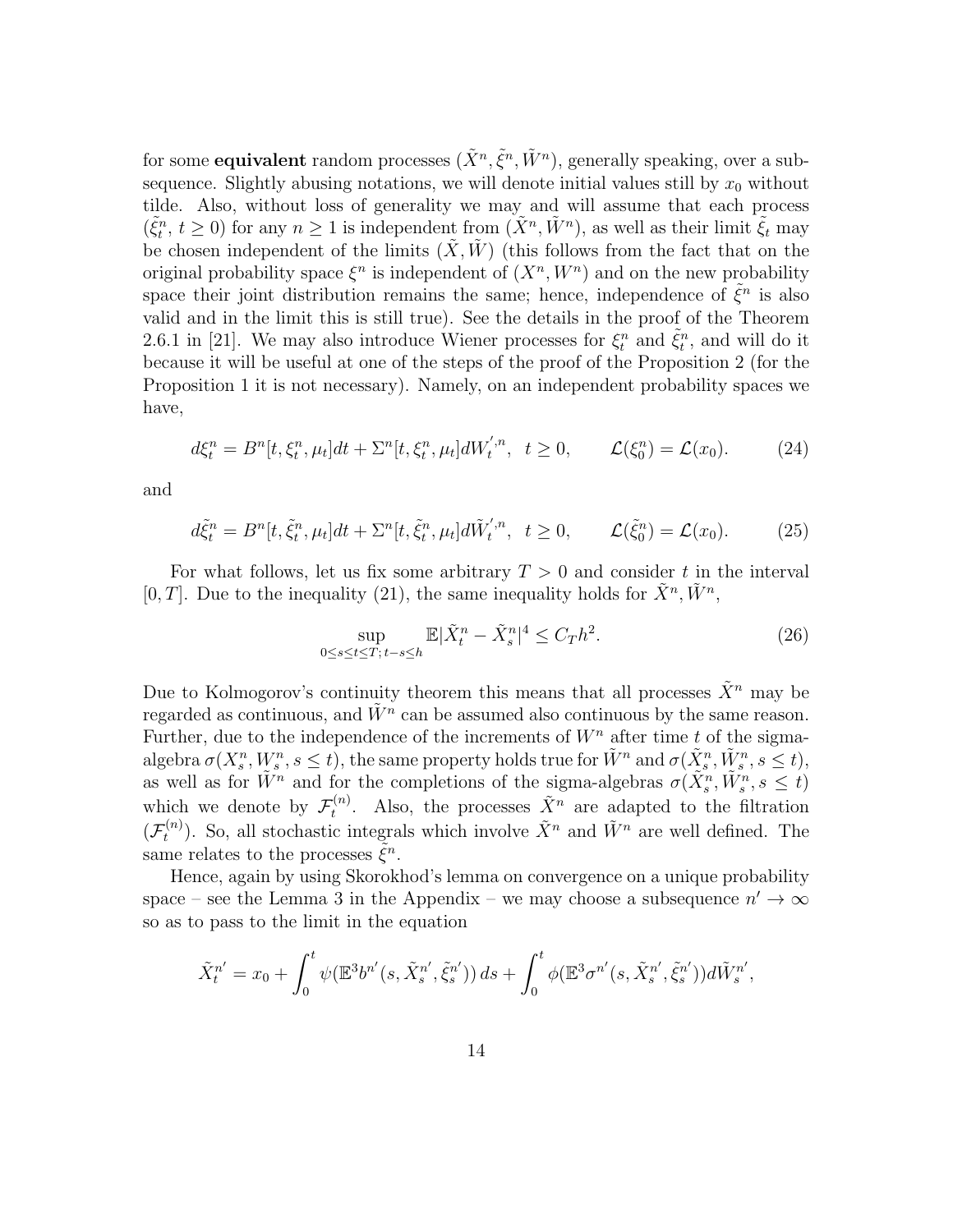in order to get

$$
\tilde{X}_t = x_0 + \int_0^t \psi(\mathbb{E}^3 b(s, \tilde{X}_s, \tilde{\xi}_s)) ds + \int_0^t \phi(\mathbb{E}^3 \sigma(s, \tilde{X}_s, \tilde{\xi}_s)) d\tilde{W}_s,
$$

or, equivalently,

$$
\tilde{X}_t = x_0 + \int_0^t B[s, \tilde{X}_s, \mu_s] ds + \int_0^t \Sigma[s, \tilde{X}_s, \mu_s] d\tilde{W}_s,
$$

with

$$
\mu_s = \mathcal{L}(\tilde{X}_s).
$$

First of all, recall that a priori bounds  $(17) - (26)$  hold true with constants not depending on  $n$ . Now, by Skorokhod's theorem on some probability space we have some equivalent processes  $(\tilde{X}^{n'}_t)$  $\tilde{\xi}^{n'}_t, \tilde{\xi}^{n'}_t$  $\tilde{W}^{n'}_t, \tilde{W}^{n'}_t$  $(t_t^{(n)})$  and a limiting triple  $(\tilde{X}_t, \tilde{\xi}_t, \tilde{W}_t)$  such that for any  $t$ ,

$$
(\tilde{X}_t^{n'}, \tilde{\xi}_t^{n'}, \tilde{W}_t^{n'}) \stackrel{\mathbb{P}}{\to} (\tilde{X}_t, \tilde{\xi}_t, \tilde{W}_t). \tag{27}
$$

By virtue of the a priori bounds for  $\tilde{W}^n$ , the process  $\tilde{W}_t$  is continuous and it is a Wiener process. Also, the limits are adapted to the corresponding filtration  $\tilde{\mathcal{F}}_t := \bigvee_n \tilde{\mathcal{F}}_t^{(n)}$  and  $\tilde{W}_t$  is continuous and it is a Wiener process with respect to this filtration. In particular, related the Lebesgue and stochastic integrals are all well defined. Moreover, by virtue of the uniform estimates (21), the limit  $(\tilde{X}_t, \tilde{\xi}_t)$  may be also regarded as continuous due to Kolmogorov's continuity theorem because the a priori bounds (8)–(12) remain valid for the limiting processes  $\tilde{X}, \tilde{\xi}$ . In particular, it is useful to note for the sequel that

$$
\sup_{0 \le t \le T} \mathbb{E} |\tilde{X}_t|^2 \le C_T (1 + \mathbb{E}|x_0|^2). \tag{28}
$$

4. Still in the case of bounded coefficients b and  $\sigma$ , let us now show that

$$
\int_0^t \psi(\mathbb{E}^3 b^{n'}(s, \tilde{X}_s^{n'}, \tilde{\xi}_s^{n'})) ds \stackrel{\mathbb{P}}{\to} \int_0^t \psi(\mathbb{E}^3 b(s, \tilde{X}_s, \tilde{\xi}_s)) ds,
$$
\n(29)

and

$$
\int_0^t \phi(\mathbb{E}^3 \sigma^{n'}(s, \tilde{X}_s^{n'}, \tilde{\xi}_s^{n'})) d\tilde{W}_s^{n'} \stackrel{\mathbb{P}}{\to} \int_0^t \phi(\mathbb{E}^3 \sigma(s, \tilde{X}_s, \tilde{\xi}_s)) d\tilde{W}_s, \quad n' \to \infty.
$$
 (30)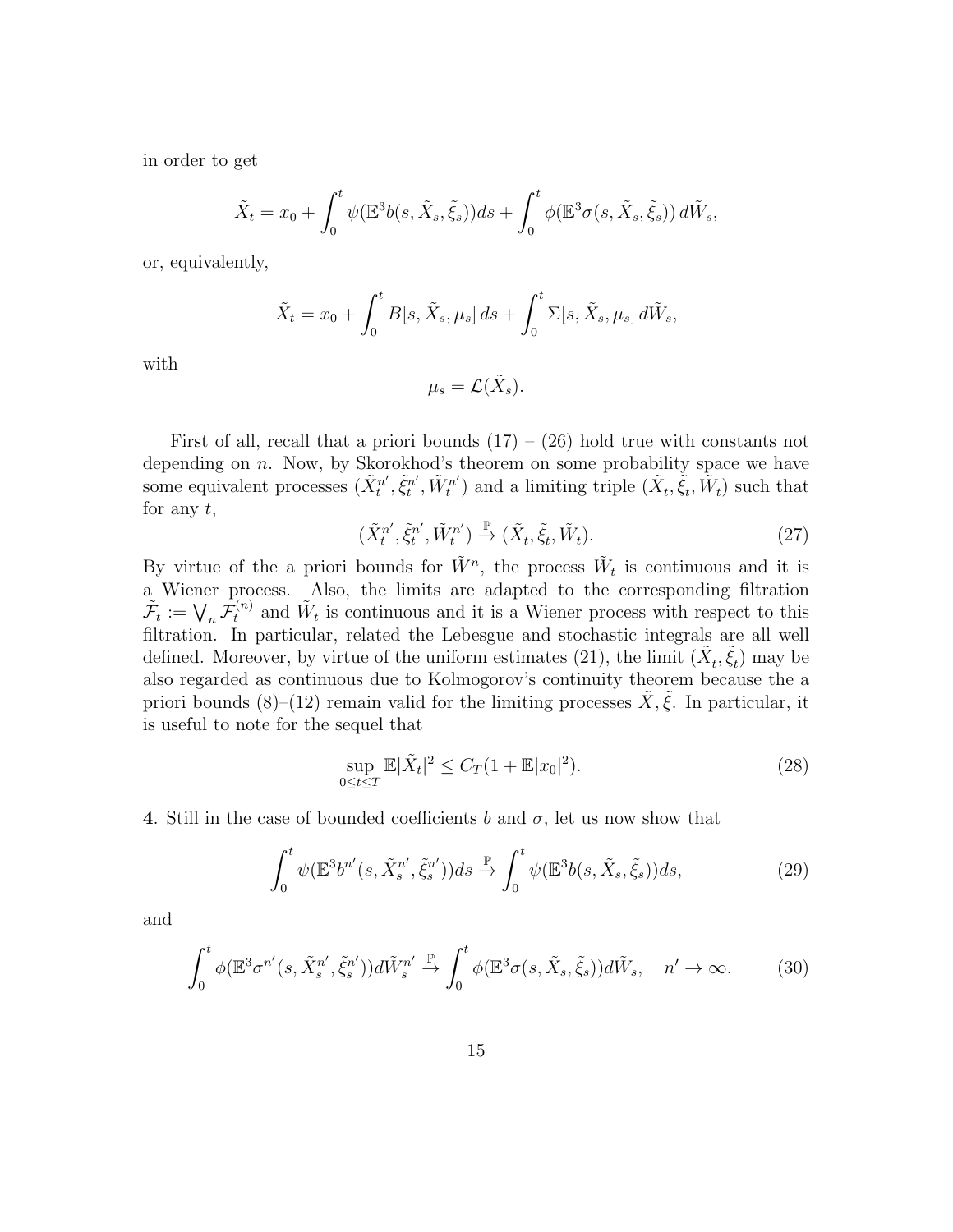We start with the draft term. Let us fix some  $n_0$  and let  $n > n_0$ . Due to the assumption (23), we have for any  $t\leq T,$ 

$$
\mathbb{P}\left(\left|\int_{0}^{t}\left(\psi(\mathbb{E}^{3}b^{n}(s,\tilde{X}_{s}^{n},\tilde{\xi}_{s}^{n}))-\psi(\mathbb{E}^{3}b(s,\tilde{X}_{s},\tilde{\xi}_{s})\right)|ds|>c\right)\right)
$$
\n
$$
\leq \mathbb{P}\left(\left|\int_{0}^{t}\left(\psi(\mathbb{E}^{3}b^{n}(s,\tilde{X}_{s}^{n},\tilde{\xi}_{s}^{n}))-\psi(\mathbb{E}^{3}b^{n_{0}}(s,\tilde{X}_{s}^{n},\tilde{\xi}_{s}^{n}))\right)ds|>\frac{c}{3}\right)
$$
\n
$$
+\mathbb{P}\left(\left|\int_{0}^{t}\left(\psi(\mathbb{E}^{3}b^{n_{0}}(s,\tilde{X}_{s}^{n},\tilde{\xi}_{s}^{n}))-\psi(\mathbb{E}^{3}b^{n_{0}}(s,\tilde{X}_{s},\tilde{\xi}_{s})\right)ds|>\frac{c}{3}\right)\right)
$$
\n
$$
+\mathbb{P}\left(\left|\int_{0}^{t}\left(\psi(\mathbb{E}^{3}b^{n_{0}}(s,\tilde{X}_{s},\tilde{\xi}_{s}))-\psi(\mathbb{E}^{3}b(s,\tilde{X}_{s},\tilde{\xi}_{s}))\right)ds|>\frac{c}{3}\right)\right)
$$
\n
$$
=:I^{1}+I^{2}+I^{3}.
$$
\n(31)

Let

$$
\gamma_{n,R} := \inf(t \ge 0 : (|\tilde{X}_t^n| \vee |\tilde{\xi}_t^n|) \ge R), \ \gamma_R := \inf(t \ge 0 : \sup_{0 \le s \le t} |\tilde{X}_s| \vee |\tilde{\xi}_s|) \ge R),
$$

$$
\gamma_R^X := \inf(t \ge 0 : \sup_{0 \le s \le t} |\tilde{X}_s| \ge R), \ \& \ \gamma_R^{\xi} := \inf(t \ge 0 : \sup_{0 \le s \le t} |\tilde{\xi}_s| \ge R),
$$

$$
\gamma_{n,R}^X := \inf(t \ge 0 : \sup_{0 \le s \le t} |\tilde{X}_s^n| \ge R), \ \& \ \gamma_{n,R}^{\xi} := \inf(t \ge 0 : \sup_{0 \le s \le t} |\tilde{\xi}_s^n| \ge R).
$$

We have, for any  $\epsilon > 0$  there exists  $R > 0$  such that (to have  $R - 1$  instead of R will be convenient shortly)

$$
\mathbb{P}(\sup_{0\leq t\leq T}(|\tilde{X}_t|\vee|\tilde{\xi}_t|)\geq R-1)<\epsilon,
$$

or, equivalently,

$$
\mathbb{P}(\gamma_{R-1} \le T) < \epsilon,\tag{32}
$$

and similarly,

$$
\sup_n \mathbb{P}(\sup_{0\leq t\leq T}(|\tilde{X}^n_t| \vee |\tilde{\xi}^n_t|)\geq R-1)<\epsilon,
$$

or, equivalently,

$$
\sup_{n} \mathbb{P}(\gamma_{n,R-1} \leq T) < \epsilon. \tag{33}
$$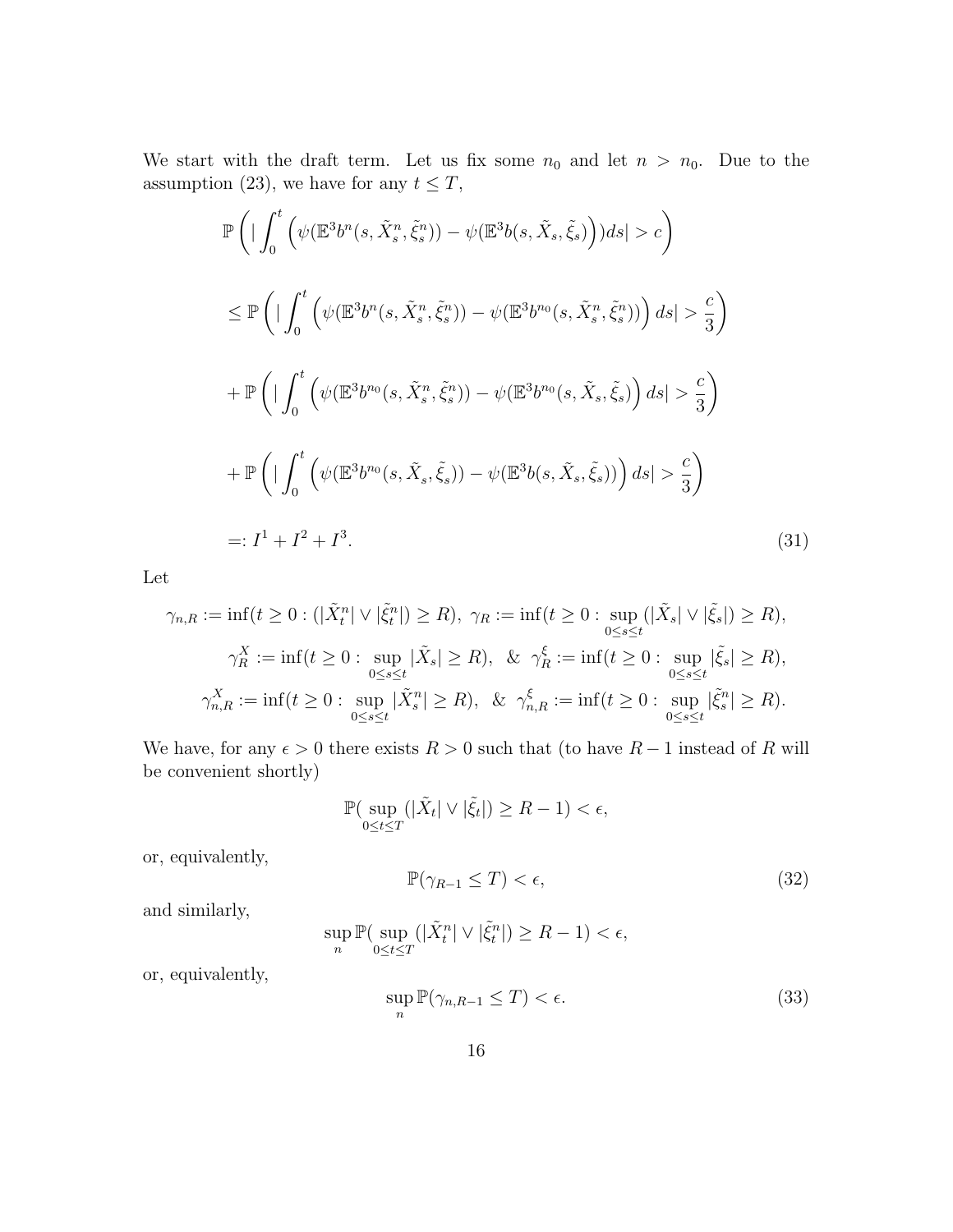Denote

$$
g^{n,n_0}(s,x,\xi) := b^n(s,x,\xi) - b^{n_0}(s,x,\xi), \quad g^{n_0}(s,x,\xi) := b^{n_0}(s,x,\xi) - b(s,x,\xi).
$$

Then the first summand  $I^1$  may be estimated by Chebyshev–Markov's inequality and due to the condition (23) as

$$
I^{1} \leq \frac{3}{c} \mathbb{E} \int_{0}^{T} C \mathbb{E}^{3} |b^{n}(s, \tilde{X}_{s}^{n}, \tilde{\xi}_{s}^{n}) - b^{n_{0}}(s, \tilde{X}_{s}^{n}, \tilde{\xi}_{s}^{n})| ds
$$
  

$$
= \frac{3C}{c} \mathbb{E} \mathbb{E}^{3} \int_{0}^{T} |g^{n,n_{0}}(s, \tilde{X}_{s}^{n}, \tilde{\xi}_{s}^{n})| ds = \frac{3C}{c} \mathbb{E} \int_{0}^{T} |g^{n,n_{0}}(s, \tilde{X}_{s}^{n}, \tilde{\xi}_{s}^{n})| ds
$$
  

$$
= C \mathbb{E} 1(\gamma_{n,R} \leq T) \int_{0}^{T} |g^{n,n_{0}}(s, \tilde{X}_{s}^{n}, \tilde{\xi}_{s}^{n})| ds + C \mathbb{E} 1(\gamma_{n,R} > T) \int_{0}^{T} |g^{n,n_{0}}(s, \tilde{X}_{s}^{n}, \tilde{\xi}_{s}^{n})| ds.
$$

Here the first term  $\mathbb{E}1(\gamma_{n,R} \leq T) \int_0^T |g^{n,n_0}(s, \tilde{X}_s^n, \tilde{\xi}_s^n)| ds$  admits the bound (recall that on each line constants  $C$  can be different)

$$
\mathbb{E}1(\gamma_{n,R}\leq T)\int_0^T|g^{n,n_0}(s,\tilde{X}_s^n,\tilde{\xi}_s^n)|\,ds\leq C T \mathbb{P}(\gamma_{n,R}\leq T).
$$

which last expression is small uniformly in  $n$  if  $R$  is large enough.

The second term  $\mathbb{E}1(\gamma_{n,R} > T) \int_0^T |g^{n,n_0}(s, \tilde{X}_s^n, \tilde{\xi}_s^n)| ds$  admits a bound via Krylov's estimate (see the Theorems 2.4.1 or 2.3.4 in [21]) as follows: there exists a constant  $N$  depending on the dimension  $d$  and on  $R$  through the ellipticity constants of the diffusion matrix and the sup-norm of the drift on  $B_R \times B_R$ , so that

$$
\mathbb{E}1(\gamma_{n,R} > T) \int_0^T |g^{n,n_0}(s, \tilde{X}_s^n, \tilde{\xi}_s^n)| ds
$$
  
\n
$$
\leq N_R \left( \int_0^T \int_{|x| \leq \tilde{R}} \int_{|\xi| \leq \tilde{R}} |g^{n,n_0}(s, x, \xi)|^{2d+1} dx d\xi ds \right)^{\frac{1}{2d+1}}
$$
  
\n
$$
\leq N_R \left( \int_0^T \int_{|x| \leq \tilde{R}} \int_{|\xi| \leq \tilde{R}} |b^n(s, x, \xi) - b(s, x, \xi)|^{2d+1} dx d\xi ds \right)^{\frac{1}{2d+1}}
$$
  
\n
$$
+ N_R \left( \int_0^T \int_{|x| \leq \tilde{R}} \int_{|\xi| \leq \tilde{R}} |b^{n_0}(s, x, \xi) - b(s, x, \xi)|^{2d+1} dx d\xi ds \right)^{\frac{1}{2d+1}} \to 0, \quad n, n_0 \to \infty,
$$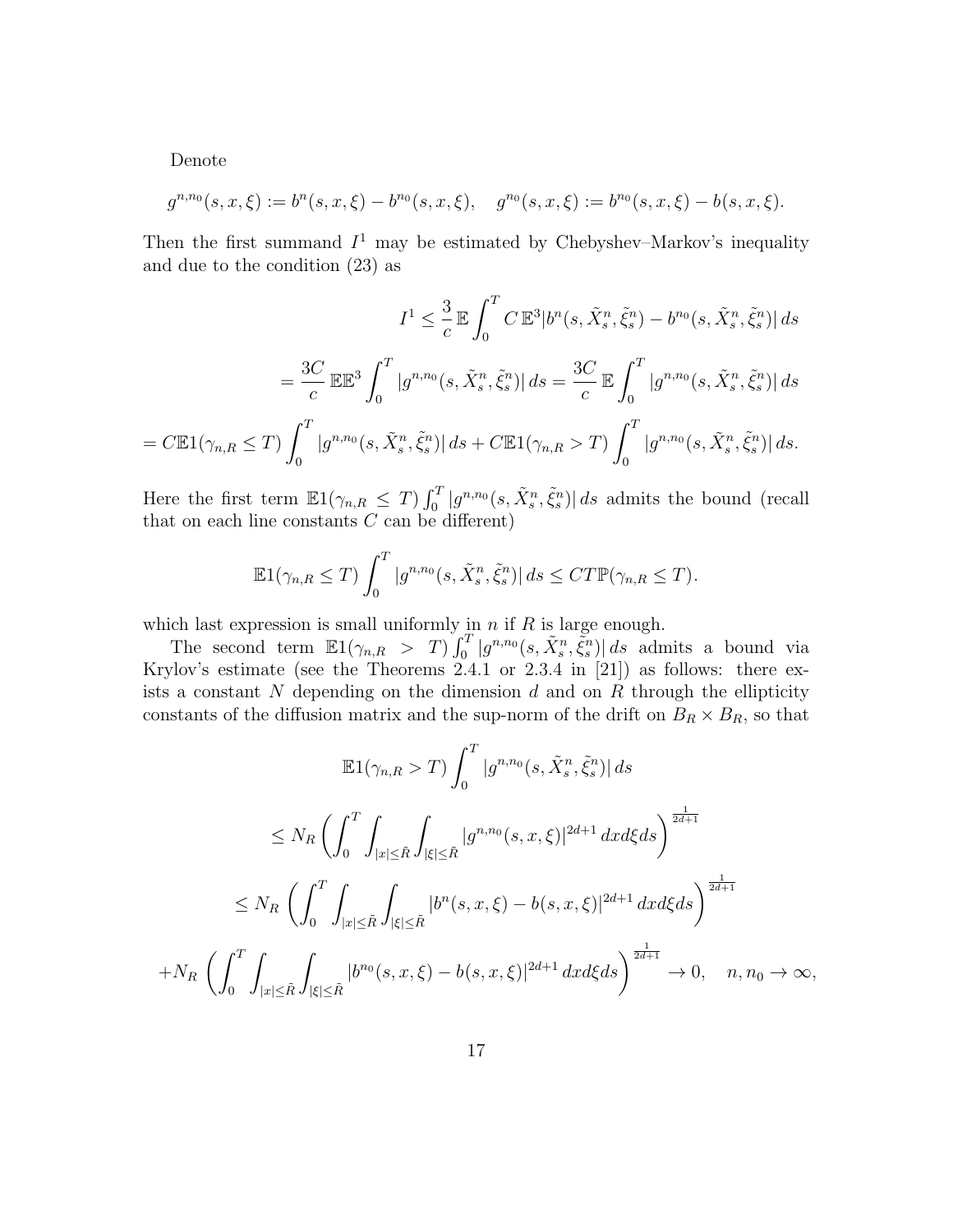for each  $R$ , by virtue of the well-known property of mollified functions. Hence, overall, we obtain that

$$
I^1 \to 0, \quad n, n_0 \to \infty.
$$

Further, under the assumptions of the Proposition 1, the second term  $I^2$  admits the estimate (for any  $0 \le t \le T$ ),

$$
I^{2} = \mathbb{P}\bigg(\big|\int_{0}^{t} \Big(\psi(\mathbb{E}^{3} b^{n_{0}}(s, \tilde{X}_{s}^{n}, \tilde{\xi}_{s}^{n}))ds - \psi(\mathbb{E}^{3} b^{n_{0}}(s, \tilde{X}_{s}, \tilde{\xi}_{s}))\Big)ds\big| > \frac{c}{3}\bigg)
$$
  

$$
\leq C \mathbb{E} \mathbb{E}^{3} \int_{0}^{T} |b^{n_{0}}(s, \tilde{X}_{s}^{n}, \tilde{\xi}_{s}^{n}) - b^{n_{0}}(s, \tilde{X}_{s}, \tilde{\xi}_{s})| ds,
$$

which tends to zero as  $n \to \infty$  under the assumptions of the Proposition 1, due to the Lebesgue bounded convergence theorem because of the convergence in probability  $(\tilde{X}_{s}^{n}, \tilde{\xi}_{s}^{n}) \to (\tilde{X}_{s}, \tilde{\xi}_{s}).$  So, for each  $n_0$ 

$$
\lim_{n \to \infty} I^2 = 0.
$$

To tackle the third term  $I^3$ , we have,

$$
I^3 = \mathbb{P}\left(\left|\int_0^t \left(\psi(\mathbb{E}^3 b^{n_0}(s, \tilde{X}_s, \tilde{\xi}_s)) - \psi(\mathbb{E}^3 b(s, \tilde{X}_s, \tilde{\xi}_s))\right) ds\right| > \frac{c}{3}\right)
$$
  
\n
$$
\leq C \mathbb{E} \mathbb{E}^3 \int_0^T |b^{n_0}(s, \tilde{X}_s, \tilde{\xi}_s) - b(s, \tilde{X}_s, \tilde{\xi}_s)| ds
$$
  
\n
$$
= C \mathbb{E}(\mathbb{1}(\gamma_{n,R} \wedge \gamma_R \leq T) + \mathbb{1}(\gamma_{n,R} \wedge \gamma_R > T)) \int_0^T |g^{n_0}(s, \tilde{X}_s, \tilde{\xi}_s)| ds. \tag{34}
$$

Firstly the term  $\mathbb{E}1(\gamma_{n,R}\wedge \gamma_R \leq T) \int_0^T |g^{n_0}(s,\tilde{X}_s,\tilde{\xi}_s)| ds$  admits the bound

$$
\mathbb{E}1(\gamma_{n,R}\wedge \gamma_R \leq T) \int_0^T |g^{n_0}(s,\tilde{X}_s,\tilde{\xi}_s)| ds \leq C \mathbb{P}(\gamma_{n,R}\wedge \gamma_R \leq T) \to 0, \quad R \to \infty,
$$

uniformly in  $n$ . Hence, it follows that

$$
\lim_{n_0 \to \infty} \lim_{R \to \infty} \mathbb{E}1(\gamma_{n,R} \wedge \gamma_R \le T) \int_0^T |g^{n_0}(s, \tilde{X}_s, \tilde{\xi}_s)| ds = 0.
$$

In order to evaluate the term  $\mathbb{E}1(\gamma_{n,R}\wedge \gamma_R > T) \int_0^T |g^{n_0}(s,\tilde{X}_s,\tilde{\xi}_s)| ds$ , we note that the values of the function  $g^{n_0}(s, x, \xi)$  outside the set  $\{(x, \xi) : (|x| \vee |\xi|) \leq \tilde{R}\}\)$  with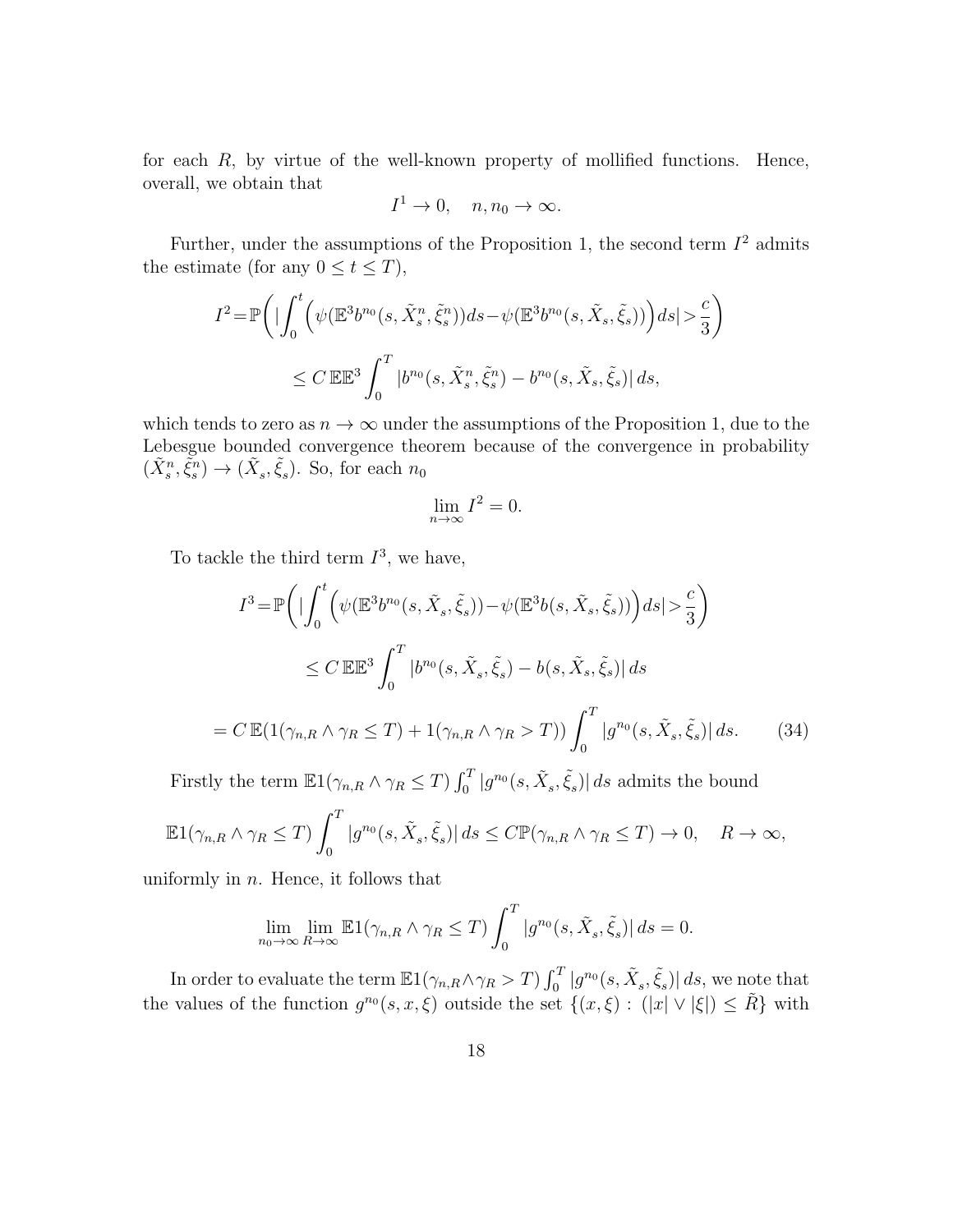large  $\hat{R}$  are not relevant. So, for evaluating this term, without losing of generality we may assume that  $g^{n_0}(s, x, \xi)$  vanishes outside the ball  $B_{R+1} \times B_{R+1}$ : if not, we just truncate accepting that  $g^{n_0} = 0$  outside  $B_{R+1} \times B_{R+1}$ . Then the desired convergence follows from Krylov's bound from the Lemma 3 and 5. Indeed, denote  $g_R^{n_0}(s, x, \xi) :=$  $g^{n_0}(s, x, \xi)1(|x| \leq R, |\xi| \leq R)$ . We have,

$$
\mathbb{E}1(\gamma_{n,R}\wedge \gamma_R > T) \int_0^T |g^{n_0}(s,\tilde{X}_s,\tilde{\xi}_s)| ds \leq \mathbb{E} \int_0^T |g^{n_0}_R(s,\tilde{X}_s,\tilde{\xi}_s)| ds.
$$

Now, for continuous  $g^{n_0}$ , in the limit as  $n \to \infty$  we get,

$$
\mathbb{E}1(\gamma_R > T) \int_0^T |g^{n_0}(s, \tilde{X}_s, \tilde{\xi}_s)| ds \leq \mathbb{E} \int_0^T |g_R^{n_0}(s, \tilde{X}_s, \tilde{\xi}_s)| ds
$$
  

$$
= \lim_{n \to \infty} \mathbb{E} \int_0^T |g_R^{n_0}(s, \tilde{X}_s^n, \tilde{\xi}_s^n)| ds
$$

$$
\le CN_R \|g_R^{n_0}\|_{L_{2d+1}((0,\infty)\times R^d \times R^d)} = CN_R \|g_R^{n_0}\|_{L_{2d+1}((0,\infty)\times B_R \times B_R)}.
$$

The latter bound extends to all Borel measurable functions g by virtue of the Lemma 5. Hence, by the properties of the mollified functions it follows that

$$
\lim_{n_0 \to \infty} I^3 = 0.
$$

The convergence (29) is, thus, proved.

5. Now still for bounded coefficients let us consider convergence of stochastic integrals in (30). Our goal is an estimate similar to that for the drift and Lebesgue integrals above:

$$
\mathbb{P}\left(|\int_0^t \phi(\mathbb{E}^3 \sigma^n(s, \tilde{X}_s^n, \tilde{\xi}_s^n))dW_s^n - \int_0^t \phi(\mathbb{E}^3 \sigma(s, \tilde{X}_s, \tilde{\xi}_s))d\tilde{W}_s| > c\right) < C\epsilon,\tag{35}
$$

for any  $c, \epsilon > 0$  and n large enough. In principle, the task is similar to the convergence of Lebesgue integrals tackled in the previous steps. Hence, we mainly show how to tackle the additional obstacle due to different Wiener processes  $dW_s$  and  $dW_s^n$  in the stochastic integrals. We have a tool for this which is Skorokhod's Lemma 4 from the Appendix below.

By virtue of  $[22,$  Theorem  $6.2.1(v)$  and similarly to the calculus for the drift with Lebesgue integrals in the previous steps, yet using second moments instead of the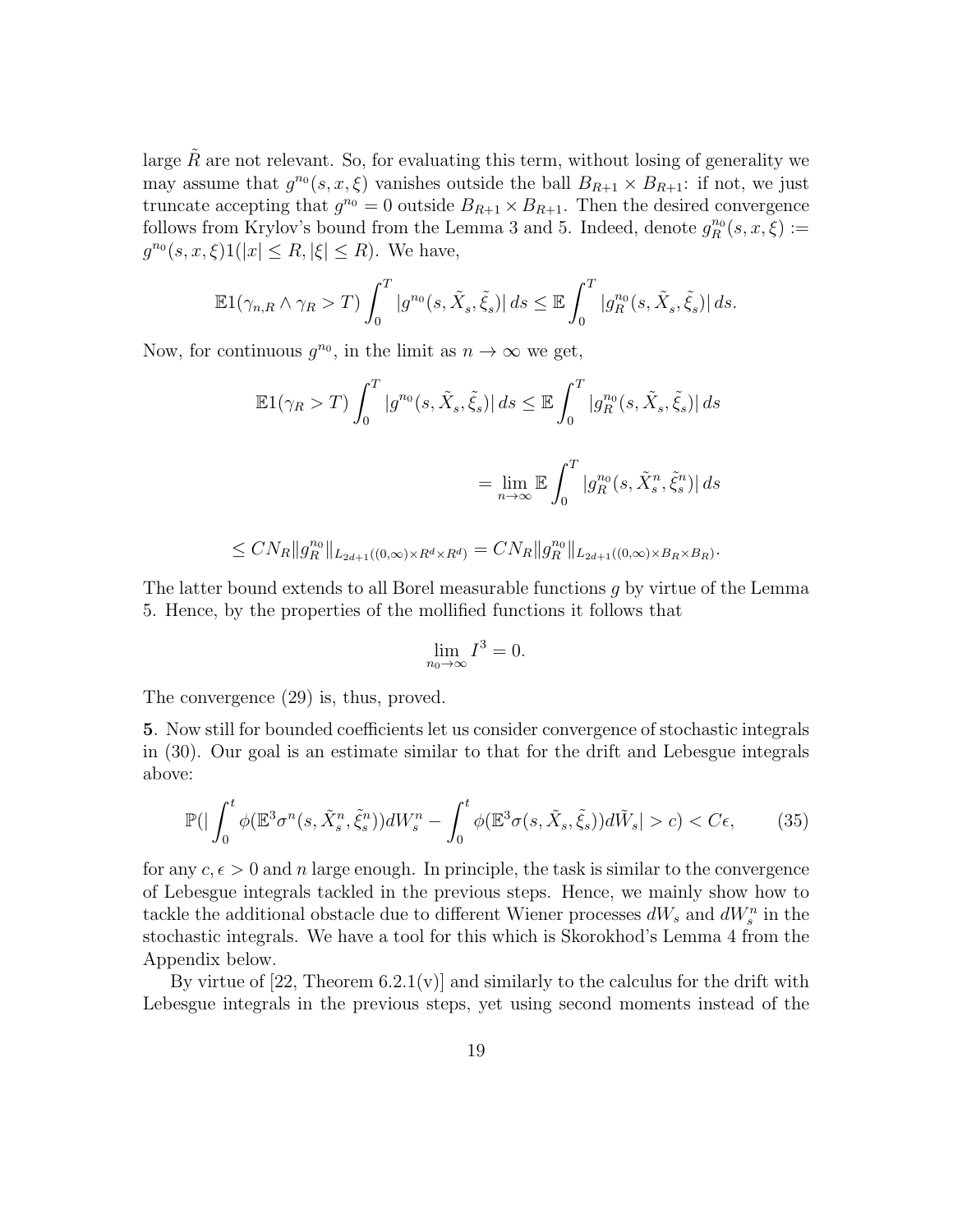first ones for the evident reason, we estimate

$$
\mathbb{P}\left(\left|\int_{0}^{t}\phi(\mathbb{E}^{3}\sigma^{n}(s,\tilde{X}_{s}^{n},\tilde{\xi}_{s}^{n}))d\tilde{W}_{s}^{n}-\int_{0}^{t}\phi(\mathbb{E}^{3}\sigma(s,\tilde{X}_{s},\tilde{\xi}_{s}))d\tilde{W}_{s}|>c\right) \n\leq \mathbb{P}\left(\left|\int_{0}^{t}\phi(\mathbb{E}^{3}\sigma^{n}(s,\tilde{X}_{s}^{n},\tilde{\xi}_{s}^{n}))d\tilde{W}_{s}^{n}-\int_{0}^{t}\phi(\mathbb{E}^{3}\sigma^{n_{0}}(s,\tilde{X}_{s}^{n},\tilde{\xi}_{s}^{n}))d\tilde{W}_{s}^{n}|>c/3\right) \n+ \mathbb{P}\left(\left|\int_{0}^{t}\phi(\mathbb{E}^{3}\sigma^{n_{0}}(s,\tilde{X}_{s}^{n},\tilde{\xi}_{s}^{n}))d\tilde{W}_{s}^{n}-\int_{0}^{t}\phi(\mathbb{E}^{3}\sigma^{n_{0}}(s,\tilde{X}_{s},\tilde{\xi}_{s}))d\tilde{W}_{s}|>c/3\right) \n+ \mathbb{P}\left(\left|\int_{0}^{t}\phi(\mathbb{E}^{3}\sigma^{n_{0}}(s,\tilde{X}_{s},\tilde{\xi}_{s}))d\tilde{W}_{s}-\int_{0}^{t}\phi(\mathbb{E}^{3}\sigma(s,\tilde{X}_{s},\tilde{\xi}_{s}))d\tilde{W}_{s}|>c/3\right) \n=: J^{1}+J^{2}+J^{3}.
$$

Using the assumptions, we estimate via Itô – Skorokhod's inequality with any  $\delta > 0$ ,

$$
J^{1} = \mathbb{P}\left(\left| \int_{0}^{t} (\phi(\mathbb{E}^{3} \sigma^{n}(s, \tilde{X}_{s}^{n}, \tilde{\xi}_{s}^{n})) - \phi(\mathbb{E}^{3} \sigma^{n_{0}}(s, \tilde{X}_{s}^{n}, \tilde{\xi}_{s}^{n})) d\tilde{W}_{s}^{n} \right| > c/3\right)
$$
  
\n
$$
\leq \mathbb{P}\left(\int_{0}^{t} (\phi(\mathbb{E}^{3} \sigma^{n}(s, \tilde{X}_{s}^{n}, \tilde{\xi}_{s}^{n})) - \phi(\mathbb{E}^{3} \sigma^{n_{0}}(s, \tilde{X}_{s}^{n}, \tilde{\xi}_{s}^{n}))^{2} ds > \delta\right)
$$
  
\n
$$
+ \frac{9}{c^{2}} \mathbb{E}\left(\delta \wedge \int_{0}^{T} (\phi(\mathbb{E}^{3} \sigma^{n}(s, \tilde{X}_{s}^{n}, \tilde{\xi}_{s}^{n})) - \phi(\mathbb{E}^{3} \sigma^{n_{0}}(s, \tilde{X}_{s}^{n}, \tilde{\xi}_{s}^{n}))^{2} ds\right).
$$

Here the second term is small if we choose  $\delta$  small. Let us consider the first term given  $\delta > 0$ . We have,

$$
\mathbb{P}\left(\int_0^t (\phi(\mathbb{E}^3 \sigma^n(s, \tilde{X}_s^n, \tilde{\xi}_s^n)) - \phi(\mathbb{E}^3 \sigma^{n_0}(s, \tilde{X}_s^n, \tilde{\xi}_s^n)))^2 ds > \delta\right)
$$
  

$$
\leq \mathbb{P}\left(C \int_0^t (\mathbb{E}^3 \sigma^n(s, \tilde{X}_s^n, \tilde{\xi}_s^n) - \mathbb{E}^3 \sigma^{n_0}(s, \tilde{X}_s^n, \tilde{\xi}_s^n))^2 ds > \delta\right)
$$

Let us take  $\alpha = 1/(2m)$ . By Bienaymé – Chebyshev – Markov's inequality,

$$
\mathbb{P}(C\int_0^t (\mathbb{E}^3 \sigma^n(s, \tilde{X}_s^n, \tilde{\xi}_s^n) - \mathbb{E}^3 \sigma^{n_0}(s, \tilde{X}_s^n, \tilde{\xi}_s^n))^2 ds > \delta)
$$
  

$$
\leq (\delta/C)^{-1} (\mathbb{E}\int_0^t (\mathbb{E}^3(\sigma^n(s, \tilde{X}_s^n, \tilde{\xi}_s^n) - \sigma^{n_0}(s, \tilde{X}_s^n, \tilde{\xi}_s^n))^2 ds
$$
  

$$
\leq (\delta/C)^{-1} (\mathbb{E}\int_0^t \mathbb{E}^3(\sigma^n(s, \tilde{X}_s^n, \tilde{\xi}_s^n) - \sigma^{n_0}(s, \tilde{X}_s^n, \tilde{\xi}_s^n))^2 ds
$$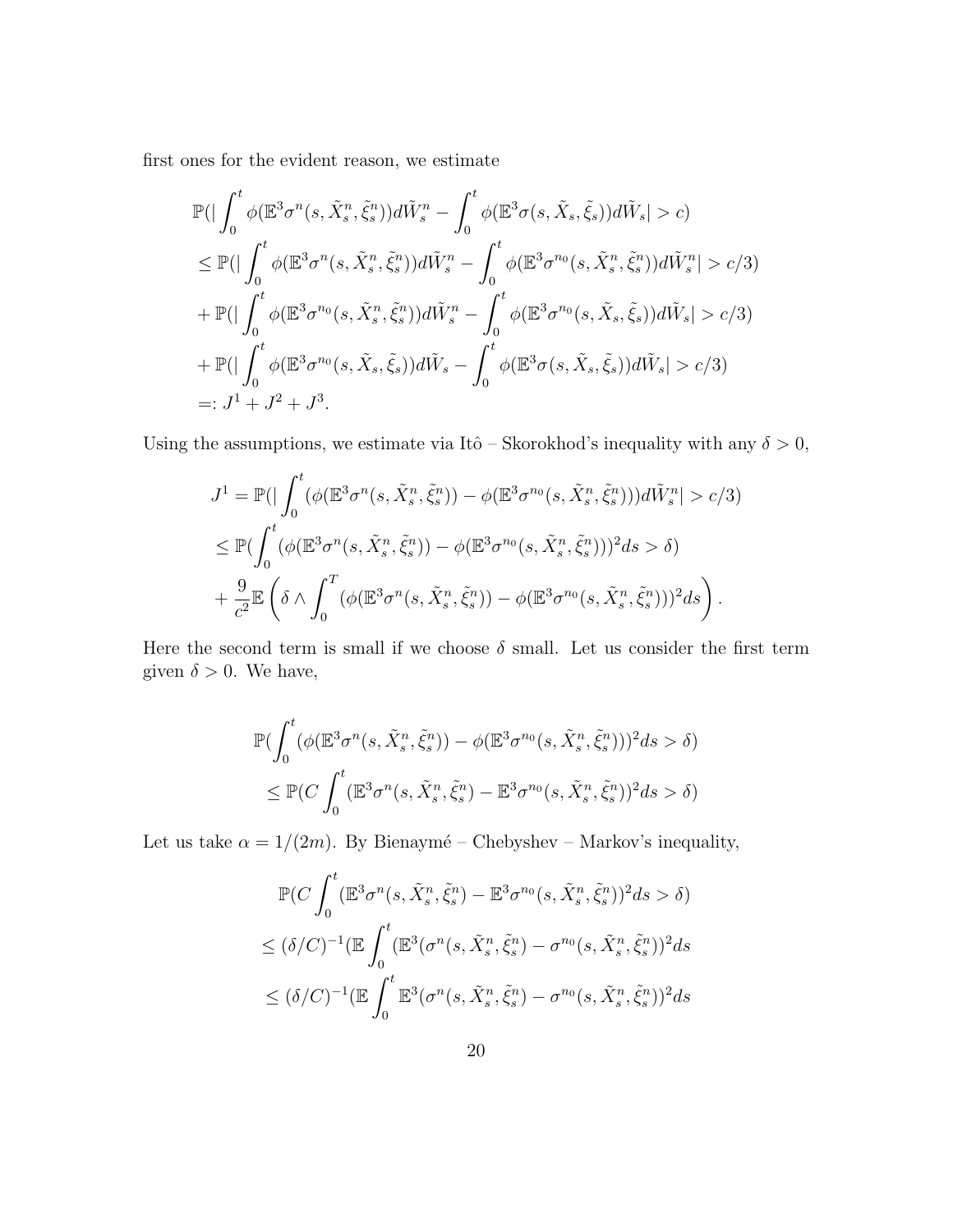$$
= (\delta/C)^{-1} (\mathbb{E} \mathbb{E}^3 \int_0^t (\sigma^n(s, \tilde{X}_s^n, \tilde{\xi}_s^n) - \sigma^{n_0}(s, \tilde{X}_s^n, \tilde{\xi}_s^n))^2 ds.
$$

Convergence of the latter term to zero as  $n, n_0 \to \infty$  follows from the same considerations as for the drift in the previous step of the proof for the analogous term  $I<sup>1</sup>$ via Krylov's bound: so, we have,

$$
(0 \leq) \quad \lim_{n,n_0 \to \infty} J^1 \leq \lim_{n,n_0 \to \infty} \mathbb{E} \mathbb{E}^3 \int_0^t (\sigma^n(s, \tilde{X}_s^n, \tilde{\xi}_s^n) - \sigma^{n_0}(s, \tilde{X}_s^n, \tilde{\xi}_s^n))^2 ds = 0. \tag{36}
$$

The idea is to use that here  $S^{11}$  and  $S^{13}$  are small as  $\tilde{R} \to \infty$  by virtue of Krylov's bound for diffusions with bounded coefficients like for the drift in the previous step, due to the second moment estimates above and because all  $\tilde{X}^n, \tilde{\xi}^n$  are uniformly bounded in probability. We have skipped using the functions similar to  $g^{n,n_0}$  from the previous step about the drift, which works here in a totally similar way.

The term  $J^2$  converges to zero by Skorokhod's Lemma 4 in the Appendix

$$
\int_0^t \phi(\mathbb{E}^3 \sigma^{n_0}(s, \tilde{X}_s^n, \tilde{\xi}_s^n)) d\tilde{W}_s^n \stackrel{\mathbb{P}}{\to} \int_0^t \phi(\mathbb{E}^3 \sigma^{n_0}(s, \tilde{X}_s, \tilde{\xi}_s)) d\tilde{W}_s, \quad n \to \infty,
$$

with  $f_t^n := \phi(\mathbb{E}^3 \sigma^{n_0}(s, \tilde{X}_s^n, \tilde{\xi}_s^n)), \quad f_t^0 := \phi(\mathbb{E}^3 \sigma^{n_0}(s, \tilde{X}_s, \tilde{\xi}_s))$  in this Lemma. Consider  $J^3$ :

$$
J^3 = \mathbb{P}\left(\left|\int_0^t (\phi(\mathbb{E}^3 \sigma^{n_0}(s, \tilde{X}_s, \tilde{\xi}_s)) - \phi(\mathbb{E}^3 \sigma(s, \tilde{X}_s, \tilde{\xi}_s))d\tilde{W}_s\right|\right) > c/3)
$$
\n
$$
\leq \mathbb{P}\left(\int_0^t (\phi(\mathbb{E}^3 \sigma^{n_0}(s, \tilde{X}_s, \tilde{\xi}_s)) - \phi(\mathbb{E}^3 \sigma(s, \tilde{X}_s, \tilde{\xi}_s)))^2 ds > \delta\right)
$$
\n
$$
+ \frac{9}{c^2} \mathbb{E}\left(\delta \wedge \int_0^T (\phi(\mathbb{E}^3 \sigma^n(s, \tilde{X}_s, \tilde{\xi}_s)) - \phi(\mathbb{E}^3 \sigma^{n_0}(s, \tilde{X}_s, \tilde{\xi}_s)))^2 ds\right).
$$

As for  $J^1$ , the latter term here is small for small  $\delta$ . For the former we have, similarly to  $J^1$ ,

$$
\mathbb{P}\left(\int_0^t (\phi(\mathbb{E}^3 \sigma^{n_0}(s, \tilde{X}_s, \tilde{\xi}_s)) - \phi(\mathbb{E}^3 \sigma(s, \tilde{X}_s, \tilde{\xi}_s)))^2 ds > \delta\right)
$$
  
\n
$$
\leq \mathbb{P}\left(C \int_0^t (\mathbb{E}^3 \sigma^{n_0}(s, \tilde{X}_s, \tilde{\xi}_s) - \mathbb{E}^3 \sigma(s, \tilde{X}_s, \tilde{\xi}_s))^2 ds > \delta\right)
$$
  
\n
$$
\leq (\delta/C)^{-1} \mathbb{E} \mathbb{E}^3 \int_0^t (\sigma^{n_0}(s, \tilde{X}_s, \tilde{\xi}_s) - \sigma(s, \tilde{X}_s, \tilde{\xi}_s))^2 ds.
$$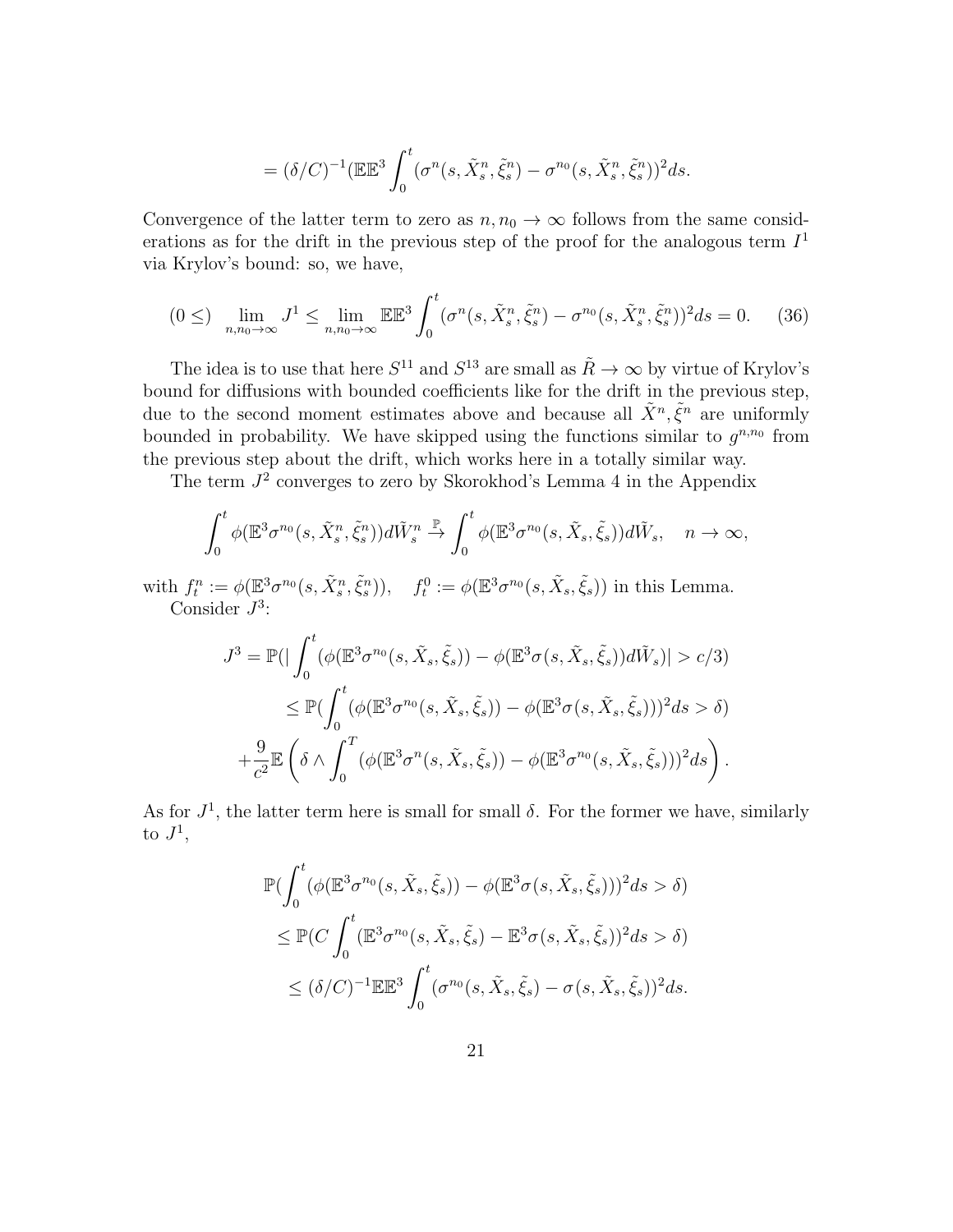Convergence of this term to zero as  $n_0 \to \infty$  follows from by virtue of the Lemma 3 and 5, similarly to the analogous convergence of  $I<sup>3</sup>$  in the previous step. So,

$$
\lim_{n_0 \to \infty} J^3 = 0.
$$

This finishes the proof of the desired bound (35). Thus, a weak solution of the equation (1)–(2) exists in the case of  $d_1 = d$  and under the assumption (6) instead of  $(5)$ . For bounded coefficients and under  $(22)$ – $(23)$  the Proposition 1 is proved.

6. Now consider the general case of unbounded coefficients satisfying the linear growth condition in x along with  $(10)–(11)$ . Let

$$
\sigma^{n}(t, x, y) = (\sigma(t, x, y)1(|x| \leq n) + \sigma(0, 0, 0)1(|x| > n)) * \phi_{n}(x),
$$
  

$$
b^{n}(t, x, y) = b(t, x, y)1(|x| \leq n).
$$

Note that the function  $\sigma^n$  is Borel measurable, bounded, uniformly non-degenerate, and smooth (at least, Lipschitz) in x. Denote by  $X<sup>n</sup>$  a solution of the equation

$$
X_t^n = X_0 + \int_0^t \bar{B}^n[s, X_s^n, \mu_s^n] ds + \int_0^t \bar{\Sigma}^n[s, X_s^n, \mu_s^n] dW_s^n,
$$

or

$$
X_t^n = X_0 + \int_0^t \psi(\mathbb{E}^3 b^n[s, X_s^n, \xi_s^n]) ds + \int_0^t \phi(\mathbb{E}^3 \sigma^n[s, X_s^n, \xi_s^n]) dW_s^n,
$$

with

$$
\bar{\Sigma}^n[s, x, \mu] = \phi(\int \sigma^n(s, x, y) \mu(dy)) = \phi(\Sigma^n[s, x, \mu]),
$$
  

$$
\bar{B}^n[s, x, \mu] = \psi(\int b^n(s, x, y) \mu(dy)) = \phi(B^n[s, x, \mu]),
$$

and where  $(\xi^n)$  are independent of  $(X^n, W^n)$  processes with the same distributions as  $X<sup>n</sup>$  on some independent probability space. This weak (in fact, strong) solution exists for each *n* due to the Proposition 1. We will use again Skorokhod's technique; note that we could not apply it in one go because in the proof of the previous proposition the boundedness of both coefficients is essential.

A priori moment inequalities of the Lemma 2 hold true uniformly with respect to  $n.$  Hence, by Skorokhod's Lemma, choose a subsequence of equivalently distributed triples  $(\tilde{X}^{n_k}, \tilde{\xi}^{n_k}, \tilde{W}^{n_k})$  converging in probability for any s to some limiting triple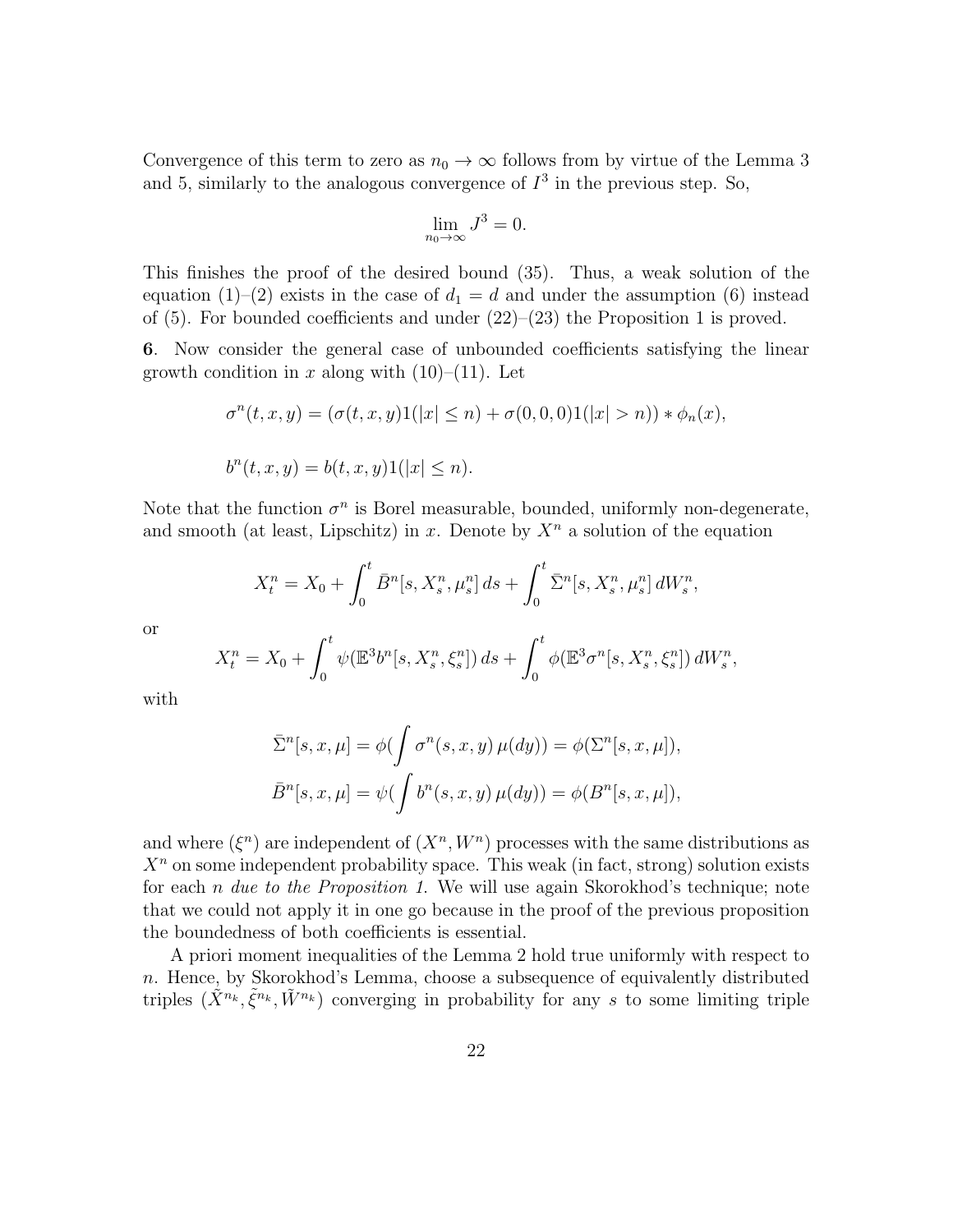$(\tilde{X}, \tilde{\xi}, \tilde{W})$ . Here  $\tilde{W}$ ) is a Wiener process of dimension  $d_1$  (cf. with [21, Chapter 2], where, however, dimensions are equal, but it does not affect the conclusion). Convergence in the equation

$$
\tilde{X}_t^{n_k} = \tilde{X}_0 + \int_0^t \psi(\mathbb{E}^3 b^{n_k} [s, \tilde{X}_s^{n_k}, \tilde{\xi}_s^{n_k}]) ds + \int_0^t \phi(\mathbb{E}^3 \sigma^{n_k} [s, \tilde{X}_s^{n_k}, \tilde{\xi}_s^{n_k}]) d\tilde{W}_s^{n_k}
$$

towards the limiting equation

$$
\tilde{X}_t = \tilde{X}_0 + \int_0^t \mathbb{E}^3 B[s, \tilde{X}_s, \tilde{\xi}_s] ds + \int_0^t \mathbb{E}^3 \sigma[s, \tilde{X}_s, \tilde{\xi}_s] d\tilde{W}_s
$$

follows from the same calculus as in the proof of the Proposition 1 with the only difference that now  $\sigma$  may also be unbounded; however, this does require some additional care, in particular, because we want to use Krylov's bounds stated for unbounded coefficients (and do not forget about  $\phi$  and  $\psi$ ). Yet, in fact, we can use Krylov's bound from the Lemma 6.

First of all, recall that a priori bounds  $(17) - (26)$  hold true with constants not depending on *n*. Now, by Skorokhod's theorem on some probability space we have some equivalent processes  $(\tilde{X}^{n'}_t)$  $\tilde{\xi}^{n'}_t, \tilde{\xi}^{n'}_t$  $\tilde{W}^{n'}_t, \tilde{W}^{n'}_t$  $(t_t^{(n)})$  and a limiting triple  $(\tilde{X}_t, \tilde{\xi}_t, \tilde{W}_t)$  such that for any  $t$ ,

$$
(\tilde{X}_t^{n'}, \tilde{\xi}_t^{n'}, \tilde{W}_t^{n'}) \xrightarrow{\mathbb{P}} (\tilde{X}_t, \tilde{\xi}_t, \tilde{W}_t). \tag{37}
$$

By virtue of the a priori bounds for  $\tilde{W}^n$ , the process  $\tilde{W}_t$  is continuous and it is a Wiener process. Also, the limits are adapted to the corresponding filtration  $\tilde{\mathcal{F}}_t :=$  $\bigvee_n \mathcal{F}_t^{(n)}$  $\tilde{W}_t^{(n)}$ , and  $\tilde{W}_t$  is a Wiener process with respect to this filtration. In particular, related Lebesgue and stochastic integrals are all well defined. Moreover, by virtue of the uniform estimates (21), the limit  $(\tilde{X}_t, \tilde{\xi}_t)$  may be also regarded as continuous due to Kolmogorov's continuity theorem because the a priori bounds (8)–(12) remain valid for the limiting processes  $\tilde{X}, \xi$ . In particular, it is useful to note for the sequel that

$$
\sup_{0 \le t \le T} \mathbb{E}|\tilde{X}_t|^2 \le C_T (1 + \mathbb{E}|x_0|^2) \quad \& \quad \mathbb{E} \sup_{0 \le t \le T} |\tilde{X}_t|^2 \le C_T (1 + \mathbb{E}|x_0|^2). \tag{38}
$$

7. Let us now show that

$$
\int_0^t \psi(\mathbb{E}^3 b^{n'}(s, \tilde{X}_s^{n'}, \tilde{\xi}_s^{n'})) ds \stackrel{\mathbb{P}}{\to} \int_0^t \phi(\mathbb{E}^3 b(s, \tilde{X}_s, \tilde{\xi}_s)) ds,
$$
\n(39)

and

$$
\int_0^t \phi(\mathbb{E}^3 \sigma^{n'}(s, \tilde{X}_s^{n'}, \tilde{\xi}_s^{n'})) d\tilde{W}_s^{n'} \stackrel{\mathbb{P}}{\to} \int_0^t \phi(\mathbb{E}^3 \sigma(s, \tilde{X}_s, \tilde{\xi}_s)) d\tilde{W}_s, \quad n' \to \infty.
$$
 (40)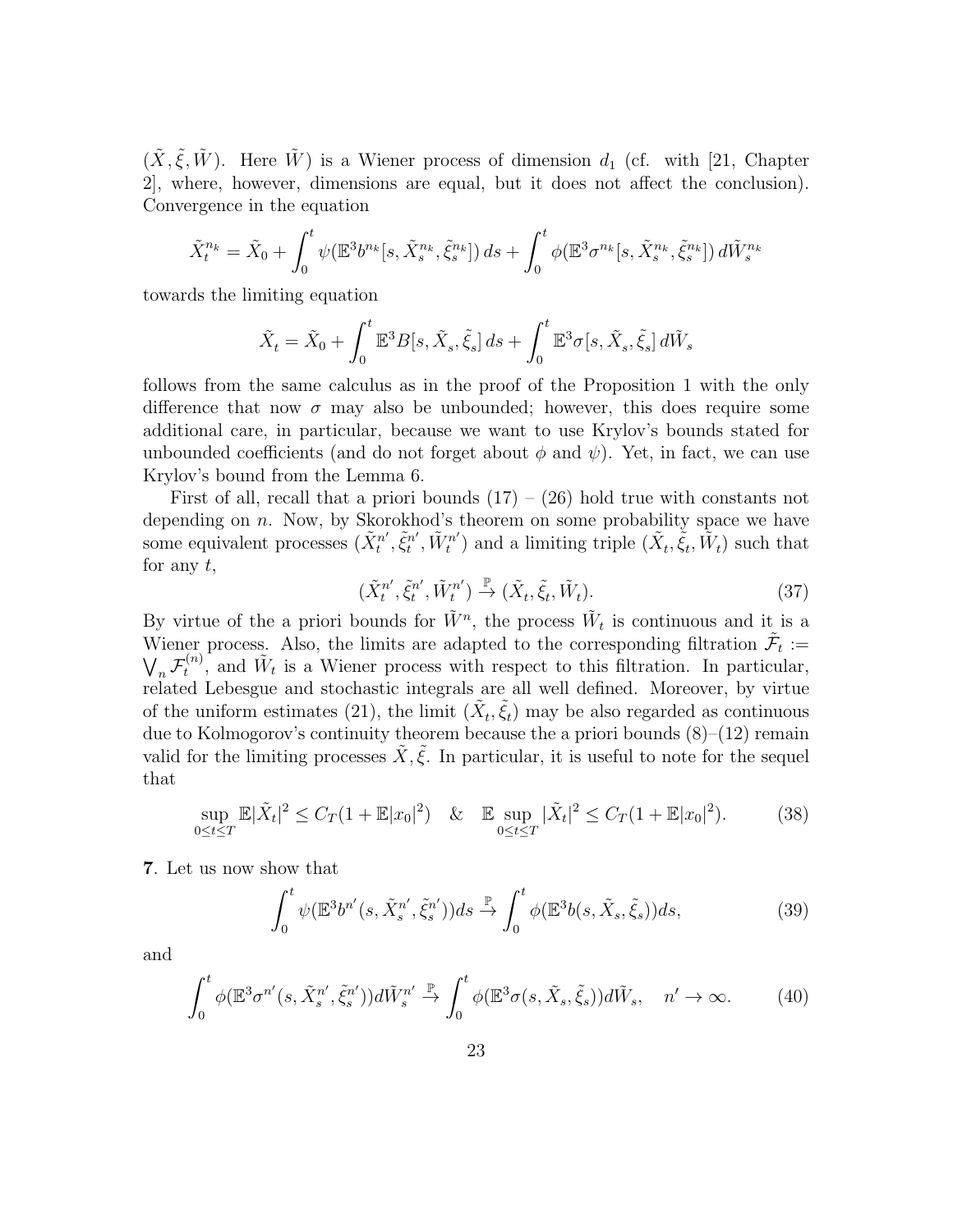Denote  $\tilde{R} := R - 1$ . Then, given any  $\epsilon > 0$ , and slightly abusing notations by replacing n' by n, for any  $t \leq T$  by virtue of Chebyshev–Markov's inequality we conclude that for any  $c > 0$  there exists  $\tilde{R}$  such that

$$
\mathbb{E}1(\gamma_{n,\tilde{R}} \wedge \gamma_{\tilde{R}} \leq T) < \epsilon.
$$

Further at one place we will need more precise estimates (see (17)):

$$
\mathbb{P}(\gamma^X_{n,R-1}\leq T)\leq \frac{\mathbb{E}\sup_{0\leq t\leq T}|\tilde{X}^n_t|^2}{(R-1)^2}\leq \frac{C(1+\mathbb{E}|x_0|^2)}{(R-1)^2},
$$

and

$$
\mathbb{P}(\gamma_{R-1}^X \le T) \le \frac{\mathbb{E} \sup_{0 \le t \le T} |\tilde{X}_t|^2}{(R-1)^2} \le \frac{C(1 + \mathbb{E} |x_0|^2)}{(R-1)^2},
$$

by virtue of the Chebyshev–Markov's inequality. Hence,

$$
\mathbb{P}(\gamma_{n,R-1}^X \wedge \gamma_{R-1}^X \le T) \le \frac{2C(1 + \mathbb{E}|x_0|^2)}{(R-1)^2}.
$$
\n(41)

Now, we estimate, with  $\tilde{c} = c/C$ ,  $m = m_1$ ,

$$
\begin{split} &\mathbb{P}\left(\left|\int_{0}^{t}\psi(\mathbb{E}^{3}b^{n'}(s,\tilde{X}_{s}^{n'},\tilde{\xi}_{s}^{n'}))ds-\int_{0}^{t}\psi(\mathbb{E}^{3}b(s,\tilde{X}_{s},\tilde{\xi}_{s}))ds\right|>c\right) \\ &\leq \mathbb{P}\left(C\int_{0}^{t}(1+(|\tilde{X}_{s}^{n'}|\vee|\tilde{X}_{s}|)^{m})\left|\mathbb{E}^{3}\left(b^{n'}(s,\tilde{X}_{s}^{n'},\tilde{\xi}_{s}^{n'})-b(s,\tilde{X}_{s},\tilde{\xi}_{s})\right)\right|ds>c\right) \\ &=\mathbb{P}\left(\int_{0}^{t}(1+(|\tilde{X}_{s}^{n'}|\vee|\tilde{X}_{s}|)^{m})\mathbb{E}^{3}\left|\left(1(\gamma_{n,\tilde{R}}\wedge\gamma_{\tilde{R}}\leq T)+1(\gamma_{n,\tilde{R}}\wedge\gamma_{\tilde{R}}>T)\right)\right|\\ &\qquad\times\left(b^{n'}(s,\tilde{X}_{s}^{n'},\tilde{\xi}_{s}^{n'})-b(s,\tilde{X}_{s},\tilde{\xi}_{s})\right)\right|ds>\tilde{c}\right) \\ &\leq \mathbb{P}\left(\int_{0}^{t}(1+(|\tilde{X}_{s}^{n'}|\vee|\tilde{X}_{s}|)^{m})\mathbb{E}^{3}\left[\left(\gamma_{n,\tilde{R}}\wedge\gamma_{\tilde{R}}\leq T\right)\left|\left(b^{n'}(s,\tilde{X}_{s}^{n'},\tilde{\xi}_{s}^{n'})-b(s,\tilde{X}_{s},\tilde{\xi}_{s})\right)\right|ds>\tilde{c}/2\right) \\ &+\mathbb{P}\left(\int_{0}^{t}(1+(|\tilde{X}_{s}^{n'}|\vee|\tilde{X}_{s}|)^{m})\mathbb{E}^{3}\left[\left(\gamma_{n,\tilde{R}}\wedge\gamma_{\tilde{R}}\geq T\right)\left|\left(b^{n'}(s,\tilde{X}_{s}^{n'},\tilde{\xi}_{s}^{n'})-b(s,\tilde{X}_{s},\tilde{\xi}_{s})\right)\right|ds>\tilde{c}/2\right) \\ \end{split}
$$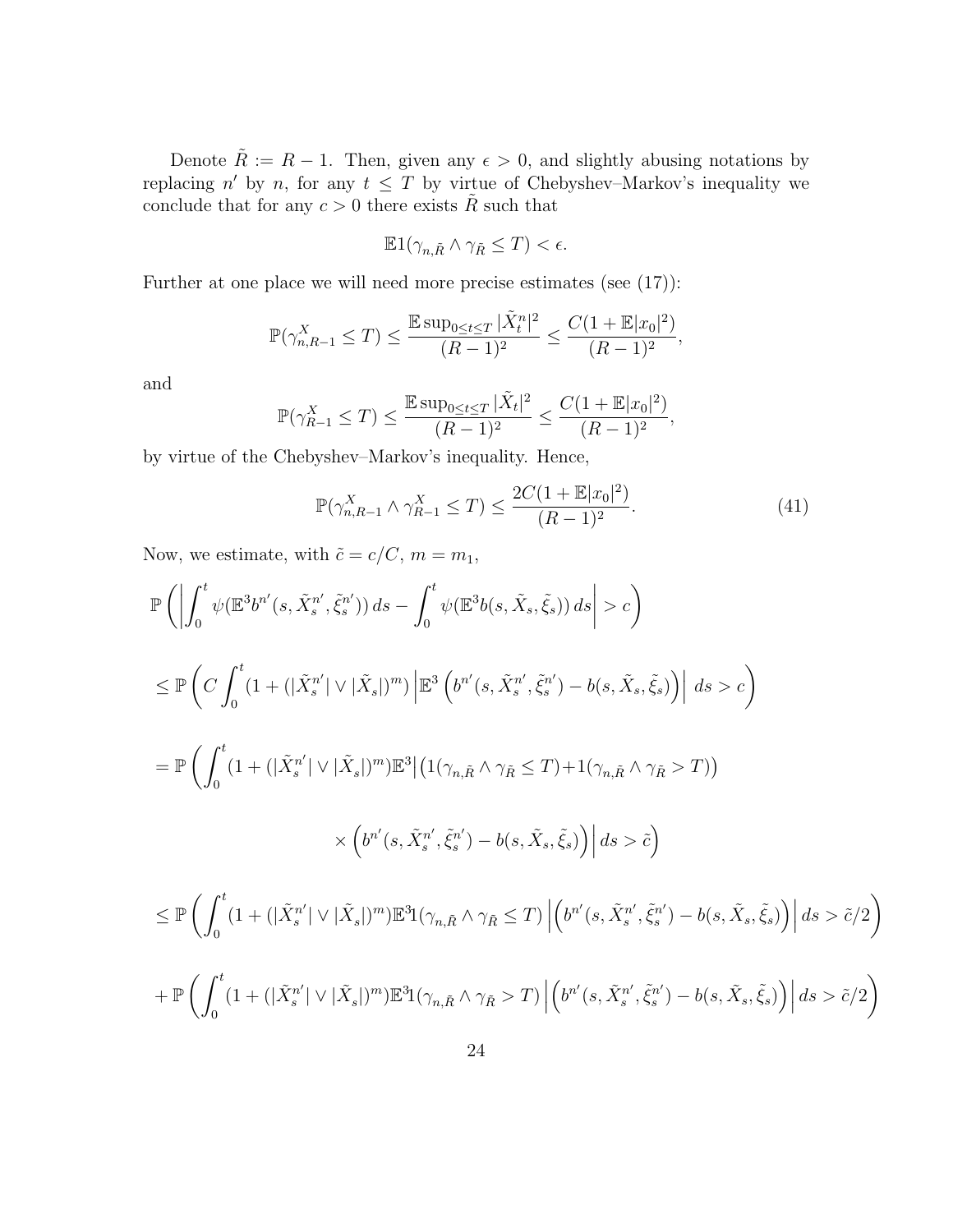$$
\leq \mathbb{P}\left(1(\gamma^X_{n,\tilde{R}} \wedge \gamma^X_{\tilde{R}} \leq T)\int_0^t (1+(|\tilde{X}^{n'}_s| \vee |\tilde{X}_s|)^m)\mathbb{E}^3\Big|\Big(b^{n'}(s,\tilde{X}^{n'}_s,\tilde{\xi}^{n'}_s)-b(s,\tilde{X}_s,\tilde{\xi}_s)\Big)\Big| ds > \tilde{c}/2\right) + \mathbb{P}\left(\int_0^t (1+(|\tilde{X}^{n'}_s| \vee |\tilde{X}_s|)^m)\mathbb{E}^31(\gamma^{\xi}_{n,\tilde{R}} \wedge \gamma^{\xi}_{\tilde{R}} \leq T)\Big|\Big(b^{n'}(s,\tilde{X}^{n'}_s,\tilde{\xi}^{n'})-b(s,\tilde{X}_s,\tilde{\xi}_s)\Big)\Big|\ ds > \tilde{c}/2\right) + \mathbb{P}\left(1(\gamma^X_{n,\tilde{R}} \wedge \gamma^X_{\tilde{R}} > T)\int_0^t (1+(|\tilde{X}^{n'}_s| \vee |\tilde{X}_s|)^m)\mathbb{E}^31(\gamma^{\xi}_{n,\tilde{R}} \wedge \gamma^{\xi}_{\tilde{R}} > T)\right) \times \Big|\Big(b^{n'}(s,\tilde{X}^{n'}_s,\tilde{\xi}^{n'}_s)-b(s,\tilde{X}_s,\tilde{\xi}_s)\Big)\Big|\ ds > \tilde{c}/2\right)
$$

$$
\leq \mathbb{P}(\gamma_{n,\tilde{R}}^X \wedge \gamma_{\tilde{R}}^X \leq T)
$$
\n
$$
+ \mathbb{P}\left(\int_0^t (1 + (|\tilde{X}_s^{n'}| \vee |\tilde{X}_s|)^m) \mathbb{E}^3 \mathbb{1}(\gamma_{n,\tilde{R}}^\xi \wedge \gamma_{\tilde{R}}^\xi \leq T) \left| \left(b^{n'}(s, \tilde{X}_s^{n'}, \tilde{\xi}_s^{n'}) - b(s, \tilde{X}_s, \tilde{\xi}_s)\right) \right| ds > \tilde{c}/2\right)
$$
\n
$$
+ \mathbb{P}\left(\gamma_{n,\tilde{R}}^X \wedge \gamma_{\tilde{R}}^X > T; \int_0^t (1 + (|\tilde{X}_s^{n'}| \vee |\tilde{X}_s|)^m) \mathbb{E}^3 \mathbb{1}(\gamma_{n,\tilde{R}}^\xi \wedge \gamma_{\tilde{R}}^\xi > T) \times \left| \left(b^{n}(s, \tilde{X}_s^{n}, \tilde{\xi}_s^{n}) - b(s, \tilde{X}_s, \tilde{\xi}_s)\right) \right| ds > \frac{\tilde{c}}{2}\right) =: L^1 + L^2 + L^3.
$$

Here the first term  $L^1$  does not exceed  $\epsilon$  if R is large enough, uniformly with respect to  $\boldsymbol{n}.$ 

Consider the term  $L^2$ . We estimate, using the linear growth in x assumption,

$$
\mathbb{P}\left(\int_0^t (1+(|\tilde{X}_s^{n'}|\vee|\tilde{X}_s|)^m)\mathbb{E}^{3}\mathbf{1}(\gamma_{n,\tilde{R}}^{\xi}\wedge\gamma_{\tilde{R}}^{\xi}\leq T)\left|\left(b^{n'}(s,\tilde{X}_s^{n'},\tilde{\xi}_s^{n'})-b(s,\tilde{X}_s,\tilde{\xi}_s)\right)\right|ds>\tilde{c}/2\right)
$$
  

$$
\leq \mathbb{P}\left(\mathbb{E}^{3}\mathbf{1}(\gamma_{n,\tilde{R}}^{\xi}\wedge\gamma_{\tilde{R}}^{\xi}\leq T)\int_0^t (1+(|\tilde{X}_s^{n'}|\vee|\tilde{X}_s|)^{m+1})ds>\tilde{c}/2\right).
$$

Since the processes  $\tilde{X}^{n'}_{s}$  $s^{n'}$  together with their limit  $\tilde{X}_s$  are bounded in probability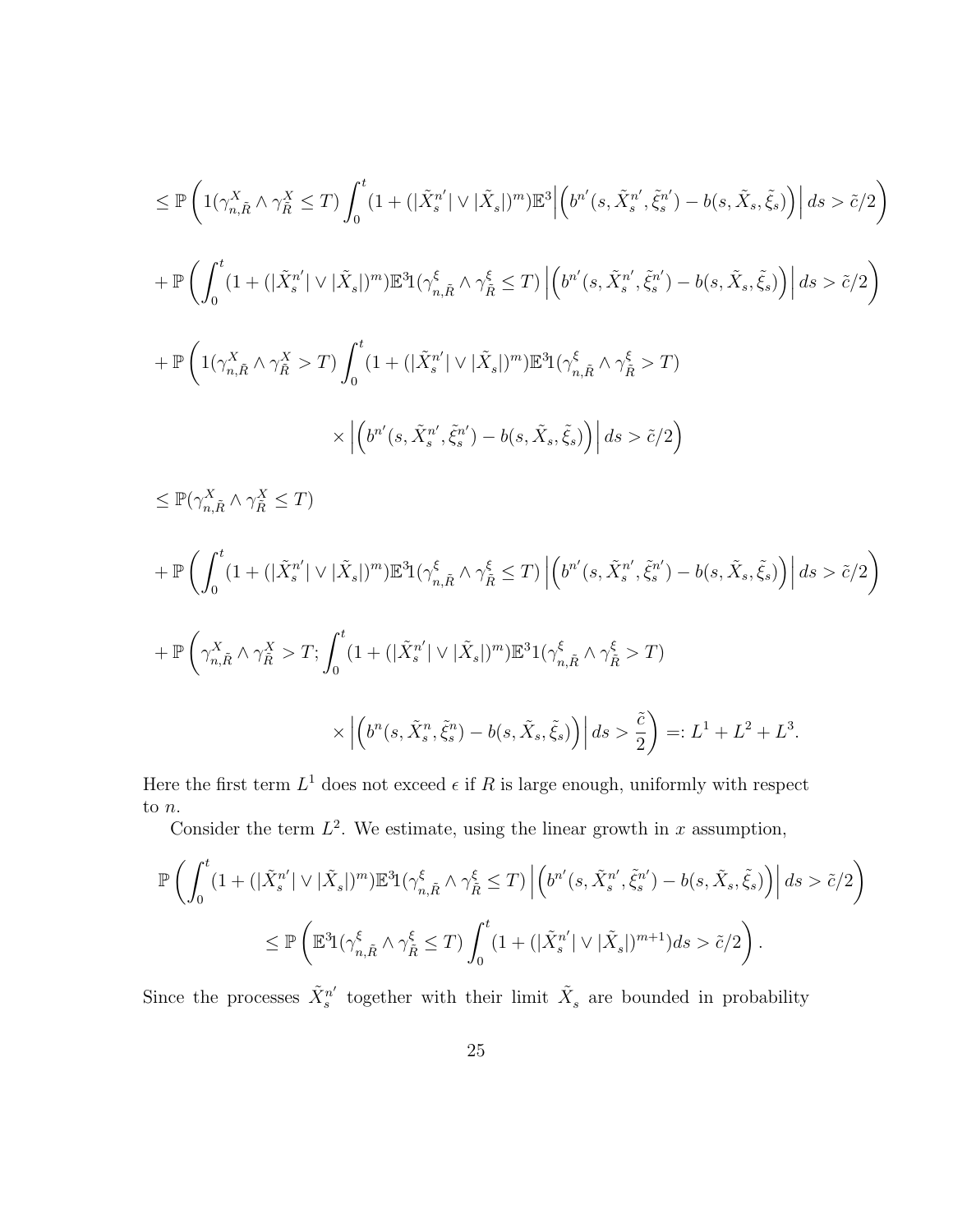uniformly in  $n$ , and because

$$
\mathbb{E}^3 1(\gamma_{n,\tilde{R}}^{\xi} \wedge \gamma_{\tilde{R}}^{\xi} \leq T) \to 0, \quad R \to \infty,
$$

we conclude that

$$
\lim_{R \to \infty} \sup_n L^2 = 0.
$$

Further, consider  $L^3$ . Let us fix some  $n_0$  and let  $n > n_0$ . Replacing  $\tilde{c}/2$  by c for simplicity, we have for any  $t \leq T$ ,

$$
\mathbb{P}\left(\gamma_{n,\tilde{R}}^{X}\wedge\gamma_{\tilde{R}}^{X}>T;\int_{0}^{t}(1+(|\tilde{X}_{s}^{n}|\vee|\tilde{X}_{s}|)^{m})\mathbb{E}^{3}1(\gamma_{n,\tilde{R}}^{\xi}\wedge\gamma_{\tilde{R}}^{\xi}>T)\right) \times \Big|\Big(b^{n}(s,\tilde{X}_{s}^{n},\tilde{\xi}_{s}^{n})-b(s,\tilde{X}_{s},\tilde{\xi}_{s})\Big)\Big|\,ds>c\Big)
$$
\n
$$
\leq \mathbb{P}\left(\gamma_{n,\tilde{R}}^{X}\wedge\gamma_{\tilde{R}}^{X}>T;\int_{0}^{t}(1+(|\tilde{X}_{s}^{n}|\vee|\tilde{X}_{s}|)^{m})\mathbb{E}^{3}1(\gamma_{n,\tilde{R}}^{\xi}\wedge\gamma_{\tilde{R}}^{\xi}>T)\right) \times \Big|\Big(b^{n}(s,\tilde{X}_{s}^{n},\tilde{\xi}_{s}^{n})-b^{n_{0}}(s,\tilde{X}_{s}^{n},\tilde{\xi}_{s}^{n})\Big)\Big|\,ds>\frac{c}{3}\Big)
$$
\n
$$
+\mathbb{P}\left(\gamma_{n,\tilde{R}}^{X}\wedge\gamma_{\tilde{R}}^{X}>T;\int_{0}^{t}(1+(|\tilde{X}_{s}^{n}|\vee|\tilde{X}_{s}|)^{m})\mathbb{E}^{3}1(\gamma_{n,\tilde{R}}^{\xi}\wedge\gamma_{\tilde{R}}^{\xi}>T)\right) \times \Big|\Big(b^{n_{0}}(s,\tilde{X}_{s}^{n},\tilde{\xi}_{s}^{n})-b^{n_{0}}(s,\tilde{X}_{s},\tilde{\xi}_{s})\Big)\Big|\,ds>\frac{c}{3}\Big)
$$
\n
$$
+\mathbb{P}\left(\gamma_{n,\tilde{R}}^{X}\wedge\gamma_{\tilde{R}}^{X}>T;\int_{0}^{t}(1+(|\tilde{X}_{s}^{n}|\vee|\tilde{X}_{s}|)^{m})\mathbb{E}^{3}1(\gamma_{n,\tilde{R}}^{\xi}\wedge\gamma_{\tilde{R}}^{\xi}>T)\right) \times \Big|\Big(b^{n_{0}}(s,\tilde{X}_{s},\tilde{\xi}_{s})-b(s,\tilde{X}_{s},\tilde{\xi}_{s})\Big
$$

Denote as earlier

$$
g^{n,n_0}(s,x,\xi) := b^n(s,x,\xi) - b^{n_0}(s,x,\xi), \quad g^{n_0}(s,x,\xi) := b^{n_0}(s,x,\xi) - b(s,x,\xi).
$$

Let  $\alpha = (\leq)1/(2m+2)$ . Note that

$$
\mathbb{E}(1 + (\sup_s |\tilde{X}_s^{n'}| \vee \sup_s |\tilde{X}_s|)^{2m\alpha} \le C < \infty,
$$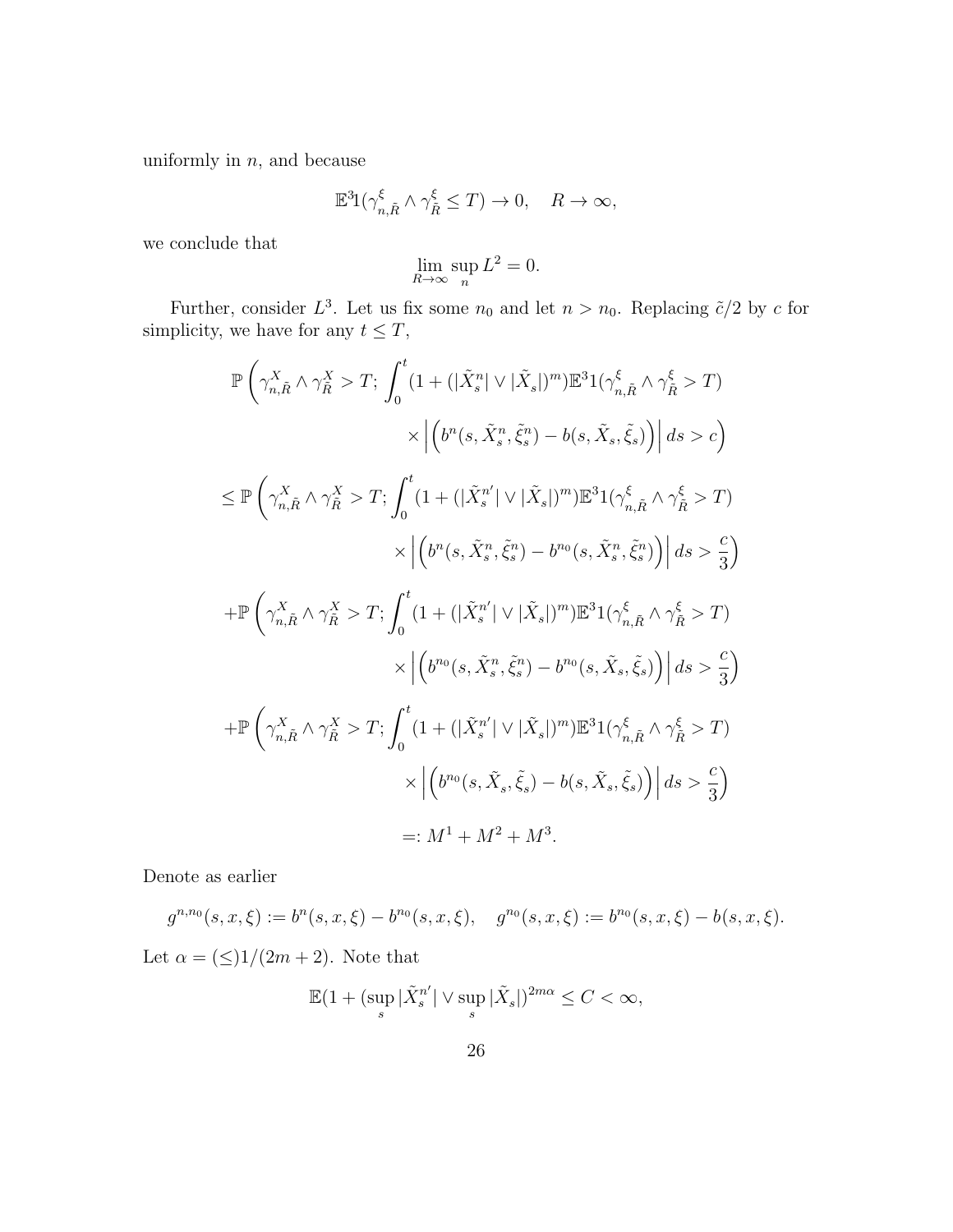and that this constant  $C$  is uniform in  $n'$  and does not depend on  $R$ . By CBS we decode Cauchy – Buniakovsky – Schwarz inequality. The first summand  $M^1$  may be estimated by Bienaymé – Chebyshev – Markov's inequality as

$$
M^{1} \leq C \mathbb{E} \left( 1(\gamma_{n,\tilde{R}}^{X} > T, \gamma_{\tilde{R}}^{X} > T) \int_{0}^{T} (1 + (|\tilde{X}_{s}^{n}| \vee |\tilde{X}_{s}|)^{m}) \times \mathbb{E}^{3}1(\gamma_{n,\tilde{R}}^{\xi} \wedge \gamma_{\tilde{R}}^{\xi} > T)|b^{n}(s, \tilde{X}_{s}^{n}, \tilde{\xi}_{s}^{n}) - b^{n_{0}}(s, \tilde{X}_{s}^{n}, \tilde{\xi}_{s}^{n})|ds \right)^{\alpha} \leq C \mathbb{E}1(\gamma_{n,\tilde{R}}^{X} > T, \gamma_{\tilde{R}}^{X} > T)(1 + (\sup_{s} |\tilde{X}_{s}^{n}| \vee \sup_{s} |\tilde{X}_{s}|)^{m\alpha}) \times \left( \int_{0}^{T} \mathbb{E}^{3}1(\gamma_{n,\tilde{R}}^{\xi} \wedge \gamma_{\tilde{R}}^{\xi} > T)|b^{n}(s, \tilde{X}_{s}^{n}, \tilde{\xi}_{s}^{n}) - b^{n_{0}}(s, \tilde{X}_{s}^{n}, \tilde{\xi}_{s}^{n})|ds \right)^{\alpha} \leq C \left( \mathbb{E}1(\gamma_{n,\tilde{R}}^{X} \wedge \gamma_{\tilde{R}}^{\xi} > T)(1 + (\sup_{s} |\tilde{X}_{s}^{n}| \vee \sup_{s} |\tilde{X}_{s}|)^{2m\alpha}) \right)^{1/2} \times \left( \mathbb{E} \left( \int_{0}^{T} \mathbb{E}^{3}1(\gamma_{n,\tilde{R}}^{\xi} \wedge \gamma_{\tilde{R}}^{\xi} > T)|b^{n}(s, \tilde{X}_{s}^{n}, \tilde{\xi}_{s}^{n}) - b^{n_{0}}(s, \tilde{X}_{s}^{n}, \tilde{\xi}_{s}^{n})|ds \right)^{2\alpha} \right)^{1/2} \leq C \left( \int_{0}^{T} \mathbb{E}1(\gamma_{n,\tilde{R}}^{\xi} \wedge \gamma_{\tilde{R}}^{\xi} > T)|b^{n}(s, \tilde{X}_{s}^{n}, \tilde{\xi}_{s}^{n}) - b^{n_{0}}(s, \tilde
$$

Here the couple  $(\tilde{X}_{s \wedge \gamma_{n,\tilde{R}}}^n, \tilde{\xi}_{s \wedge \gamma_{n,\tilde{R}}}^n)$  is a stopped diffusion with coefficients bounded by norm in state variables  $(x, \xi)$  by the value  $C\tilde{R}$  uniformly with respect to n, and with the diffusion coefficient uniformly non-degenerate.

Denote by  $\hat{B}^{n,\tilde{R}}[s,x,\mu]$  and  $\hat{\Sigma}^{n,\tilde{R}}[s,x,\mu]$  bounded vector and matrix functions in x respectively, with  $\hat{\Sigma}^{n,\tilde{R}}[s,x,\mu]$  uniformly non-degenerate and smooth (e.g.,  $C^1$ ), such that

$$
\hat{B}^{n,\tilde{R}}[s,x,\mu] = B^n[s,x,\mu], \quad \hat{\Sigma}^{n,\tilde{R}}[s,x,\mu] = \Sigma^n[s,x,\mu], \quad |x| \leq \tilde{R}.
$$

Let  $(\hat{X}_s^n) = (\hat{X}_s^{n,\tilde{R}})$  be a (strong) solution of the Itô equation,

$$
d\hat{X}^n_t = \hat{B}^{n,\tilde{R}}[t, \hat{X}^n_t, \mu^n_t] dt + \phi(\hat{\Sigma}^{n,\tilde{R}}[t, \hat{X}^n_t, \mu^n_t]) d\tilde{W}^n_t, \quad \hat{X}^n_0 = x_0,
$$
 (43)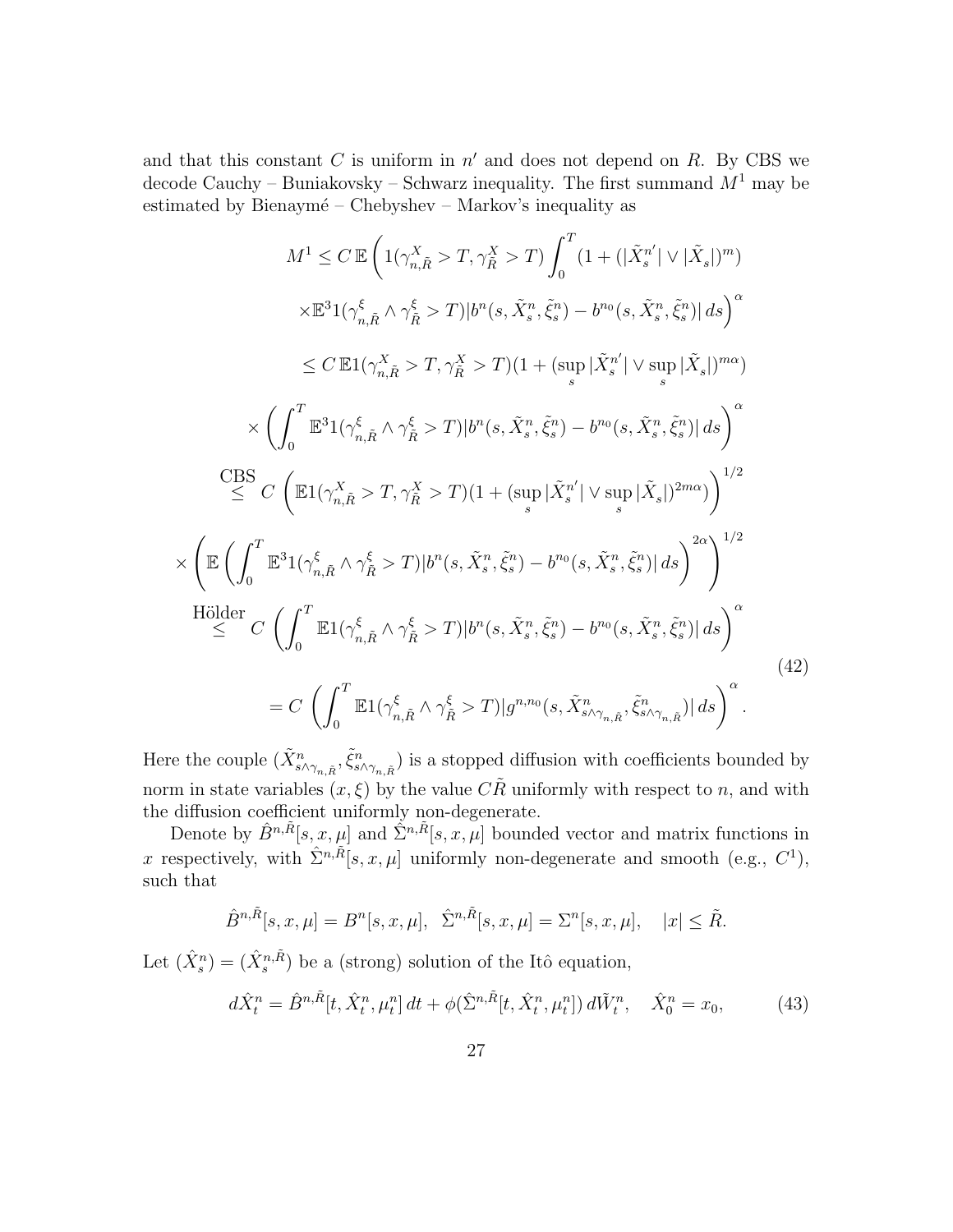where  $\mu_t^n$  is still the marginal distribution of  $X_t^n$  and  $\tilde{X}_t^n$ . Let also  $\hat{\xi}^n$  be an equivalent independent copy of the process  $\hat{X}_t^n$  satisfying the equation

$$
d\hat{\xi}^n_t = \hat{B}^{n,\tilde{R}}[t,\hat{\xi}^n_t,\mu_t]dt + \hat{\Sigma}^{n,\tilde{R}}[t,\hat{\xi}^n_t,\mu_t]d\tilde{W}_t^{',n}, \ \ t \ge 0, \qquad \mathcal{L}(\xi^n_0) = \mathcal{L}(x_0). \tag{44}
$$

We may assume that the Wiener processes  $\tilde{W}'^{n}$  here are the same as in the equation (24) for  $\tilde{\xi}^n$ . (Emphasize that solutions  $\hat{\xi}^n$  are strong ones; this is why we have mollified  $\sigma$  in the variable x). Then it follows that on  $[0, t \wedge \gamma_{n,\tilde{R}}]$  the processes  $\tilde{X}^n$ and  $\hat{X}^n$  coincide (see [22, Theorem 6.2.1(v)]), as well as  $\tilde{\xi}^n$  coincide with  $\hat{\xi}^n$ . (We highlight that the same stopping times  $\gamma_{n,\tilde{R}}$  can be used!) Then the bound for  $I^1$  in the second line of (42) may be rewritten as

$$
M^{1} \leq C \left( \mathbb{E} 1(\gamma_{n,\tilde{R}} > T, \gamma_{\tilde{R}} > T) \int_{0}^{T} |g^{n,n_{0}}(s, \hat{X}_{s \wedge \gamma_{n,\tilde{R}}}^{n}, \hat{\xi}_{s \wedge \gamma_{n,\tilde{R}}}^{n})| ds \right)^{\alpha}
$$
  

$$
\leq C \left( \mathbb{E} \int_{0}^{T} |g^{n,n_{0}}(s, \hat{X}_{s \wedge \gamma_{n,\tilde{R}}}^{n}, \hat{\xi}_{s \wedge \gamma_{n,\tilde{R}}}^{n})| ds \right)^{\alpha}.
$$
 (45)

The values of the function  $g^{n,n_0}(s,x,\xi)$  outside the set  $\{(x,\xi) : (|x| \vee |\xi|) \leq \tilde{R}\}\)$  are not relevant to the evaluation of the expression in the second line of (45). So, without losing of generality we may assume for our goal that  $g^{n,n_0}(s, x, \xi)$  vanishes outside of this ball. Then, by Krylov's estimate from the Lemma 6 we obtain with some constant N depending on the dimension d and on R through the ellipticity constants of the diffusion matrix and the sup-norm of the drift with some  $N_R$ ,

$$
M^{1} \leq C \left( \mathbb{E} \int_{0}^{T} |g^{n,n_{0}}(s, \hat{X}_{s \wedge \gamma_{n,\tilde{R}}}^{n}, \hat{\xi}_{s \wedge \gamma_{n,\tilde{R}}}^{n})| ds \right)^{\alpha}
$$
  
\n
$$
= N_{R} \left( \int_{0}^{T} \int_{|x| \leq \tilde{R}} \int_{|\xi| \leq \tilde{R}} |b^{n}(s, x, \xi) - b^{n_{0}}(s, x, \xi)|^{2d+1} dx d\xi ds \right)^{\frac{\alpha}{2d+1}}
$$
  
\n
$$
\leq N_{R} \left( \int_{0}^{T} \int_{|x| \leq \tilde{R}} \int_{|\xi| \leq \tilde{R}} |b^{n}(s, x, \xi) - b(s, x, \xi)|^{2d+1} dx d\xi ds \right)^{\frac{\alpha}{2d+1}}
$$
  
\n
$$
+ N_{R} \left( \int_{0}^{T} \int_{|x| \leq \tilde{R}} \int_{|\xi| \leq \tilde{R}} |b^{n_{0}}(s, x, \xi) - b(s, x, \xi)|^{2d+1} dx d\xi ds \right)^{\frac{\alpha}{2d+1}} \to 0, \quad n, n_{0} \to \infty,
$$

for each  $R$ , by virtue of the properties of mollified functions. Hence, for any  $R$ ,

$$
\lim_{n,n_0\to\infty} M^1 = 0.
$$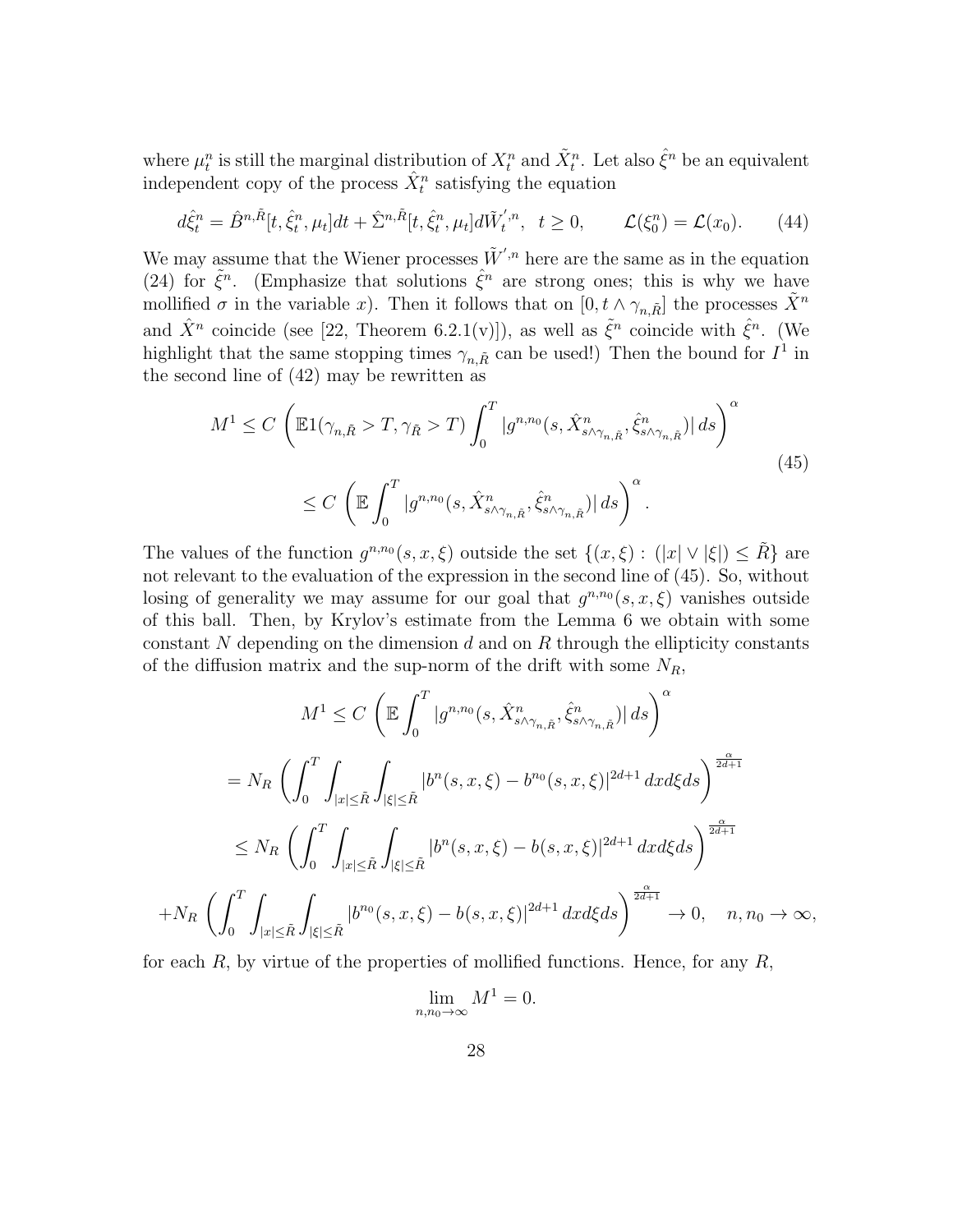Further, the second term  $M^2$  admits the estimate (for any  $0 \le t \le T$ ),

$$
M^{2} \leq \mathbb{P}\left(\gamma_{n,\tilde{R}}^{X} \wedge \gamma_{\tilde{R}}^{X} > T; \int_{0}^{t} \left(1 + \left(|\hat{X}_{s \wedge \gamma_{n,\tilde{R}}}^{n}| \vee |\hat{X}_{s \wedge \gamma_{n,\tilde{R}}}|)^{m}\right)\right) \right) \times \mathbb{E}^{3}1(\gamma_{n,\tilde{R}}^{\xi} \wedge \gamma_{\tilde{R}}^{\xi} > T)\left|\left(b^{n_{0}}(s, \tilde{X}_{s}^{n}, \tilde{\xi}_{s}^{n})ds - b^{n_{0}}(s, \tilde{X}_{s}, \tilde{\xi}_{s})\right)\right| ds > \frac{c}{3}\right)
$$
\n
$$
\leq \frac{3}{c} \left(1 + \tilde{R}^{m}\right) \mathbb{E} \mathbb{E}^{3}1(\gamma_{n,\tilde{R}} > T, \gamma_{\tilde{R}} > T)\int_{0}^{T} |b^{n_{0}}(s, \tilde{X}_{s}^{n}, \tilde{\xi}_{s}^{n}) - b^{n_{0}}(s, \tilde{X}_{s}, \tilde{\xi}_{s})| ds,
$$

which tends to zero as  $n \to \infty$  due to the Lebesgue bounded convergence theorem. Indeed, on the set  $(\gamma_{n,\tilde{R}} > T, \gamma_{\tilde{R}} > T)$ , the random variable  $\int_0^T$  $|b^{n_0}(s,\tilde{X}^n_s,\tilde{\xi}^n_s)$  $b^{n_0}(s, \tilde{X}_s, \tilde{\xi}_s)$  as is bounded uniformly in n, and

$$
\int_0^T |b^{n_0}(s, \tilde{X}_s^n, \tilde{\xi}_s^n) - b^{n_0}(s, \tilde{X}_s, \tilde{\xi}_s)| ds \to 0, \quad n \to \infty,
$$

in probability. Therefore,

$$
\lim_{n,n_0\to\infty} M^2 = 0.
$$

To tackle the third term  $M^3$ , the indicators  $1(\gamma_{\tilde{R}} > T)$  are not enough and we need some new auxiliary function. Let  $R > 1$  and let  $0 \leq w(x, \xi) \leq 1$  be any continuous function which equals 1 for every  $|x| \vee |\xi| \leq R - 1$  (=  $\tilde{R}$ ) and zero for every  $|x| \vee |\xi| > R$ . Then we have,

$$
M^{3} = \mathbb{P}\left(\gamma_{n,\tilde{R}}^{X} \wedge \gamma_{\tilde{R}}^{X} > T; \int_{0}^{T} (1 + (|\tilde{X}_{s}^{n}| \vee |\tilde{X}_{s}|)^{m}) \mathbb{E}^{3}1(\gamma_{n,\tilde{R}}^{\xi} \wedge \gamma_{\tilde{R}}^{\xi} > T) \times \left| \left( b^{n_{0}}(s, \tilde{X}_{s}, \tilde{\xi}_{s}) ds - b(s, \tilde{X}_{s}, \tilde{\xi}_{s}) \right) \right| ds > \frac{c}{3} \right)
$$
\n
$$
\leq C(1 + \tilde{R}^{m}) \mathbb{E}1(\gamma_{\tilde{R}} \wedge \gamma_{n,\tilde{R}} > T) \int_{0}^{T} |g^{n_{0}}(s, \tilde{X}_{s}, \tilde{\xi}_{s})| ds
$$
\n
$$
\leq C(1 + \tilde{R}^{m}) \mathbb{E} \int_{0}^{T} |g^{n_{0}}_{R}(s, \tilde{X}_{s}, \tilde{\xi}_{s})| ds \tag{46}
$$

For any Borel function  $g_R$  Krylov's bound (Lemma 6) implies the inequality

$$
\sup_{n} \mathbb{E} \int_{0}^{T} |g_{R}(s, \tilde{X}_{s}^{n}, \tilde{\xi}_{s}^{n})| ds \leq N_{R} \|g_{R}\|_{L_{2d+1}([0, T] \times B_{R} \times B_{R})}
$$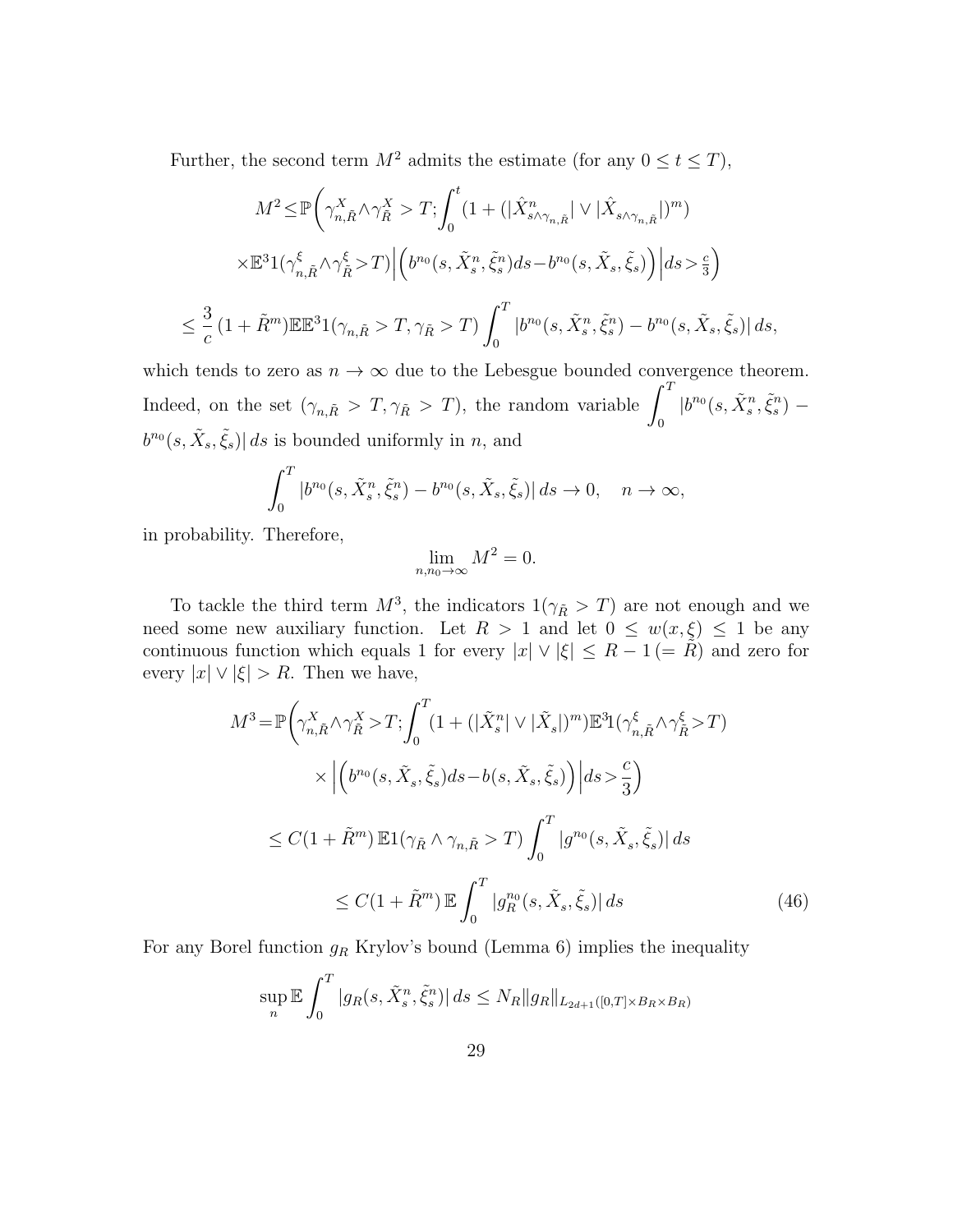Assume  $g_R$  continuous in  $(x, y)$  and vanishing outside  $B_R \times B_R$ . Then in the limit we obtain,

$$
\mathbb{E}\int_0^T |g_R(s,\tilde{X}_s,\tilde{\xi}_s)| ds \leq N_R ||g_R||_{L_{2d+1}([0,T] \times B_R \times B_R)}.
$$

By the Lemma 5, this bound is valid for any  $g \in L_{2d+1}([0, T] \times B_R \times B_R)$ . Now,

$$
M^{3} \leq C(1 + \tilde{R}^{m}) \mathbb{E}1(\gamma_{\tilde{R}} \wedge \gamma_{n,\tilde{R}} > T) \int_{0}^{T} |g^{n_{0}}(s, \tilde{X}_{s}, \tilde{\xi}_{s})| ds
$$
  

$$
\leq C(1 + \tilde{R}^{m}) \mathbb{E} \int_{0}^{T} |g^{n_{0}}_{R}(s, \tilde{X}_{s}, \tilde{\xi}_{s})| ds \leq C(1 + \tilde{R}^{m}) N_{R} \|g^{n_{0}}_{R} \|_{L_{2d+1}([0, T] \times B_{R} \times B_{R})}(47)
$$

Hence,

$$
\lim_{n_0 \to \infty} M^3 = 0.
$$

The convergence (39) is, thus, proved.

8. Now let us consider convergence of stochastic integrals in (40). Our goal is an estimate similar to that for the drift and Lebesgue integrals above:

$$
\mathbb{P}\left(|\int_0^t \phi(\mathbb{E}^3 \sigma^n(s, \tilde{X}_s^n, \tilde{\xi}_s^n))dW_s^n - \int_0^t \phi(\mathbb{E}^3 \sigma(s, \tilde{X}_s, \tilde{\xi}_s))d\tilde{W}_s| > c\right) < C\epsilon,\tag{48}
$$

for any  $c, \epsilon > 0$  and n large enough. In principle, the task is similar to the convergence of Lebesgue integrals tackled in the previous steps. Hence, we mainly show how to tackle the additional obstacle due to different Wiener processes  $dW_s$  and  $dW_s^n$  in the stochastic integrals. Fortunately, we have a tool for this which is Skorokhod's Lemma 4 from the Appendix below. However, it is not applicable directly because our processes may be unbounded, so we should overcome this with the help of a truncation which reduces the problem to bounded processes.

By virtue of  $[22,$  Theorem 6.2.1(v) and similarly to the calculus for Lebesgue integrals in the previous steps, yet using second moments instead of the first ones by the evident reason we estimate,

$$
\mathbb{P}\left(|\int_0^t \phi(\mathbb{E}^3 \sigma^n(s, \tilde{X}_s^n, \tilde{\xi}_s^n))d\tilde{W}_s^n - \int_0^t \phi(\mathbb{E}^3 \sigma(s, \tilde{X}_s, \tilde{\xi}_s))d\tilde{W}_s| > c\right)
$$
  
= 
$$
\mathbb{P}(\gamma_{\tilde{R}}^X \wedge \gamma_{n,\tilde{R}}^X \leq T; |\int_0^t \phi(\mathbb{E}^3 \sigma^n(s, \tilde{X}_s^n, \tilde{\xi}_s^n))d\tilde{W}_s^n - \int_0^t \phi(\mathbb{E}^3 \sigma(s, \tilde{X}_s, \tilde{\xi}_s))d\tilde{W}_s| > c\right)
$$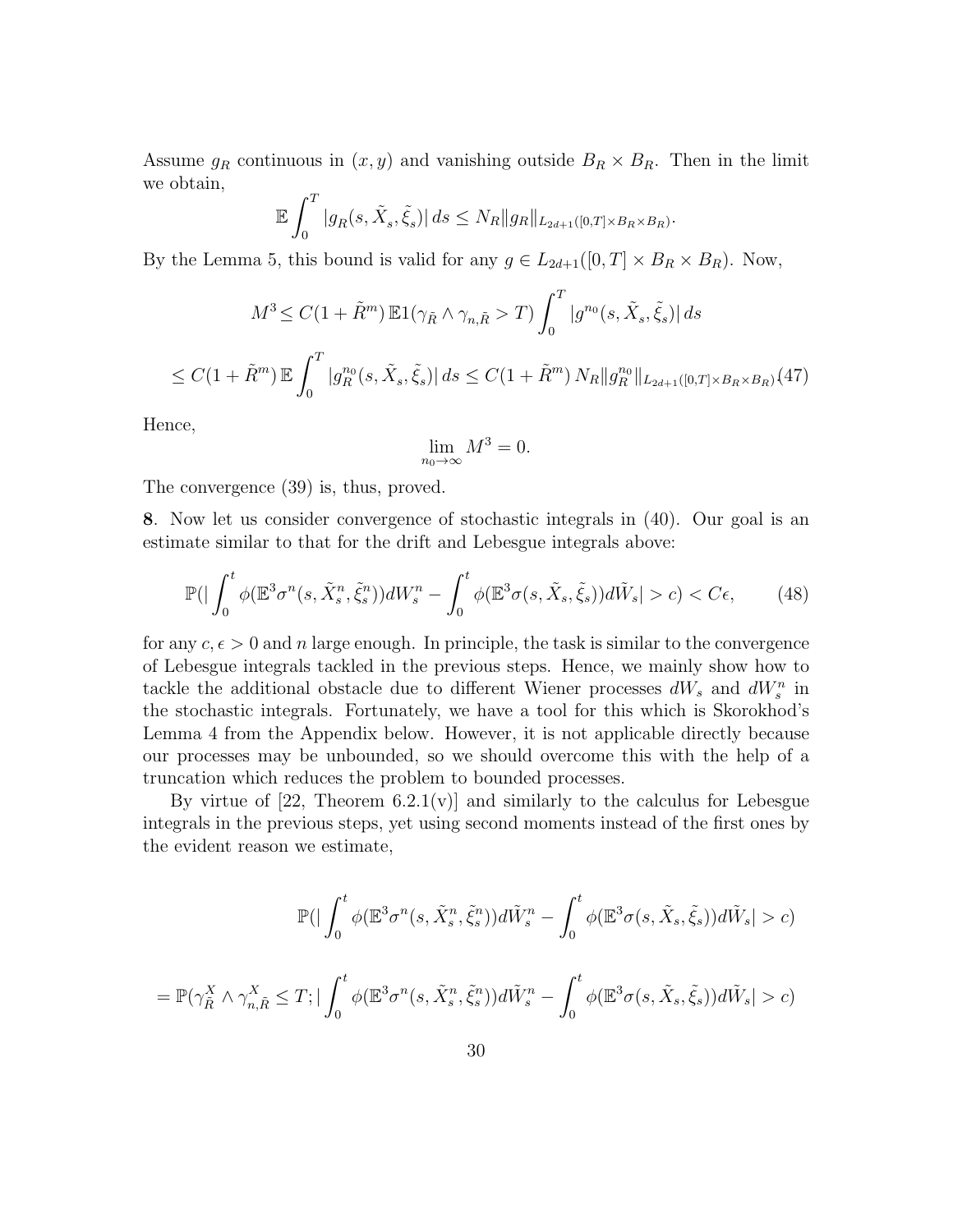$$
+\mathbb{P}(\gamma_{\tilde{R}}^X \wedge \gamma_{n,\tilde{R}}^X > T; |\int_0^t \phi(\mathbb{E}^3 \sigma^n(s, \tilde{X}_s^n, \tilde{\xi}_s^n))d\tilde{W}_s^n - \int_0^t \phi(\mathbb{E}^3 \sigma(s, \tilde{X}_s, \tilde{\xi}_s))d\tilde{W}_s| > c)
$$
  

$$
\leq \mathbb{P}(\gamma_{\tilde{R}}^X \wedge \gamma_{n,\tilde{R}}^X \leq T)
$$

$$
+\mathbb{P}(\gamma_{\tilde{R}}^X \wedge \gamma_{n,\tilde{R}}^X > T; \vert \int_0^t \phi(\mathbb{E}^3 \sigma^n(s, \hat{X}_s^n, \hat{\xi}_s^n)) d\tilde{W}_s^n - \int_0^t \phi(\mathbb{E}^3 \sigma(s, \tilde{X}_s, \tilde{\xi}_s)) d\tilde{W}_s \vert > c).
$$

The first term here  $\mathbb{P}(\gamma^X_{\tilde{R}} \wedge \gamma^X_{n,\tilde{R}} \leq T)$  is small if R is large enough, as we have seen in the earlier steps. It remains to evaluate the second term. We estimate,

$$
\mathbb{P}(\gamma_{\tilde{R}}^X \wedge \gamma_{n,\tilde{R}}^X > T; |\int_0^t \phi(\mathbb{E}^3 \sigma^n(s, \hat{X}_s^n, \hat{\xi}_s)) d\tilde{W}_s^n - \int_0^t \phi(\mathbb{E}^3 \sigma(s, \tilde{X}_s, \tilde{\xi}_s)) d\tilde{W}_s| > c)
$$
\n
$$
\leq \mathbb{P}(\gamma_{\tilde{R}}^X \wedge \gamma_{n,\tilde{R}}^X > T; |\int_0^T \phi(\mathbb{E}^3 \sigma^n(s, \hat{X}_s^n, \hat{\xi}_s^n)) d\tilde{W}_s^n - \int_0^t \phi(\mathbb{E}^3 \sigma^{n_0}(s, \hat{X}_s^n, \hat{\xi}_s^n)) d\tilde{W}_s^n| > c/3)
$$
\n
$$
+ \mathbb{P}(\gamma_{\tilde{R}}^X \wedge \gamma_{n,\tilde{R}}^X > T; |\int_0^T \phi(\mathbb{E}^3 \sigma^{n_0}(s, \tilde{X}_s^n, \tilde{\xi}_s^n)) d\tilde{W}_s^n - \int_0^t \phi(\mathbb{E}^3 \sigma^{n_0}(s, \tilde{X}_s, \tilde{\xi}_s)) d\tilde{W}_s| > c/3)
$$
\n
$$
+ \mathbb{P}(\gamma_{\tilde{R}}^X \wedge \gamma_{n,\tilde{R}}^X > T; |\int_0^T \phi(\mathbb{E}^3 \sigma^{n_0}(s, \tilde{X}_s, \tilde{\xi}_s)) d\tilde{W}_s - \int_0^t \phi(\mathbb{E}^3 \sigma(s, \tilde{X}_s, \tilde{\xi}_s)) d\tilde{W}_s| > c/3)
$$
\n
$$
=: J^1 + J^2 + J^3.
$$

Now for all three terms the evaluation is similar to that for the drift term, except for one difference. We start with  $J^1$ :

$$
J^{1} = \mathbb{P}(\gamma_{\tilde{R}}^{X} \wedge \gamma_{n,\tilde{R}}^{X} > T; |\int_{0}^{T} (\phi(\mathbb{E}^{3} \sigma^{n}(s, \hat{X}_{s}^{n}, \tilde{\xi}_{s}^{n})) d\tilde{W}_{s}^{n} - \phi(\mathbb{E}^{3} \sigma^{n_{0}}(s, \hat{X}_{s}^{n}, \tilde{\xi}_{s}^{n}))) d\tilde{W}_{s}^{n}| > c/3)
$$
\n
$$
\leq \mathbb{P}(|\int_{0}^{T \wedge \gamma_{\tilde{R}}^{X} \wedge \gamma_{n,\tilde{R}}^{X}} (\phi(\mathbb{E}^{3} \sigma^{n}(s, \hat{X}_{s}^{n}, \tilde{\xi}_{s}^{n})) - \phi(\mathbb{E}^{3} \sigma^{n_{0}}(s, \hat{X}_{s}^{n}, \tilde{\xi}_{s}^{n}))) d\tilde{W}_{s}^{n}| > c/3)
$$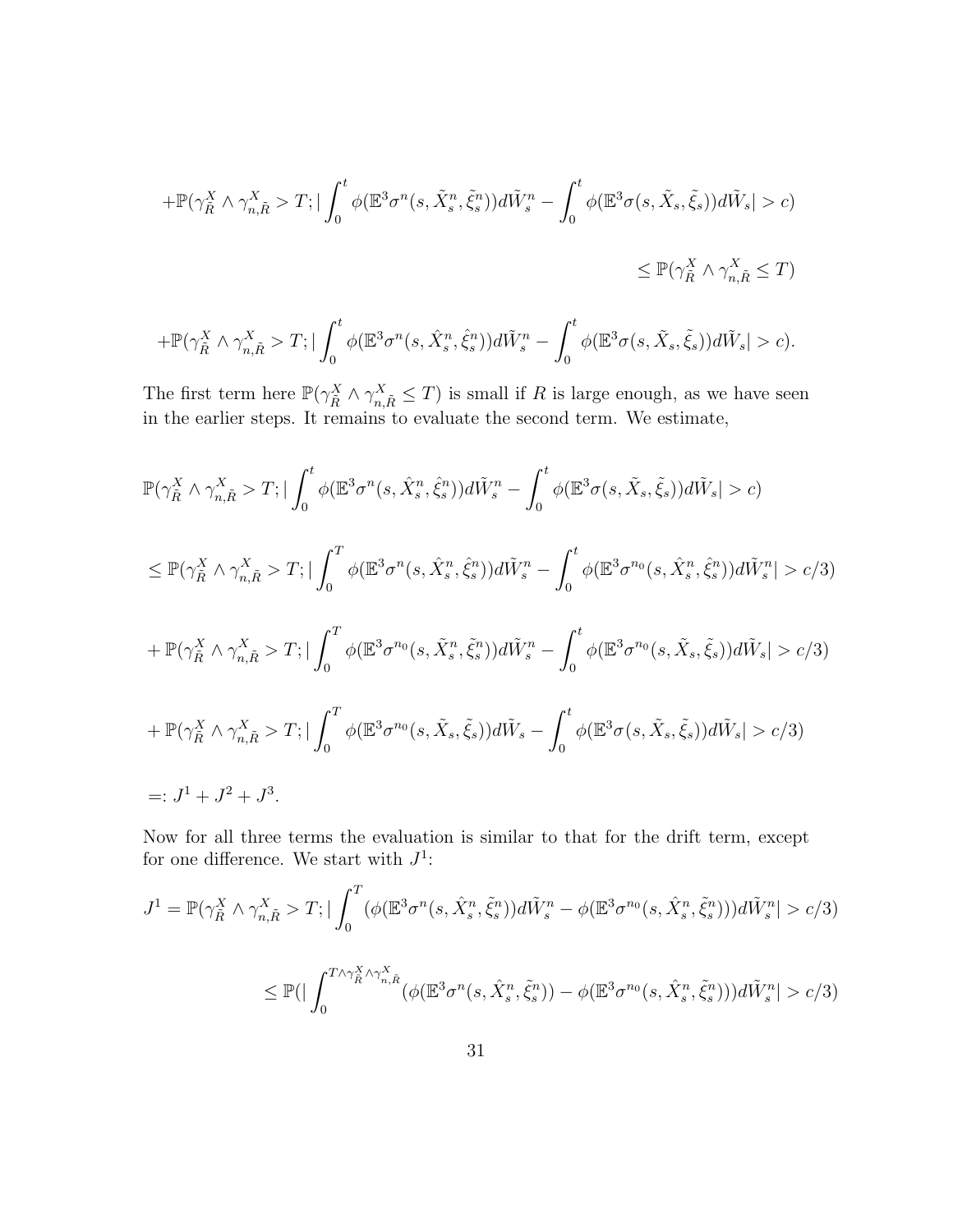$$
= \mathbb{P}\left(|\int_0^T \mathbb{1}(s < \gamma_{\tilde{R}}^X \wedge \gamma_{n,\tilde{R}}^X)(\phi(\mathbb{E}^3 \sigma^n(s, \hat{X}_s^n, \tilde{\xi}_s^n)) - \phi(\mathbb{E}^3 \sigma^{n_0}(s, \hat{X}_s^n, \tilde{\xi}_s^n)))d\tilde{W}_s^n| > c/3\right)
$$

By virtue of the (simplified one, without sup) Itô – Skorokhod's inequality (see  $[22,$ Theorem 6.3.5]: for any  $\delta > 0$ ,

$$
\mathbb{P}\left(|\int_{0}^{T} 1(s < \gamma_{\tilde{R}}^{X} \wedge \gamma_{n,\tilde{R}}^{X}) (\phi(\mathbb{E}^{3} \sigma^{n}(s, \hat{X}_{s}^{n}, \tilde{\xi}_{s}^{n})) - \phi(\mathbb{E}^{3} \sigma^{n_{0}}(s, \hat{X}_{s}^{n}, \tilde{\xi}_{s}^{n}))) d\tilde{W}_{s}^{n} | > c/3 \right)
$$
\n
$$
\leq P\left(\int_{0}^{T} 1(s < \gamma_{\tilde{R}}^{X} \wedge \gamma_{n,\tilde{R}}^{X}) (\phi(\mathbb{E}^{3} \sigma^{n}(s, \hat{X}_{s}^{n}, \tilde{\xi}_{s}^{n})) - \phi(\mathbb{E}^{3} \sigma^{n_{0}}(s, \hat{X}_{s}^{n}, \tilde{\xi}_{s}^{n})) )^{2} ds > \delta \right)
$$
\n
$$
+ \frac{9}{c^{2}} \mathbb{E}\left(\delta \wedge \int_{0}^{T} 1(s < \gamma_{\tilde{R}}^{X} \wedge \gamma_{n,\tilde{R}}^{X}) (\phi(\mathbb{E}^{3} \sigma^{n}(s, \hat{X}_{s}^{n}, \tilde{\xi}_{s}^{n})) - \phi(\mathbb{E}^{3} \sigma^{n_{0}}(s, \hat{X}_{s}^{n}, \tilde{\xi}_{s}^{n})) )^{2} ds \right)
$$
\n
$$
=: F^{1} + F^{2}.
$$

The term  $F^2$  is small if we choose  $\delta$  small enough. Let us consider  $F^1$ . We estimate,

$$
P\left(\int_0^T \mathbf{1}(s < \gamma_{\tilde{R}}^X \wedge \gamma_{n,\tilde{R}}^X)(\phi(\mathbb{E}^3 \sigma^n(s, \hat{X}_s^n, \tilde{\xi}_s^n)) - \phi(\mathbb{E}^3 \sigma^{n_0}(s, \hat{X}_s^n, \tilde{\xi}_s^n)))^2 ds > \delta\right)
$$
\n
$$
\leq P\left(\int_0^T \mathbf{1}(s < \gamma_{\tilde{R}}^X \wedge \gamma_{n,\tilde{R}}^X)(\phi(\mathbb{E}^3 \sigma^n(s, \hat{X}_s^n, \tilde{\xi}_s^n)) - \phi(\mathbb{E}^3 \sigma^{n_0}(s, \hat{X}_s^n, \tilde{\xi}_s^n)))^2 ds > \delta\right)
$$

$$
\leq P(\int_0^T 1(s<\gamma_{\tilde{R}}^X \wedge \gamma_{n,\tilde{R}}^X)(1+|\hat{X}_s^n|^m)^2|\mathbb{E}^3(\sigma^n(s,\hat{X}_s^n,\tilde{\xi}_s^n)-\sigma^{n_0}(s,\hat{X}_s^n,\tilde{\xi}_s^n))|^2ds > \delta)
$$

$$
=P\big(\int_0^T 1\big(s<\gamma_{\tilde{R}}^X\wedge \gamma_{n,\tilde{R}}^X\big)(1+|\hat{X}_s^n|^m)^2|\mathbb{E}^3(1(T\geq \gamma_{\tilde{R}}^{\xi}\wedge \gamma_{n,\tilde{R}}^{\xi})+1(T<\gamma_{\tilde{R}}^{\xi}\wedge \gamma_{n,\tilde{R}}^{\xi}))
$$

$$
\times (\sigma^n(s,\hat{X}^n_s,\tilde{\xi}^n_s)-\sigma^{n_0}(s,\hat{X}^n_s,\tilde{\xi}^n_s))|^2ds > \delta)
$$

$$
\leq P(\int_0^T 1(s<\gamma^X_{\tilde{R}}\wedge \gamma^X_{n,\tilde{R}})\mathbb{E}^3(1+|\hat{X}^n_s|^m)^21(T\geq \gamma^{\xi}_{\tilde{R}}\wedge \gamma^{\xi}_{n,\tilde{R}})\\
$$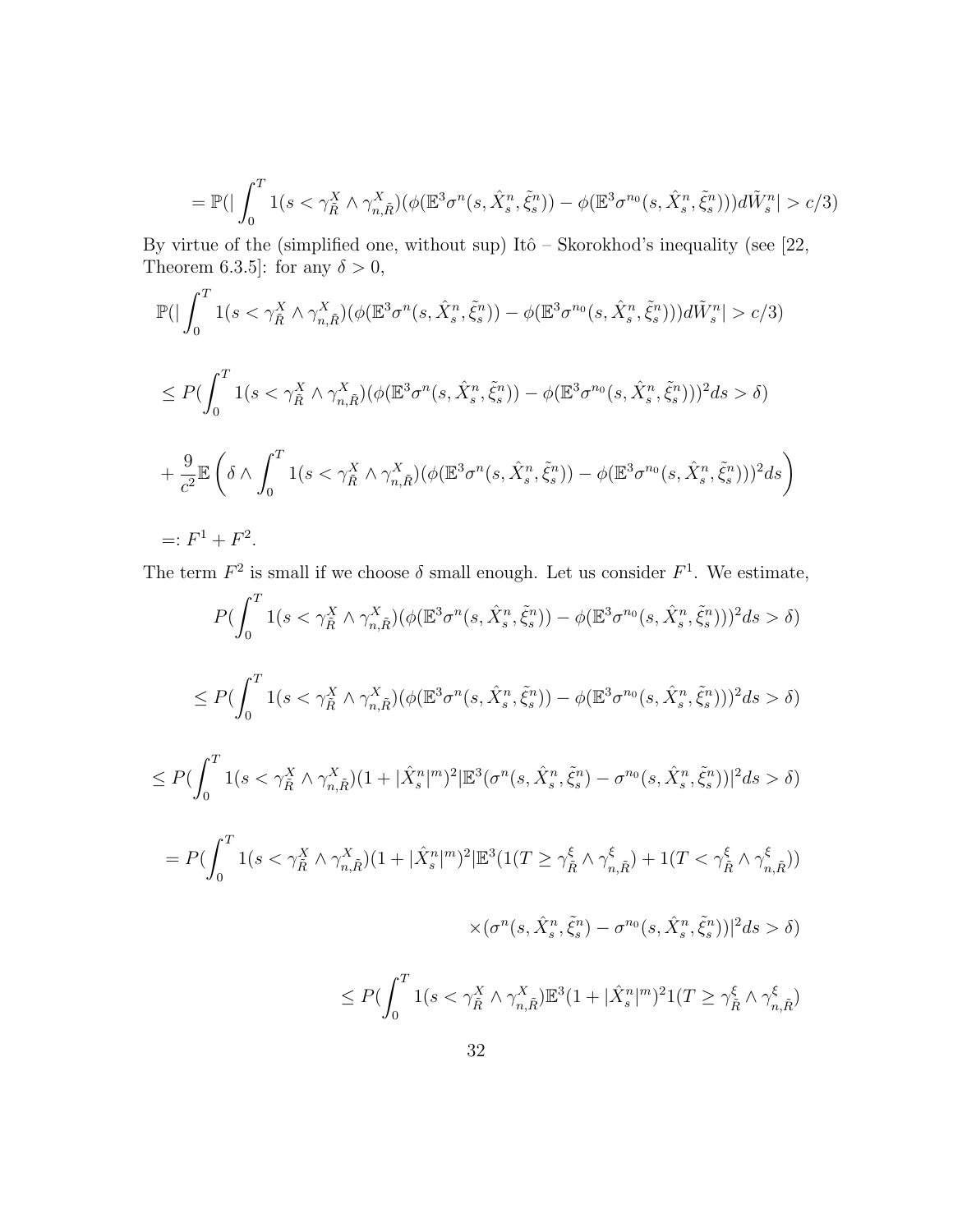$$
\times ||\sigma^n(s, \hat{X}_s^n, \tilde{\xi}_s^n) - \sigma^{n_0}(s, \hat{X}_s^n, \tilde{\xi}_s^n)||^2 ds > \delta)
$$
  
+
$$
P(\int_0^T 1(s < \gamma_{\tilde{R}}^X \wedge \gamma_{n,\tilde{R}}^X)(1 + |\hat{X}_s^n|^m)^2 \mathbb{E}^3 1(T < \gamma_{\tilde{R}}^{\xi} \wedge \gamma_{n,\tilde{R}}^{\xi})
$$
  

$$
\times ||\sigma^n(s, \hat{X}_s^n, \tilde{\xi}_s^n) - \sigma^{n_0}(s, \hat{X}_s^n, \tilde{\xi}_s^n)||^2 ds > \delta)
$$
  
=:  $S^1 + S^2$ .

For  $S^2$  we can replace  $\tilde{\xi}$  by  $\hat{\xi}$  and then use Bienaymé – Chebychev – Markov's inequality as in the drift evaluation, to obtain an  $L_{4d+1}$ -bound (not  $L_{2d+1}$  because of  $\|\sigma^{n} - \sigma^{n_0}\|^2$  by virtue of Krylov's bound (see the Lemma 6):

$$
S^{2} = P\left(\int_{0}^{T} 1(s < \gamma_{\tilde{R}}^{X} \wedge \gamma_{n,\tilde{R}}^{X})(1 + |\hat{X}_{s}^{n}|^{m})^{2} \mathbb{E}^{3}1(T < \gamma_{\tilde{R}}^{\xi} \wedge \gamma_{n,\tilde{R}}^{\xi})\right)
$$
\n
$$
\times \|\sigma^{n}(s, \hat{X}_{s}^{n}, \hat{\xi}_{s}^{n}) - \sigma^{n_{0}}(s, \hat{X}_{s}^{n}, \hat{\xi}_{s}^{n})\|^{2} ds > \delta\right)
$$
\n
$$
\leq C_{R} \|g^{n,n_{0}}\|_{L_{4d+1}([0,T] \times B_{R} \times B_{R})}^{2} \to 0, \quad n, n_{0} \to \infty.
$$

For  $S^1$  let  $\beta = 1/(4m+4)$  and also use Bienaymé – Chebychev – Markov:

$$
P\left(\int_0^T \mathbf{1}(s < \gamma_{\tilde{R}}^X \wedge \gamma_{n,\tilde{R}}^X)\mathbb{E}^3(1+|\hat{X}_s^n|^m)^2\mathbf{1}(T \geq \gamma_{\tilde{R}}^{\xi} \wedge \gamma_{n,\tilde{R}}^{\xi})\right)
$$
\n
$$
\times \|\sigma^n(s, \hat{X}_s^n, \tilde{\xi}_s^n) - \sigma^{n_0}(s, \hat{X}_s^n, \tilde{\xi}_s^n)\|^2 ds > \delta)
$$
\n
$$
\leq C \mathbb{E}\left(\int_0^T \mathbf{1}(s < \gamma_{\tilde{R}}^X \wedge \gamma_{n,\tilde{R}}^X)\mathbb{E}^3(1+|\hat{X}_s^n|^m)^2\mathbf{1}(T \geq \gamma_{\tilde{R}}^{\xi} \wedge \gamma_{n,\tilde{R}}^{\xi})\right)
$$
\n
$$
\times \|\sigma^n(s, \hat{X}_s^n, \tilde{\xi}_s^n) - \sigma^{n_0}(s, \hat{X}_s^n, \tilde{\xi}_s^n)\|^2 ds)^{\beta}
$$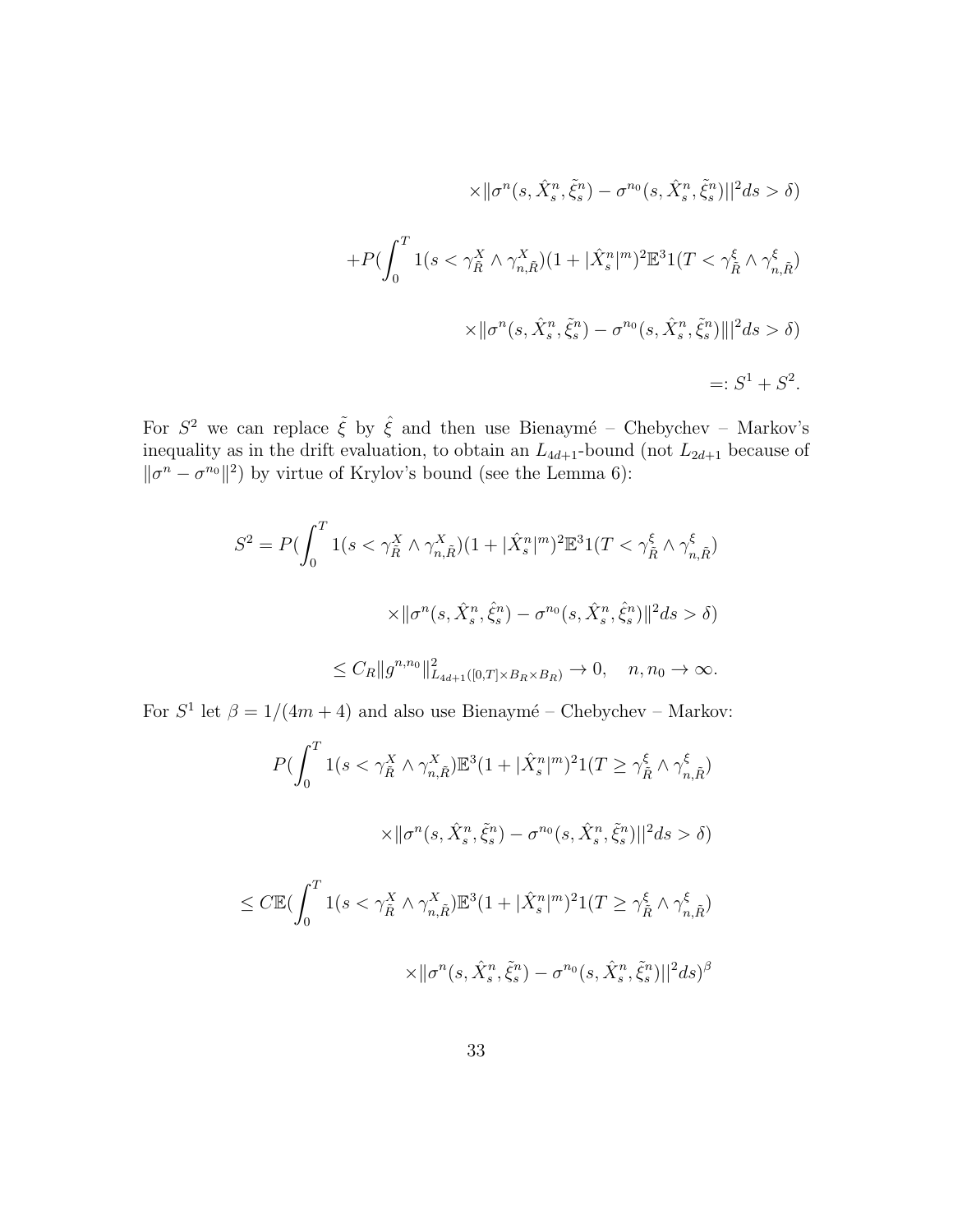$$
\overset{\text{CBS}}{\leq} C(T\mathbb{E}\sup_s(1+|\hat{X}^n_s|))^{1/2}(\mathbb{P}(T\geq \gamma_{\tilde{R}}^{\xi}\wedge \gamma_{n,\tilde{R}}^{\xi}))^{\beta/2}.
$$

Due to the a priori bounds from the Lemma 2, the first multiplier here is bounded, while the second is small if R is large enough, all uniformly in  $n$ . Hence, we have,

$$
\lim_{R \to \infty} S^1 = 0.
$$

This proves the desired bound (48). So, (39) and (40) hold true, and thus, the Proposition is proved.

## 2.3 Proof of Theorem 1

1. We will use a hint from [35, section 4] in order to reduce the statement to the case considered earlier in the Proposition 1. Due to a more involved structure of the equation in this paper, it is desirable to repeat the details here.

Denote  $\tilde{\Sigma}[t, x, \mu] := \sqrt{A[t, x, \mu]}$ , where  $A[t, x, \mu] := \Sigma[t, x, \mu] \Sigma^*[t, x, \mu]$ , and suppose that there exists a (weak) solution  $\tilde{X}$  of the equation,

$$
\tilde{X}_t = x_0 + \int_0^t B[s, \tilde{X}_s, \mu_s]ds + \int_0^t \tilde{\Sigma}[s, \tilde{X}_s, \mu_s]d\tilde{W}_s, \tag{49}
$$

with some d-dimensional Wiener process  $(\tilde{W}_t, t \geq 0)$  on some probability space and where  $\mu_s$  stands for the distribution of  $\tilde{X}_s$ .

Existence of this weak solution is already justified in the Proposition 1. Here the matrix-function  $\sqrt{A[t, x, \mu]}$  is defined via the Cauchy – Riesz – Dunford formula for a function of a positive self-adjoint square root of the matrix  $A$  (see, e.g., [9, VII.3.9]),

$$
\sqrt{A[t, x, \mu]} = \frac{1}{2\pi i} \oint_{\Gamma} \lambda^{1/2} (\lambda - A[t, x, \mu])^{-1} d\lambda \tag{50}
$$

with a unique contour  $\Gamma$  for bounded sigma, or via its analogue

$$
\sqrt{A[t, x, \mu]} = \frac{1}{2\pi i} \sum_{i=1}^{\infty} 1(i - 1 \le |x| < i) \oint_{\Gamma_i} \lambda^{1/2} (\lambda - A[t, x, \mu])^{-1} d\lambda,\tag{51}
$$

for unbounded, where

$$
\Gamma_i = \{ \lambda \in \mathbb{C} : \, |\lambda| = \sup_{t,x,\mu: \, |x| \leq i} \|A[t,x,\mu]\| + 1 \},
$$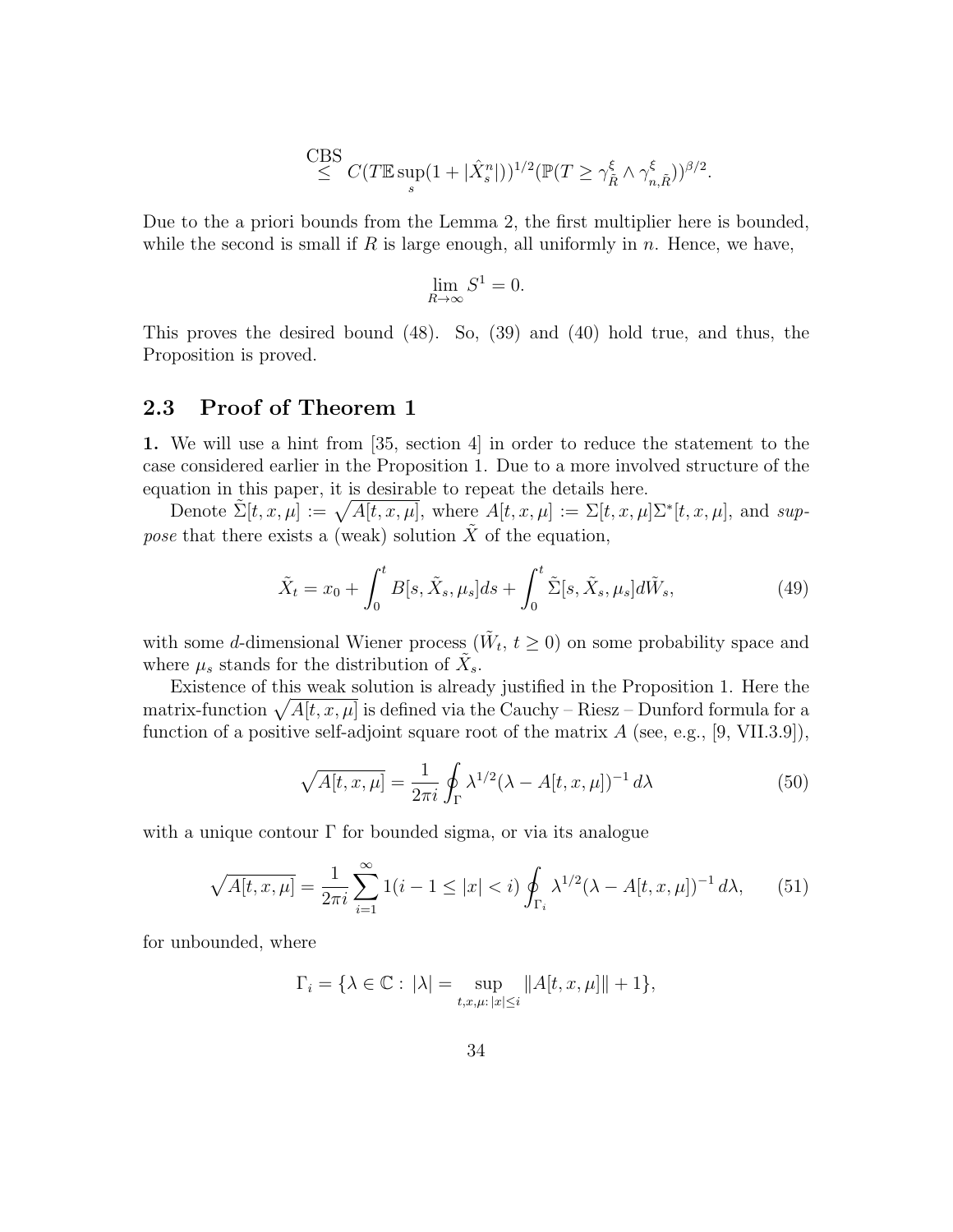where the contour  $\Gamma_i \subset \mathbb{C}$  in the complex plane is chosen in a way so that its interior contains all the eigenvalues of the (elliptic) matrix  $A[s, x, \cdot]$  for  $|x| \leq i$ .

2. Further, without loss of generality we may and will assume that on the same probability space there exists another *independent*  $d_1$ -dimensional Wiener process  $(\bar{W}_t, t \geq 0)$ . Let I denote a  $d_1 \times d_1$ -dimensional unit matrix and let

$$
p[s, x, \mu] := \tilde{\Sigma}[s, x, \mu]^{-1} \Sigma[s, x, \mu].
$$
 (52)

Note that the matrix  $\tilde{\Sigma}[s, x, \mu]$  is symmetric and that

 $p^*p[s, x, \mu] = \Sigma^*[s, x, \mu](\tilde{\Sigma}^*[s, x, \mu])^{-1}\tilde{\Sigma}[s, x, \mu]^{-1}\Sigma[s, x, \mu]$  $=\Sigma^*[s, x, \mu](A)^{-1}[s, x, \mu]\Sigma[s, x, \mu],$  $p^*[s, x, \mu] p[s, x, \mu] p^*[s, x, \mu] p[s, x, \mu]$  $=\Sigma^*[s, x, \mu](A)^{-1}[s, x, \mu]\Sigma[s, x, \mu]\Sigma^*[s, x, \mu](A)^{-1}[s, x, \mu]\Sigma[s, x, \mu]$  $=\Sigma^*(A)^{-1}(A)A)^{-1}\Sigma[s, x, \mu]=\Sigma^*(A)^{-1}\Sigma[s, x, \mu],$ 

and let

$$
W_t^0 := \int_0^t p^*[s, \tilde{X}_s, \mu_s] d\tilde{W}_s + \int_0^t (I - p^*[s, \tilde{X}_s, \mu_s] p[s, \tilde{X}_s, \mu_s]) d\bar{W}_s.
$$

Notice that

$$
\Sigma[s, x, \mu]p^*[s, x, \mu] = a[s, x, \mu](a[s, x, \mu])^{-1/2} = (a[s, x, \mu])^{1/2},
$$
  

$$
\Sigma[s, x, \mu]p^*[s, x, \mu]p[s, x, \mu] = (a[s, x, \mu])^{1/2}p[s, x, \mu]
$$
  

$$
= (a[s, x, \mu])^{1/2}(a[s, x, \mu])^{-1/2}\Sigma[s, x, \mu] = \Sigma[s, x, \mu].
$$

Due to the multivariate Lévy characterization theorem this implies that  $W^0$  is a  $d_1$ -dimensional Wiener process, since its matrix angle characteristic (also known as a matrix angle bracket) equals

$$
\langle W^{0}, W^{0} \rangle_{t} = \int_{0}^{t} p^{*} p[s, \tilde{X}_{s}, \mu_{s}] ds + \int (I - p^{*} p[s, \tilde{X}_{s}, \mu_{s}])^{*} (I - p^{*} p[s, \tilde{X}_{s}, \mu_{s}]) ds
$$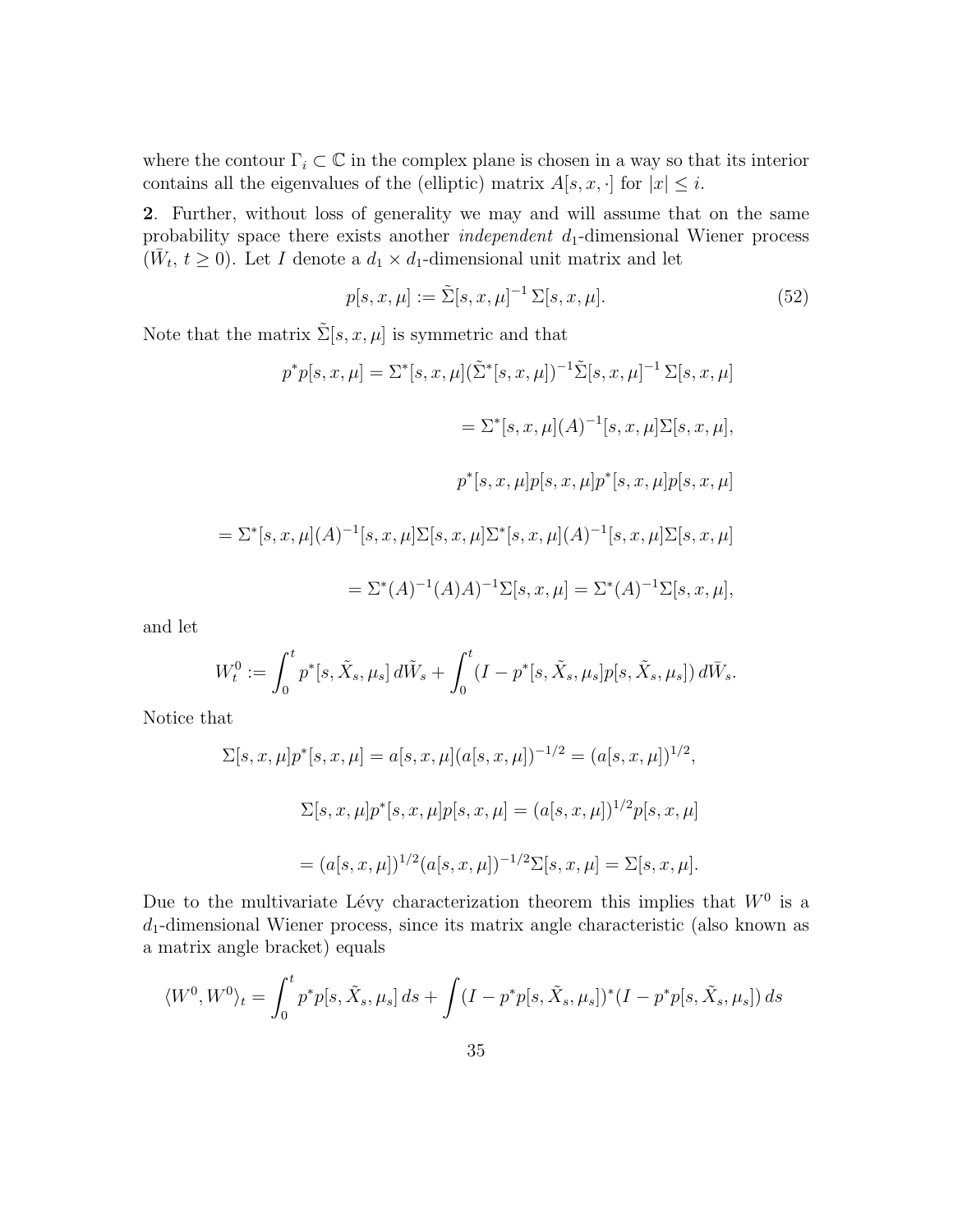$$
= \int (p^*p[s, \tilde{X}_s, \mu_s] + I - 2p^*p[s, \tilde{X}_s, \mu_s] + p^*pp^*p[s, \tilde{X}_s, \mu_s]) ds
$$
  

$$
= \int (I - p^*p[s, \tilde{X}_s, \mu_s] + p^*pp^*p[s, \tilde{X}_s, \mu_s]) ds
$$
  

$$
\int (I - \Sigma^*(A)^{-1}\Sigma[s, \tilde{X}_s, \mu_s] + \Sigma^*(A)^{-1}(A)(A)^{-1}\Sigma[s, \tilde{X}_s, \mu_s]) ds = \int_0^t I ds = t I.
$$

Next, due to the stochastic integration rules (see [14]),

=

$$
\int_0^t \Sigma[s, \tilde{X}_s, \mu_s] dW_s^0 = \int \Sigma p^*[s, \tilde{X}_s, \mu_s] d\tilde{W} + \int \Sigma(I - p^*p)[s, \tilde{X}_s, \mu_s] d\tilde{W}
$$
\n
$$
= \int (A)^{1/2}[s, \tilde{X}_s, \mu_s] d\tilde{W} = \int \tilde{\Sigma}[s, \tilde{X}_s, \mu_s] d\tilde{W} = \tilde{X}_t - x_0 - \int_0^t B[s, \tilde{X}_s, \mu_s] ds.
$$
\n(53)

In other words,  $(\tilde{X}, W^0)$  is a (weak) solution of the equation (1). It remains to notice that since we did not change measures,  $\mu_s$  is still the distribution of  $\tilde{X}_s$  by the assumption. The proof of the Theorem 1 is thus completed.

**Remark 3.** There is a non-rigorous view that for SDE solutions everything related to weak solutions and weak uniqueness depends only on the matrix  $\sigma^* \sigma$  and not on  $\sigma$  itself. This is not precise. Firstly, for strong solutions this is not true because regularity such as Lipschitz condition or even a simple continuity may fail for a badly chosen square root, let us forget about non-Borel square roots. Secondly, even for weak solutions in the absence of non-degeneracy and if the square root is not continuous, there is no guarantee that weak solution exists for any square root. Also, existing results about weak solutions and weak uniqueness – see  $(5, 11)$  – impose conditions on  $\sigma$  and not on  $\sigma\sigma^*$ . Hence, a vague "common knowledge" is not sufficient and had to show the calculus.

## 3 Strong solutions; strong and weak uniqueness

### 3.1 On strong existence

In this section it is shown that strong solution of the equation  $(1)-(2)$  exists under appropriate conditions. Emphasize that we do not claim strong uniqueness in this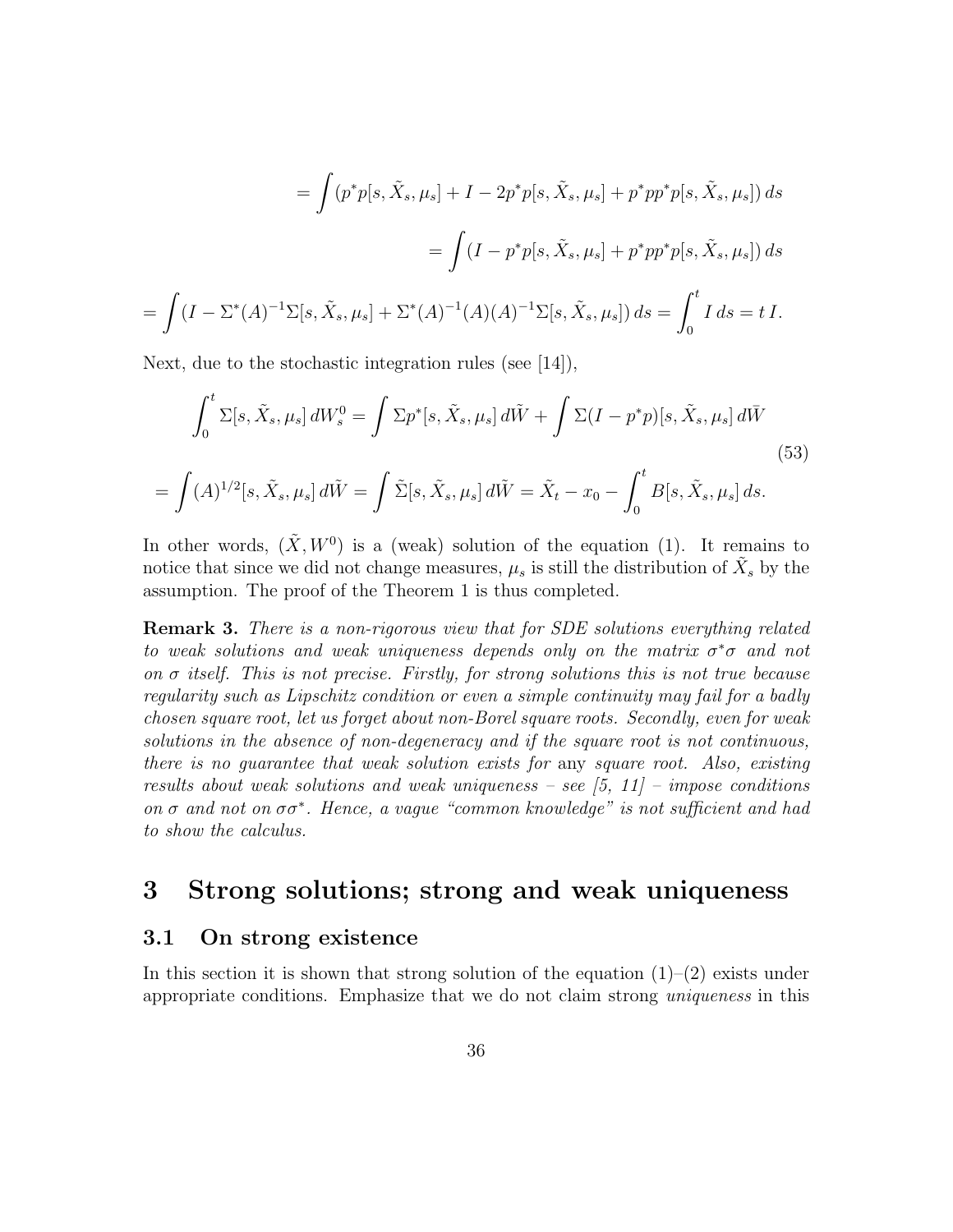section, but only strong existence in the sense of the Definition 1. We also notice for interested readers that in [33] the assumption of continuity in time was dropped in comparison to [32]; so, just a certain (local) Lipschitz condition suffices for our aim.

**Proposition 2.** Let  $\mathbb{E}|x_0|^4 < \infty$ . Let the coefficients b and  $\sigma$  satisfy all conditions of the Theorem 1 and the non-degeneracy assumption (6), and let just  $\sigma$  be Lipschitz in x uniformly with respect to s and locally with respect to  $y$ .

$$
\|\sigma(t, x, y) - \sigma(t, x', y)\| \le C(1 + |y|^2)|x - x'|.
$$
\n(54)

Then the equation  $(1)$ – $(2)$  has a strong solution and, moreover, every solution is strong and, in particular, solution may be constructed on any probability space equipped with a  $d_1$ -dimensional Wiener process.

This result is likely to be a common knowledge. A brief sketch of the proof is presented below for completeness and because the authors were unable to find an exact reference

1. First of all, note that weak solutions exist and a priori bounds  $(17)-(21)$  are valid. Considerations are based on the results from [32] and [33] about strong solutions for SDEs for a Borel measurable drift which is assumed bounded or with a linear growth in both papers. Since weak solution does exist, whatever is its distribution  $\mu$ , the process X may be considered as an ordinary SDE with coefficients depending on time,

$$
\tilde{b}(t,x) = B[t,x,\mu_t], \qquad \tilde{\sigma}(t,x) = \Sigma[t,x,\mu_t],
$$

and, hence,

$$
dX_t = \tilde{b}(t, X_t)dt + \tilde{\sigma}(t, X_t)dW_t, \qquad X_0 = x.
$$
\n(55)

Recall that according to the Corollary 1, the new coefficients  $\tilde{b}(t, x)$  and  $\tilde{\sigma}(t, x)$  are Borel measurable.

2. Now in order to establish strong existence it suffices to verify that the new coefficient and  $\tilde{\sigma}$  satisfies linear growth in x condition uniform in time, and Lipschitz condition in  $x$ , and is uniformly non-degenerate.

(a) In the case 1 we have, for any  $T > 0$  and  $0 \le t \le T$ ,

$$
|\tilde{b}(t,x)| = |\int b(t,x,y) \,\mu_t(dy)| \leq C|\int (1+|x|) \,\mu_t(dy)| = C(1+|x|).
$$

Similarly, it also follows that

$$
\|\tilde{\sigma}(t,x)\| \le C \int (1+|x|) \,\mu_t(dy) = C (1+|x|).
$$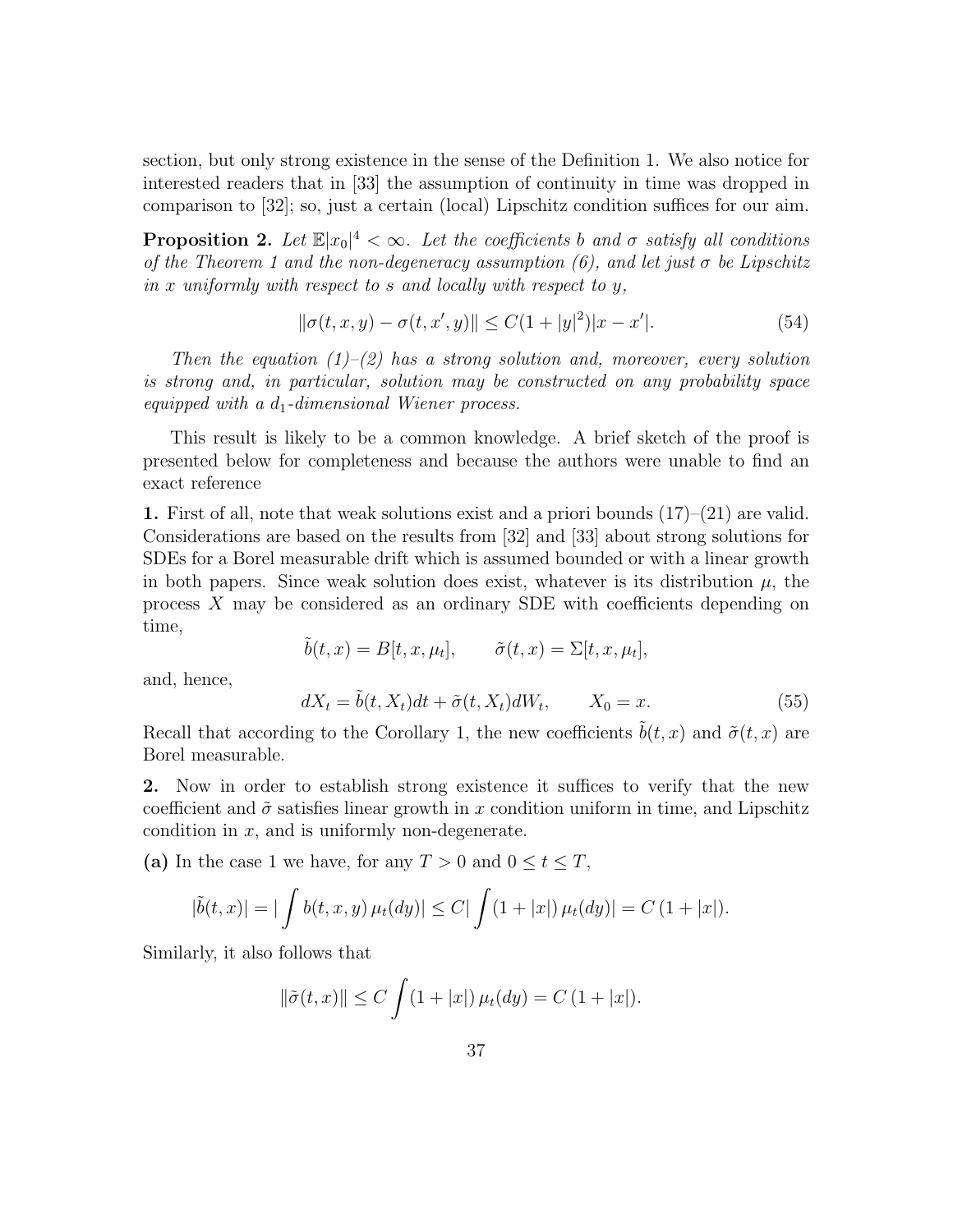Further, we estimate, by virtue of the moment estimate (17),

$$
|\tilde{\sigma}(t, x) - \tilde{\sigma}(t, x')| = |\Sigma[t, x, \mu_t] - \Sigma[t, x', \mu_t]|
$$
  
= 
$$
|\int \sigma(t, x, y) \mu_t(dy)) - \int \sigma(t, x', y) \mu_t(dy))|
$$
  

$$
\leq C |x - x'| \int (1 + |y|^2) \mu_t(dy)) \leq C_T |x - x'|.
$$

The uniform non-degeneracy of  $\sigma$  – and, hence, also of  $\sigma \sigma^*$  – follows from the inequality (6) by integration with respect to  $\mu_t$ .

These properties suffice for the local strong uniqueness of solution of the equation (2) by virtue of the results from [32]. However, because weak solution is welldefined for all values of time, strong uniqueness is global. According to the Yamada– Watanabe principle  $([37])$ , any solution of the equation  $(2)$  is strong. So, any solution of the original equation (1) is also strong.

(b) In the case (2), Lipschitz conditions on both diffusion and drift are checked similarly. Now, under the set of conditions 2 of the Proposition, the equation (2) has a strong solution  $X_t$  due to Itô's Theorem. Hence,  $X_t$  is also a strong solution of the equation (1). This completes the proof of the Proposition 2.

**Remark 4.** Notice that as a solution of the "linearized" equation  $(55)$ , X is pathwise unique, but so far it is not known if this implies the same property for  $X$  as a solution of  $(1)$ , unless weak uniqueness for the equation  $(1)$  has been established. In a restricted framework this will be done in the Theorem 3 below.

**Remark 5.** In the case of  $d = 1$ , Lipschitz condition may be relaxed to Hölder of order  $1/2$  and, actually, a little bit further by using techniques from [37] and [31].

## 3.2 Weak uniqueness

In this section weak uniqueness will be shown for the equation  $(1) - (2)$  under appropriate conditions. This result requires only a Borel measurability of the drift with respect to the state variable x, although, it assumes that diffusion  $\sigma$  does not depend on  $y$  along with some additional continuity condition in  $x$  and non-degeneracy. The drift may be unbounded in the state variable  $x$ .

**Theorem 2.** Let  $\mathbb{E} \exp(r|x_0|^2) < \infty$  for some  $r > 0$ , and let the functions b and  $\sigma$ be Borel measurable, and

$$
\sigma(s, x, y) \equiv \sigma(s, x),
$$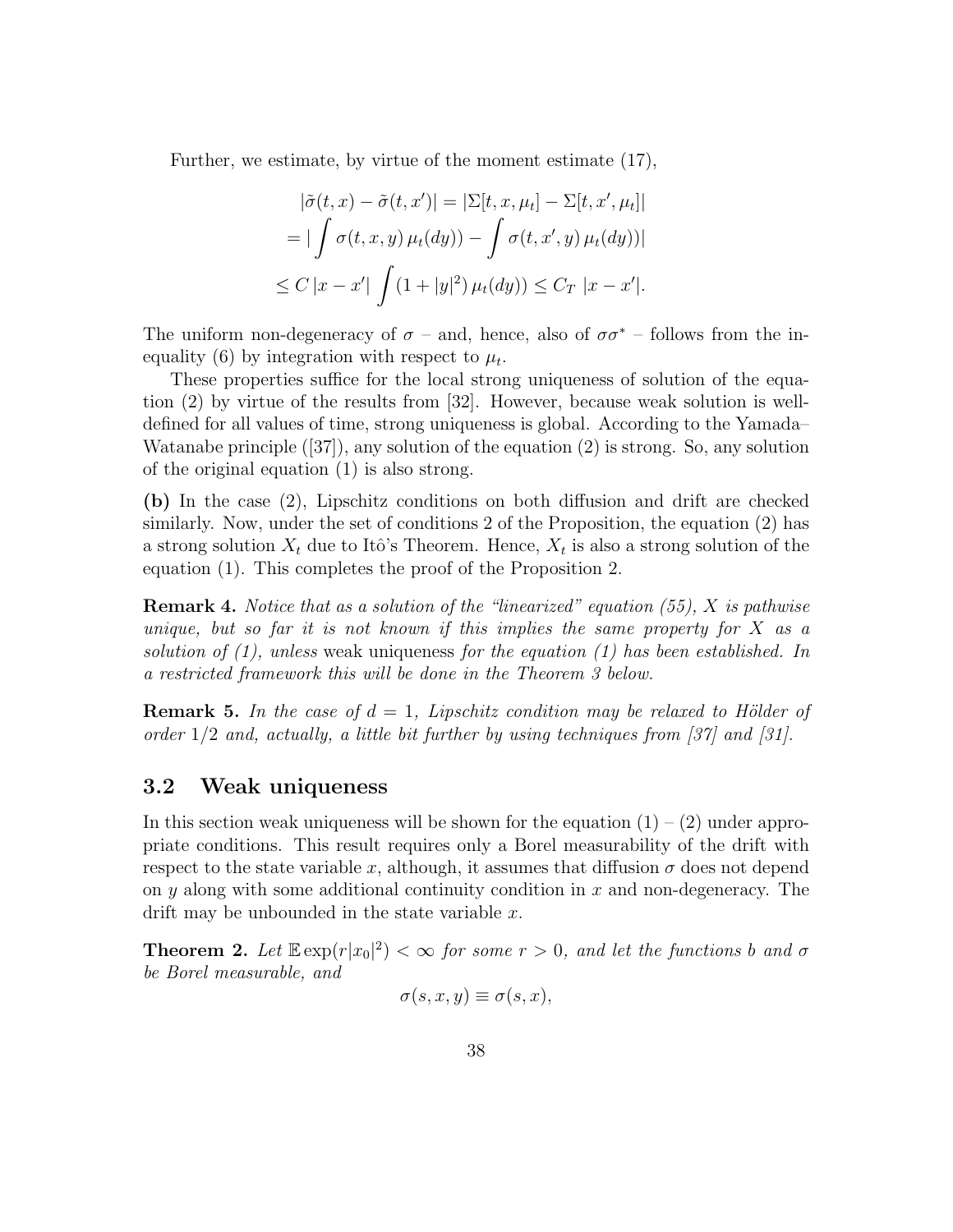that is,  $\sigma$  does not depend on the variable y; let  $\sigma$  satisfy the non-degeneracy assumption (6); let  $d_1 = d$ , the matrix  $\sigma$  be bounded, symmetric and invertible, and let there exist  $C > 0$  such that the function

$$
\tilde{B}[s, x, \mu] := \sigma^{-1}(s, x) B[s, x, \mu]
$$

satisfies the linear growth condition: there is  $C > 0$  such that for all  $x \in \mathbb{R}^d$ ,

$$
\sup_{s,\mu} |\tilde{B}[s,x,\mu]| \le C(1+|x)).
$$
\n(56)

Also assume that the matrix-function  $\sigma(t,x)$  satisfies the uniform continuity condition in x which guarantees that the equation

$$
dX_t^0 = \sigma(t, X_t^0) dW_t, \quad X_0^0 = \xi,
$$
\n(57)

with an  $\mathcal{F}_0$ -measurable initial data  $\xi$  possessing a given distribution  $\mu_0$ , has a unique weak solution (see [32, 33]). Then (under all the assumptions of the Theorem 1) solution of the equation  $(1)$ – $(2)$  is weakly unique.

**Remark 6.** In case of  $d = 1$  continuity of sigma in x is not needed. Under the additional assumption of boundedness of b exponential moment of the initial value  $x_0$ is not necessary and can be replaced by the fourth moment, or even weaker.

## 3.3 Proof of Theorem 2

Denote by  $X_t^0$  any (weakly unique) weak solution of the Itô equation (57). Note that

$$
dW_t = \sigma^{-1}(t, X_t^0) dX_t^0.
$$

1. Recall that under the assumptions of the Theorem, any solution of the equation  $(1)$ – $(2)$  is strong by virtue of the Proposition 2. Hence, it suffices to show weak uniqueness, after which strong uniqueness for this equation will follow from strong uniqueness for the "linearized" equation (55). We will show this weak uniqueness by contradiction. Suppose there are two solutions  $(X^1, W^1)$  and  $(X^2, W^2)$  of the equation (1) with distributions  $\mu^1$  and  $\mu^2$  respectively in the space of trajectories  $C[0,\infty;\mathbb{R}^d]$ :

$$
dX_t^1 = \sigma(t, X_t^1) dW_t^1 + B[t, X_t^1, \mu_t^1] dt, \quad X_0^1 = \xi^1,
$$
\n(58)

and

$$
dX_t^2 = \sigma(t, X_t^2) dW_t^2 + B[t, X_t^2, \mu_t^2] dt, \quad X_0^2 = \xi^2,
$$
\n(59)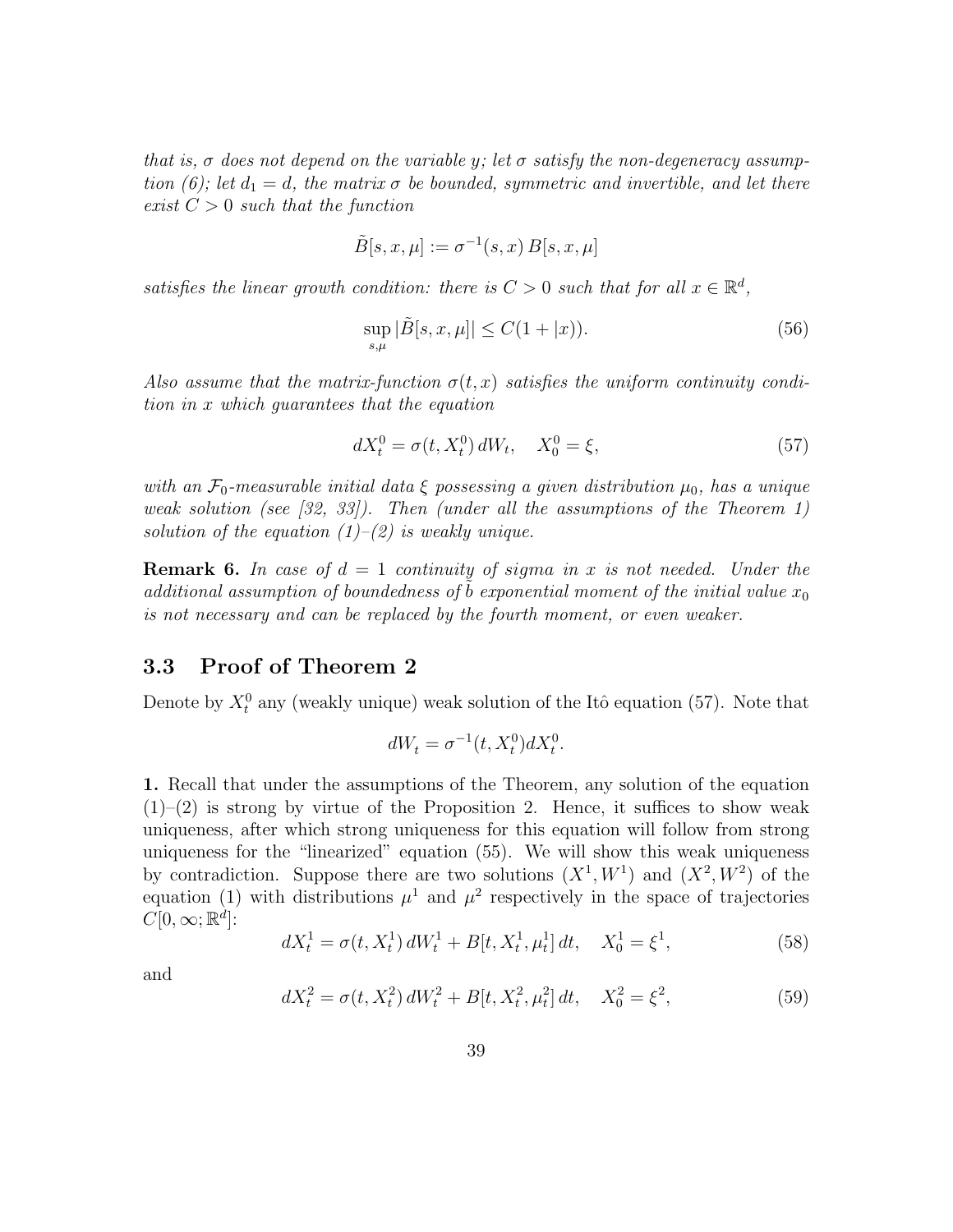respectively, with  $\mathcal{L}(\xi^1) = \mathcal{L}(\xi^2)$ . Yet, under the present setting it will be shown that firstly  $\mu^1 = \mu^2$  and secondly  $X^1 = X^2$  a.s. Note that both  $X^1$  and  $X^2$  are Markov processes ([20]).

Both solutions  $(X^i, \mu^i)$  in the weak sense may be obtained from the Wiener process W and solution  $X^0$  of the equation without the drift (57) via Girsanov's transformations using the following stochastic exponents:

$$
\gamma_T^i = \exp\left(\int_0^T \tilde{B}[s, X_s^0, \mu_s^i] dW_s - \frac{1}{2} \int_0^T |\tilde{B}[s, X_s^0, \mu_s^i]|^2 ds\right), \quad i = 1, 2,
$$

where  $\tilde{b}(t, x, y) := \sigma^{-1}(t, x) b(t, x, y), \ \tilde{B}[t, x, \mu] := \sigma^{-1}(t, x) B[t, x, \mu], |\tilde{B}|$  stands for the modulus of the vector  $\tilde{B}$ , and  $\tilde{B}[s, X_s^0, \mu_s^i] dW_s$  is understood as a scalar product,  $\sum_{j=1}^d \tilde{B}^j[s, X_s^0, \mu_s^i]d\tilde{W}_s^j.$ 

It is well-known that in the case of bounded  $\tilde{B}$  the random variables  $\gamma_T^i$ ,  $i = 1, 2$ , are probability densities due to Girsanov's theorem (see, e.g., [22, Theorem 6.8.8]). So, till the step 4 we assume  $B$  bounded; note that in this case we have,

$$
|B[s, x, \mu] - B[s, x, \nu]| \le C \|\mu - \nu\|_{TV}.
$$
\n(60)

The calculus with a bounded  $B$  is needed so as to explain the idea which will be further expanded to the case without this restriction. Also this will justify the statement in the Remark 6.

Denote

$$
\tilde{W}_t^1 := W_t - \int_0^t \tilde{B}[s, X_s^0, \mu_s^1] \, ds, \quad 0 \le t \le T.
$$

This is a new Wiener process on  $[0, T]$  under the probability measure  $P^{\gamma^1}$  defined by its density as  $(dP^{\gamma^1}/dP)(\omega) = \gamma_T^1$ . Then, on the same interval [0, T], on the probability space with a Wiener process  $(\Omega, \mathcal{F}, (\tilde{W}_t^1, F_t), \mathbb{P}^{\gamma^1})$ , the process  $(X_t^0, 0 \le$  $t \leq T$ ) satisfies the equation,

$$
dX_t^0 = \sigma(t, X_t^0) d\tilde{W}_t^1 + \sigma(t, X_t^0) \tilde{B}[t, X_t^0, \mu_t^1] dt
$$
  
=  $\sigma(t, X_t^0) d\tilde{W}_t^1 + B[t, X_t^0, \mu_t^1] dt,$  (61)

with the initial condition  $X_0^0 = x_0$ . In other words, the process  $X^0$  on  $[0, T]$  satisfies the equation (58), just with another Wiener process and under another probability measure. However, given  $\mu_t^1$ ,  $0 \le t \le T$ , this solution considered as a solution of Itô's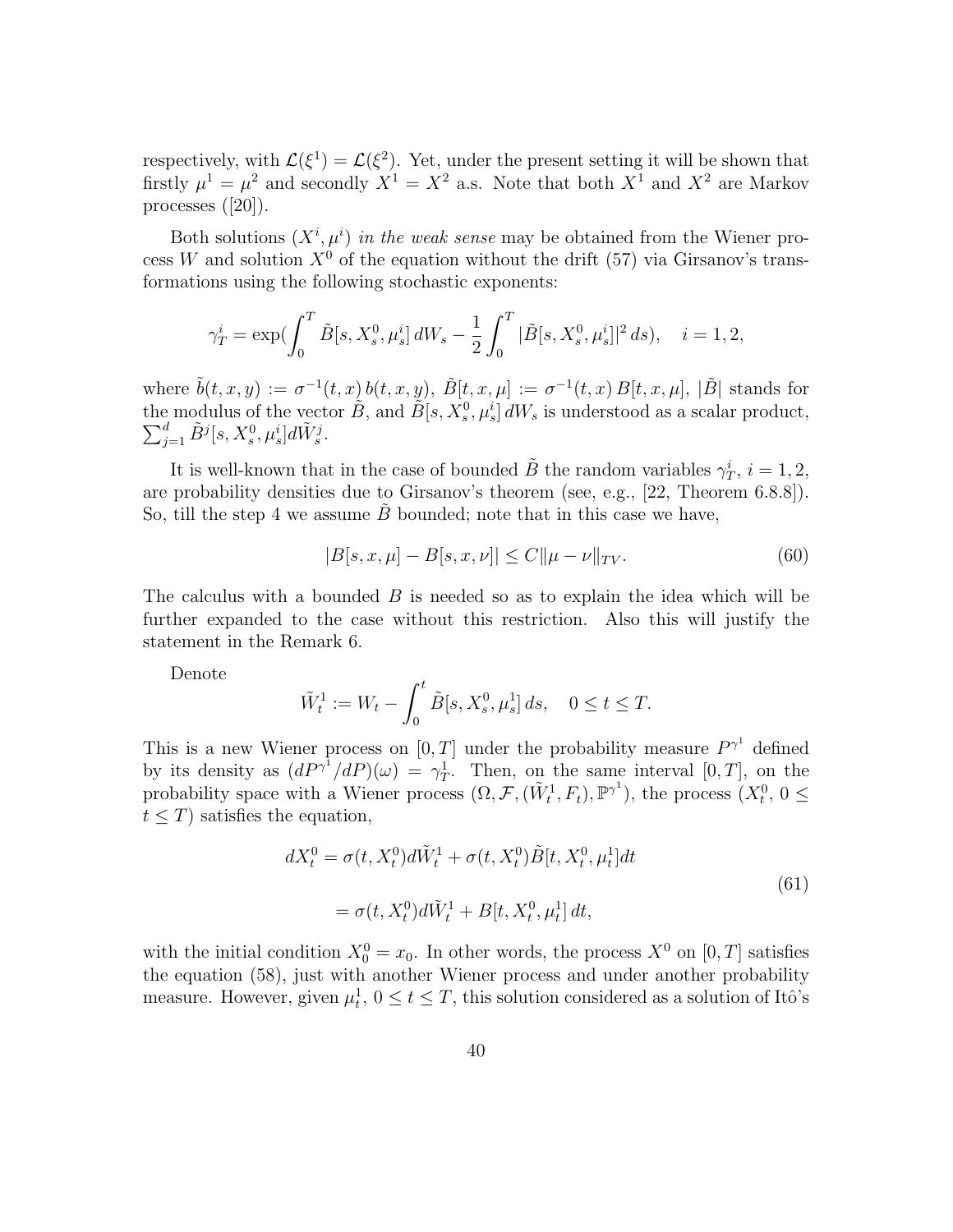– or "linearized" – equation is weakly unique. This is a well-known fact for bounded coefficients due to the results on uniqueness for solutions of parabolic equations, see [27]. For unbounded coefficients under the linear growth conditions this follows by truncation and via stopping times in a standard way. Further, this uniqueness for  $X^0$  implies weak uniqueness for the pair  $(X^0, W)$ , see [2] et al. So, the pair  $(X_t^0, \tilde{W}_t^1, 0 \le t \le T)$  has the same distribution under the measure  $\mathbb{P}^{\gamma^1}$  as the pair  $(X_t^1, W_t, 0 \le t \le T)$  under the measure P. Therefore, the marginal distribution of  $X_t^0$  under the measure  $\mathbb{P}^{\gamma^1}$  equals  $\mu_t^1$ , i.e., the couple  $(X_t^0, \mu_t^1)$  under  $\mathbb{P}^{\gamma^1}$  solves the McKean–Vlasov equation (1), that is, it is equivalent to the pair  $(X_t^1, \mu_t^1, 0 \le t \le T)$ under the measure P.

Note for the sequel that  $d\tilde{W}^1_t$  admits a representation

$$
d\tilde{W}_t^1 = \sigma^{-1}(t, X_t^0) dX_t^0 - \sigma^{-1}(t, X_t^0) B[t, X_t^0, \mu_t^1] dt = \sigma^{-1}(t, X_t^0) dX_t^0 - \tilde{B}[t, X_t^0, \mu_t^1] dt,
$$

or, equivalently,

$$
\sigma^{-1}(t, X_t^0)dX_t^0 = d\tilde{W}_t^1 + \tilde{B}[t, X_t^0, \mu_t^1] dt.
$$

Similarly, let

$$
\tilde{W}_t^2 := W_t - \int_0^t \tilde{B}[s, X_s^0, \mu_s^2] \, ds, \quad 0 \le t \le T.
$$

This is a new Wiener process on  $[0, T]$  under the probability measure  $P^{\gamma^2}$  defined by its density as  $(dP^{\gamma^2}/dP)(\omega) = \gamma^2$ . Then, on the interval [0, T], on the probability space with a Wiener process  $(\Omega, \mathcal{F}, (\tilde{W}_t^2, F_t), \mathbb{P}^{\gamma^2})$ , the process  $(X_t^0, 0 \le t \le T)$ satisfies the equation,

$$
dX_t^0 = \sigma(t, X_t^0) d\tilde{W}_t^2 + B[t, X_t^0, \mu_t^2] dt,
$$

with the initial condition  $X_0^0 = x_0$ . In other words, the process  $X^0$  on  $[0, T]$  satisfies the equation (59), just with another Wiener process and under another measure. However, given  $\mu_t^2$ ,  $0 \le t \le T$ , this solution considered as a solution of Itô's equation is weakly unique. Therefore, the couple  $(X_t^0, \mu_t^2)$  under the probability measure  $\mathbb{P}^{\gamma^2}$  solves the McKean–Vlasov equation (1), that is, it is equivalent to the pair  $(X_t^2, \mu_t^2, 0 \le t \le T)$  under the measure  $\mathbb{P}$ .

2. This provides us a way to write down the density of the distribution of  $X<sup>1</sup>$  on  $(\Omega, \mathcal{F}, \mathbb{P})$  with respect to the distribution of  $X^2$  on  $(\Omega, \mathcal{F}, \mathbb{P})$  on the interval of time [0, T]. We have, for any measurable  $A \subset C[0, T; \mathbb{R}^d]$ ,

$$
\mu_{0,T}^1(A) := \mathbb{P}(X^1 \in A) = \mathbb{P}^{\gamma^1}(X^0 \in A) = \mathbb{E}^{\gamma^1}1(X^0 \in A) = \mathbb{E}^{\gamma^1}1(X^0 \in A), \tag{62}
$$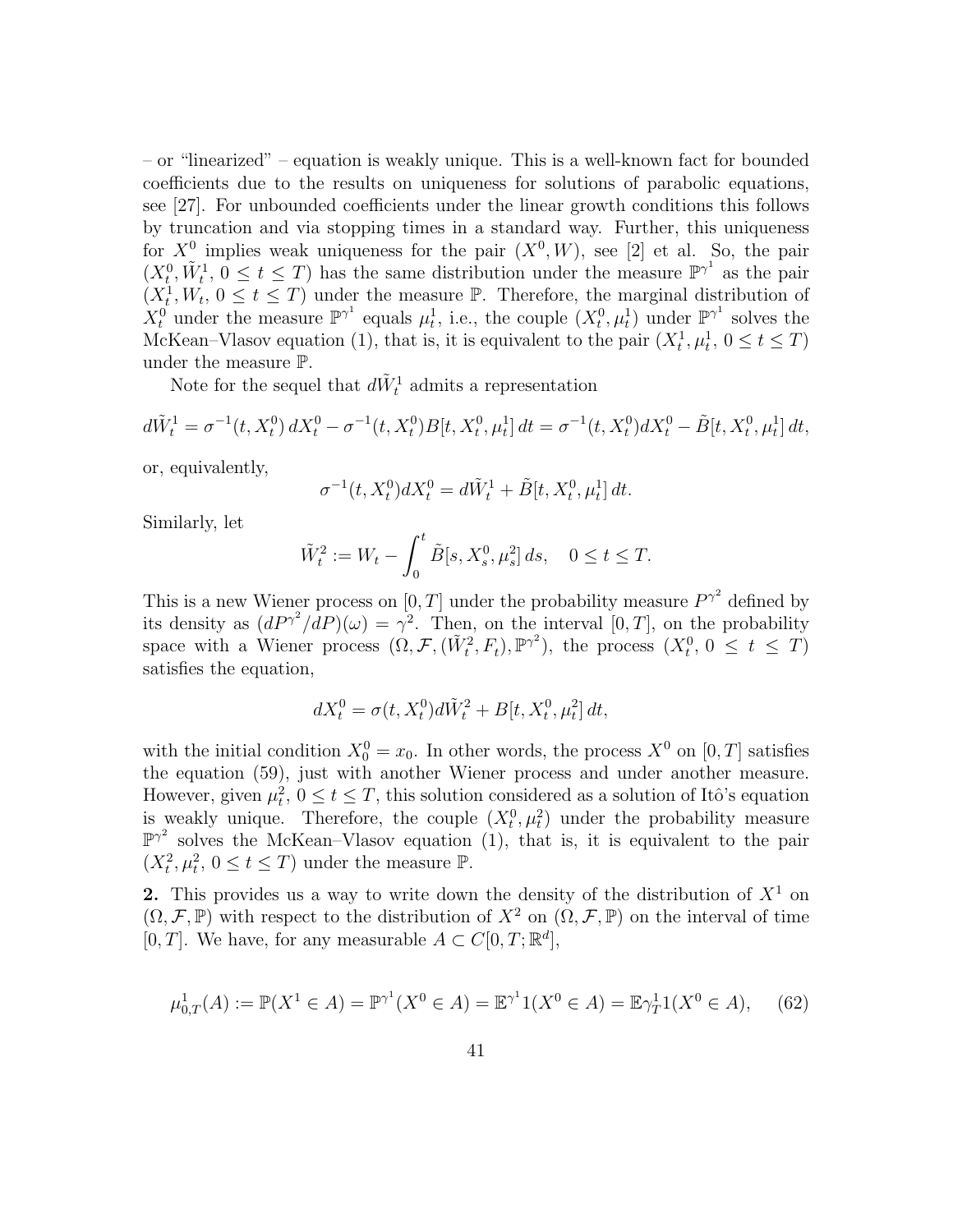and

$$
\mu_{0,T}^2(A) := \mathbb{P}(X^2 \in A) = \mathbb{P}^{\gamma^2}(X^0 \in A) = \mathbb{E}^{\gamma^2}1(X^0 \in A) = \mathbb{E}^{\gamma^2}1(X^0 \in A). \tag{63}
$$
  
So, on the sigma-algebra  $\mathcal{F}^W_T$  we obtain,

$$
\frac{\mu_{[0,T]}^{2}(dX)}{\mu_{[0,T]}^{1}(dX)}(X^{0}) = \frac{\gamma_{T}^{2}}{\gamma_{T}^{1}}(X^{0}) = \exp(\int_{0}^{T} \tilde{B}[s, X_{s}^{0}, \mu_{s}^{2}]dW_{s} - \frac{1}{2} \int_{0}^{T} |\tilde{B}[s, X_{s}^{0}, \mu_{s}^{2}]|^{2} ds)
$$
  
\n
$$
\times \exp(-\int_{0}^{T} \tilde{B}[s, X_{s}^{0}, \mu_{s}^{1}]dW_{s} + \frac{1}{2} \int_{0}^{T} |\tilde{B}[s, X_{s}^{0}, \mu_{s}^{1}]|^{2} ds)
$$
  
\n
$$
= \exp(\int_{0}^{T} (\tilde{B}[s, X_{s}^{0}, \mu_{s}^{2}] - \tilde{B}[s, X_{s}^{0}, \mu_{s}^{1}])dW_{s} - \frac{1}{2} \int_{0}^{T} [|\tilde{B}[s, X_{s}^{0}, \mu_{s}^{2}]|^{2} - |\tilde{B}[s, X_{s}^{0}, \mu_{s}^{1}]|^{2}] ds)
$$
  
\n
$$
= \exp(\int_{0}^{T} (\tilde{B}[s, X_{s}^{0}, \mu_{s}^{2}] - \tilde{B}[s, X_{s}^{0}, \mu_{s}^{1}])\sigma^{-1}(s, X_{s}^{0})dX_{s}^{0})
$$
  
\n
$$
\times \exp(-\frac{1}{2} \int_{0}^{T} [|\tilde{B}[s, X_{s}^{0}, \mu_{s}^{2}] - \tilde{B}[s, X_{s}^{0}, \mu_{s}^{1}]|^{2}] ds))
$$
  
\n
$$
= \exp(\int_{0}^{T} (\tilde{B}[s, X_{s}^{0}, \mu_{s}^{2}] - \tilde{B}[s, X_{s}^{0}, \mu_{s}^{1}]) (d\tilde{W}_{s}^{1} + \tilde{B}[s, X_{s}^{0}, \mu_{s}^{1}]|^{2}] ds)
$$
  
\n
$$
= \exp(\int_{0}^{T} (\tilde{B}[s, X_{s}^{0}, \mu_{s}^{2}] - \tilde{B}[s, X_{s}^{0}, \mu_{s}^{1}]) d\tilde{W}_{s}^{1} -
$$

Further, due to (62) and (63) the measure  $\mu^{i}$  is an image of  $\mathbb{P}^{\gamma^{i}}$  under the mapping  $X^0$  for  $i = 1, 2$ . So,

$$
v(t) := \|\mu_{[0,t]}^1 - \mu_{[0,t]}^2\|_{TV} \le \|P^{\gamma^1}|_{\mathcal{F}_t^W} - P^{\gamma^2}|_{\mathcal{F}_t^W}\|_{TV}.\tag{64}
$$

Since the two measures  $P^{\gamma^1}$  and  $P^{\gamma^1}$  on  $\mathcal{F}_t^W$  are equivalent with the density

$$
\frac{dP^{\gamma^2}}{dP^{\gamma^1}}\Big|_{\mathcal{F}_t^W}(\omega) = \frac{\gamma_t^2}{\gamma_t^1}(\omega),
$$

the total variation distance between them equals (denoting  $\rho_t = \gamma_t^2/\gamma_t^1$ ),

$$
\frac{1}{2} ||P^{\gamma^2}|_{\mathcal{F}_t^W} - P^{\gamma^1}|_{\mathcal{F}_t^W} ||_{TV} = \int_{\Omega} \left(1 - \frac{\gamma_t^2}{\gamma_t^1}(\omega) \wedge 1\right) \mathbb{P}^{\gamma^1}(d\omega) = 1 - \mathbb{E}^{\gamma^1} \rho_t \wedge 1 \le \sqrt{E^{\gamma^1} \rho_t^2 - 1}.
$$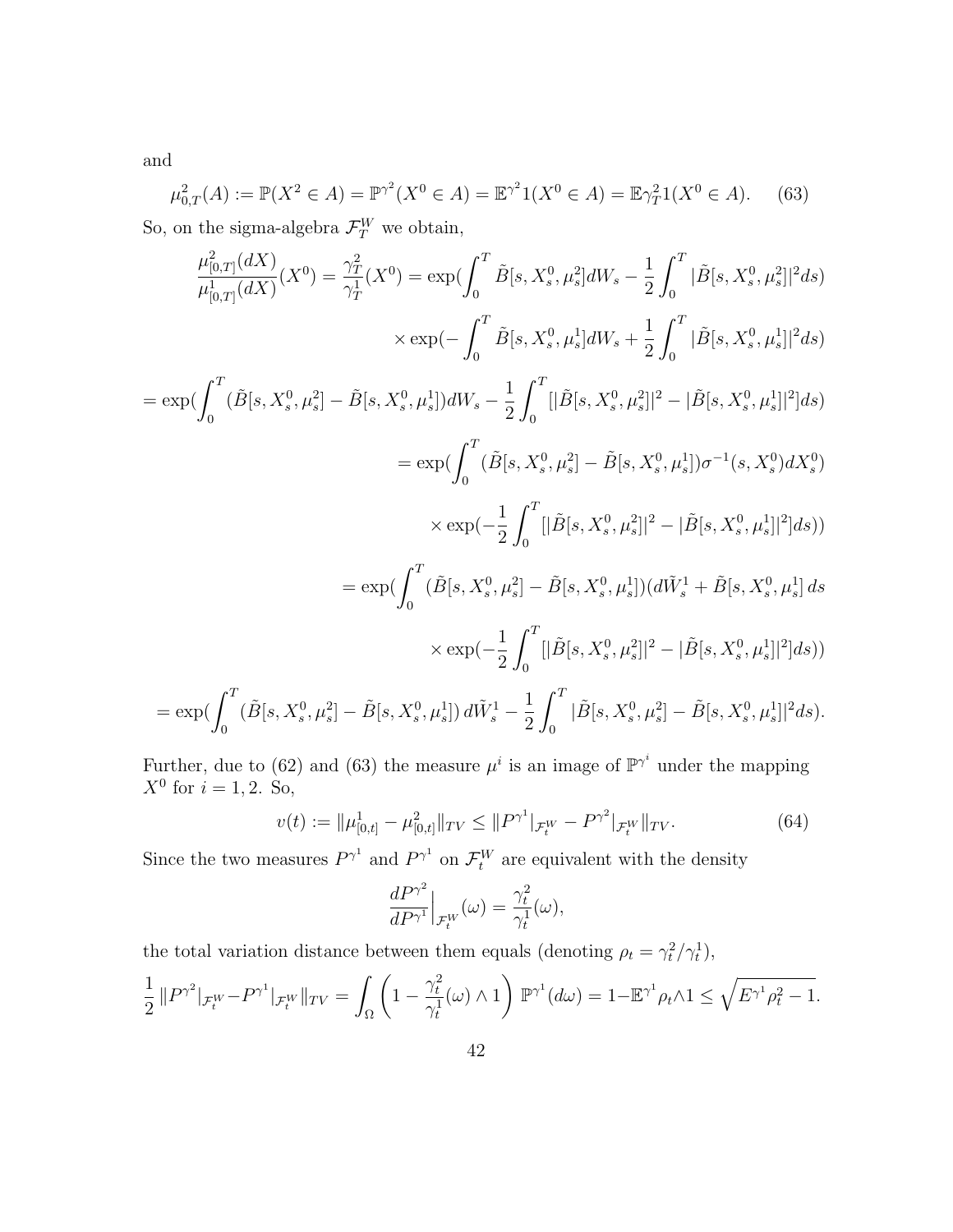Let us justify the last inequality for completeness, dropping the sub-index  $t$ :

$$
1 - \mathbb{E}^{\gamma^1}(\rho \wedge 1) = \mathbb{E}^{\gamma^1}(1 - \rho \wedge 1)
$$
  
\n
$$
\leq \sqrt{\mathbb{E}^{\gamma^1}(1 - \rho \wedge 1)^2} = \sqrt{E^{\gamma^1}(1 - \rho 1(\rho \leq 1) - 1(\rho > 1))^2}
$$
  
\n
$$
= \sqrt{\mathbb{E}^{\gamma^1}(1(\rho \leq 1) - \rho 1(\rho \leq 1))^2} = \sqrt{\mathbb{E}^{\gamma^1}1(\rho \leq 1)(\rho - 1)^2}
$$
  
\n
$$
\leq \sqrt{\mathbb{E}^{\gamma^1}(\rho - 1)^2} = \sqrt{\mathbb{E}^{\gamma^1} \rho^2 - 1},
$$

as required. We used the Cauchy–Bunyakovsky–Schwarz inequality. So, due to (64),

$$
v(t) \le 2\sqrt{\mathbb{E}^{\gamma^1}\rho_t^2 - 1}.
$$
\n(65)

Now, again by virtue of the Cauchy–Bunyakovsky–Schwarz inequality,

$$
\mathbb{E}^{\gamma^1} \rho_T^2 = \mathbb{E}^{\gamma^1} \exp\left(-2 \int_0^T (\tilde{B}[s, X_s^0, \mu_s^2] - \tilde{B}[s, X_s^0, \mu_s^1])d\tilde{W}_s^1 - \int_0^T |\tilde{B}[s, X_s^0, \mu_s^2] - \tilde{B}[s, X_s^0, \mu_s^1]|^2 ds\right)
$$
  
\n
$$
= \mathbb{E}^{\gamma^1} \exp\left(-2 \int_0^T (\tilde{B}[s, X_s^0, \mu_s^2] - \tilde{B}[s, X_s^0, \mu_s^1])d\tilde{W}_s^1 - 4 \int_0^T |\tilde{B}[s, X_s^0, \mu_s^2] - \tilde{B}[s, X_s^0, \mu_s^1]|^2 ds\right)
$$
  
\n
$$
\times \exp\left(+3 \int_0^T |\tilde{B}[s, X_s^0, \mu_s^2] - \tilde{B}[s, X_s^0, \mu_s^1]|^2 ds\right)
$$
  
\n
$$
\leq \left(\mathbb{E}^{\gamma^1} \exp\left(-4 \int_0^T (\tilde{B}[s, X_s^0, \mu_s^2] - \tilde{B}[s, X_s^0, \mu_s^1])d\tilde{W}_s^1 - 8 \int_0^T |\tilde{B}[s, X_s^0, \mu_s^2] - \tilde{B}[s, X_s^0, \mu_s^1]|^2 ds\right)\right)^{1/2}
$$
  
\n
$$
\times \left(\mathbb{E}^{\gamma^1} \exp\left(-\frac{\gamma^T}{2} |\tilde{B}[s, X_s^0, \mu_s^2] - \tilde{B}[s, X_s^0, \mu_s^1]|^2 ds\right)\right)^{1/2}
$$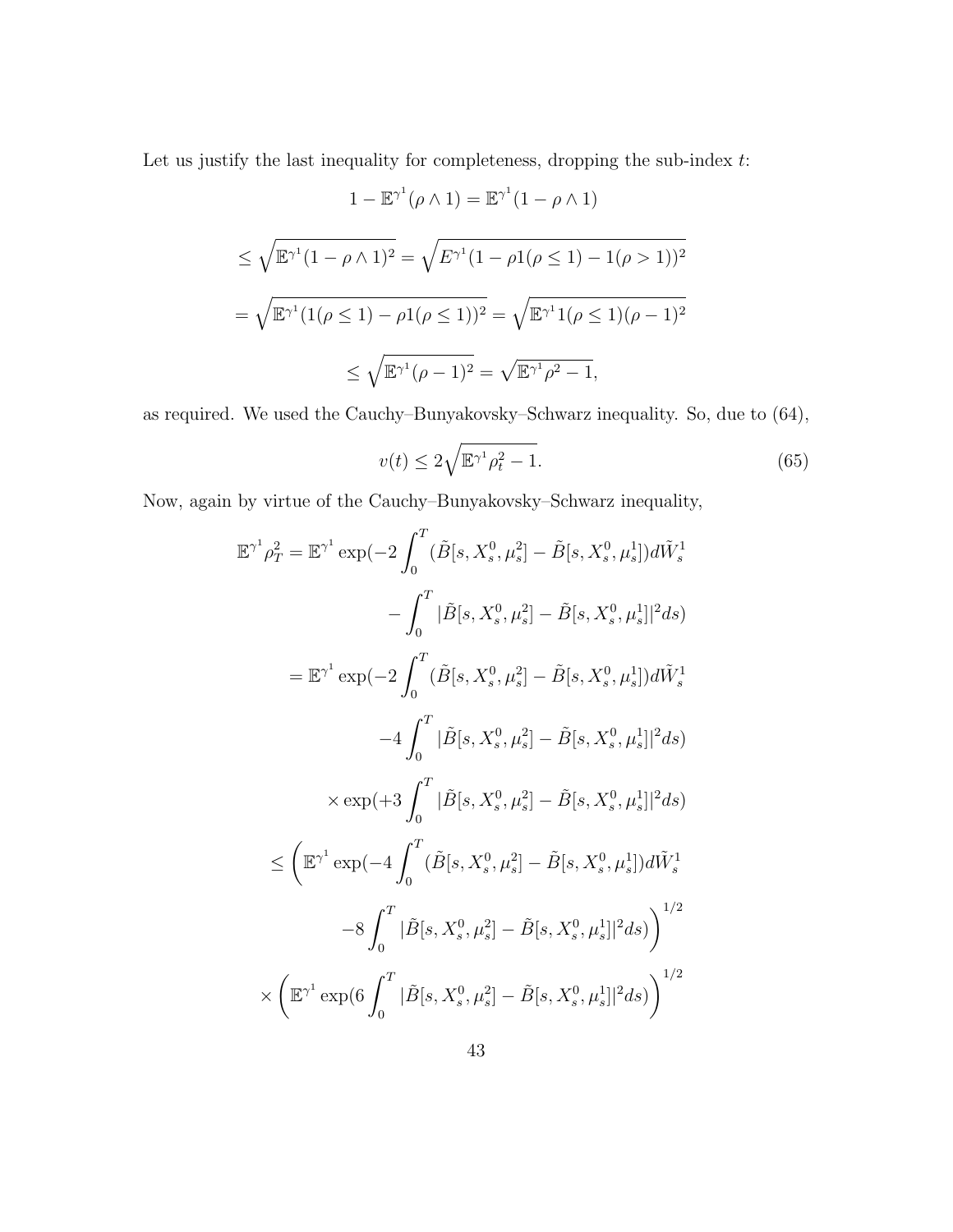$$
\leq (=)\sqrt{\mathbb{E}^{\gamma^1} \exp \left(6 \int_0^T |\tilde{B}[s, X_s^0, \mu_s^2] - \tilde{B}[s, X_s^0, \mu_s^1]|^2 ds\right)}. \tag{66}
$$

(NB: The last *inequality* is always true; for a *bounded*  $\tilde{B}$  it is, apparently, an equality.) **3.** We estimate,  $\tilde{B}$  being bounded,

$$
\mathbb{E}^{\gamma^1} \exp \left( 6 \int_0^T |\tilde{B}[s, X_s^0, \mu_s^2] - \tilde{B}[s, X_s^0, \mu_s^1]|^2 ds \right)
$$
  

$$
\leq \mathbb{E}^{\gamma^1} \exp \left( 6 \|\tilde{B}\|_B^2 \int_0^T \|\mu_s^1 - \mu_s^2\|_{TV}^2 ds \right).
$$
 (67)

Here the value under the expectation is non-random; hence, the symbol of this expectation may be dropped. Therefore, we have with  $C = 6||b||_B^2$ ,

$$
v(T) \le 2\sqrt{\exp\left(C\int_0^T v(s)^2 ds\right) - 1}.\tag{68}
$$

Recall that  $v(t) \leq 2$ , and the function v increases in t. Let us choose  $\alpha_0 > 0$  small so that for any  $0 \leq \alpha \leq \alpha_0$ ,

$$
\exp(\alpha) - 1 \le 2\alpha,\tag{69}
$$

and take  $T \le \alpha_0/(4C)$ . Then C  $\int_0^T$ 0  $v(s)^2 ds \leq C T v(T)^2 \leq 4CT \leq \alpha_0$ . So,  $v(T) \leq 2$  $\sqrt{\exp\left(C\int^{T}\right)}$  $\boldsymbol{0}$  $v(s)^2 ds$  - 1  $\leq 2\sqrt{2CTv(T)^2} = 2\sqrt{2CTv(T)}$ . (70)

If we choose T so small that  $2\sqrt{2CT} < 1$ , that is,  $T < 1/(8C)$ , then it follows that  $v(T) = 0$ . Hence,  $v(T) = 0$  for any  $T < \min(1/(8C), \alpha_0/(4C))$ . Let us fix some  $T > 0$  satisfying this inequality.

Further, we conclude by induction that

$$
v(2T) = v(3T) = \dots = 0.
$$
 (71)

Indeed, assume that  $v(kT) = 0$  is already established for some integer  $k > 0$ . Redefine the stochastic exponents:

$$
\gamma_{k}^{i}(\kappa+1)T} = \exp\left(+\int_{k}^{(k+1)T} \tilde{B}[s, X_s^0, \mu_s^i] dW_s - \frac{1}{2} \int_{k}^{(k+1)T} |\tilde{B}[s, X_s^0, \mu_s^i]|^2 ds\right), \quad i = 1, 2,
$$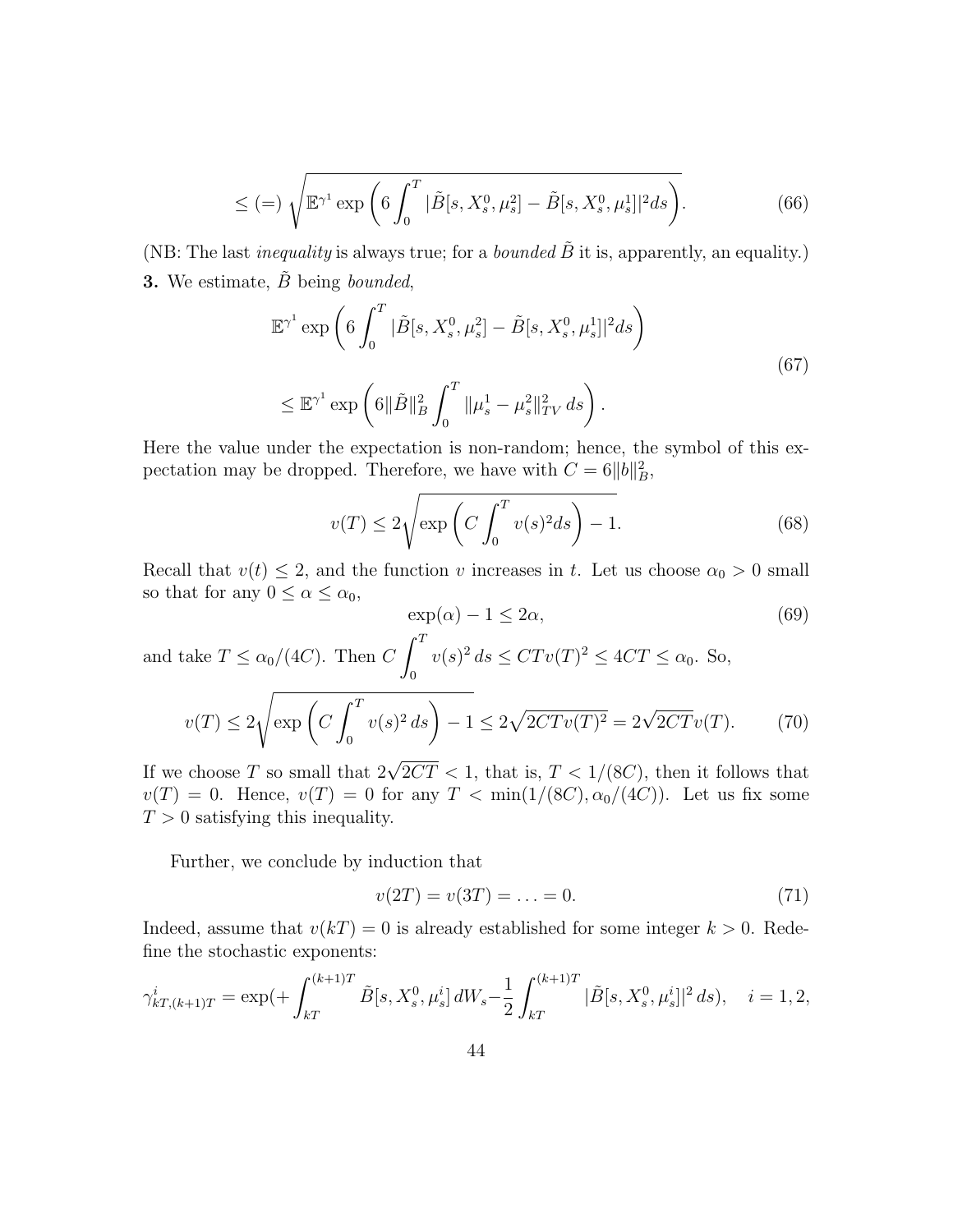and re-denote

$$
\tilde{W}_t^1 := W_t - \int_{kT \wedge t}^t \tilde{B}[s, X_s^0, \mu_s^1] \, ds, \quad 0 \le t \le (k+1)T.
$$

Then  $\tilde{W}_t^1$  is a new Wiener process on  $[kT,(k+1)T]$  starting at  $W_{kT}$  under the probability measure  $P^{\gamma^1}$  defined by its density as  $(dP^{\gamma^1}/dP)(\omega) = \gamma^1_{kT,(k+1)T}$ . Repeating the calculus leading to (66), (67), and (68), and having in mind the induction assumption  $v(kT) = 0$ , we obtain with the same constant C,

$$
v((k+1)T) \le \sqrt{\exp\left(C \int_{kT}^{(k+1)T} v(s)^2 ds\right) - 1},\tag{72}
$$

which straightforward implies

$$
v((k+1)T) \le \sqrt{2CTv((k+1)T)^2} = \sqrt{2CTv((k+1)T)}.
$$
 (73)

As earlier, the condition  $T < \min(1/(2C), 1/(\alpha C))$  (see (69)) guarantees that

$$
v((k+1)T) = 0,
$$

as required. This completes the induction (71).

Hence, solution is weakly unique on the whole  $\mathbb{R}_+$ . As noticed above, strong uniqueness also follows. For bounded  $b$  the statements of the Theorem 3 as well as of the Remark 6 are justified.

4. Now let us return to the inequality (66) and explain how to drop the additional assumption of boundedness of  $B$ , and also how to deal with a localised version of (60). First of all, prior to (66) we have to show that  $\gamma^i$ ,  $i = 1, 2$ , are, indeed, probability densities for which it suffices to show uniform integrability for  $T > 0$  small enough: for example, it suffices to check that

$$
\mathbb{E}(\gamma^i)_T^2 < \infty, \quad i = 1, 2.
$$

Via the estimates similar to (66) by virtue of Cauchy–Bunyakovsky–Schwarz, this problem is reduced to the question whether or not the following expression is finite:

$$
\mathbb{E}(\gamma^{i})^{2} \leq \left(\mathbb{E}\exp(4\int_{0}^{T} \tilde{B}[s, X_{s}^{0}, \mu_{s}^{i}] dW_{s} - 8\int_{0}^{T} |\tilde{B}[s, X_{s}^{0}, \mu_{s}^{i}]|^{2} ds)\right)^{1/2}
$$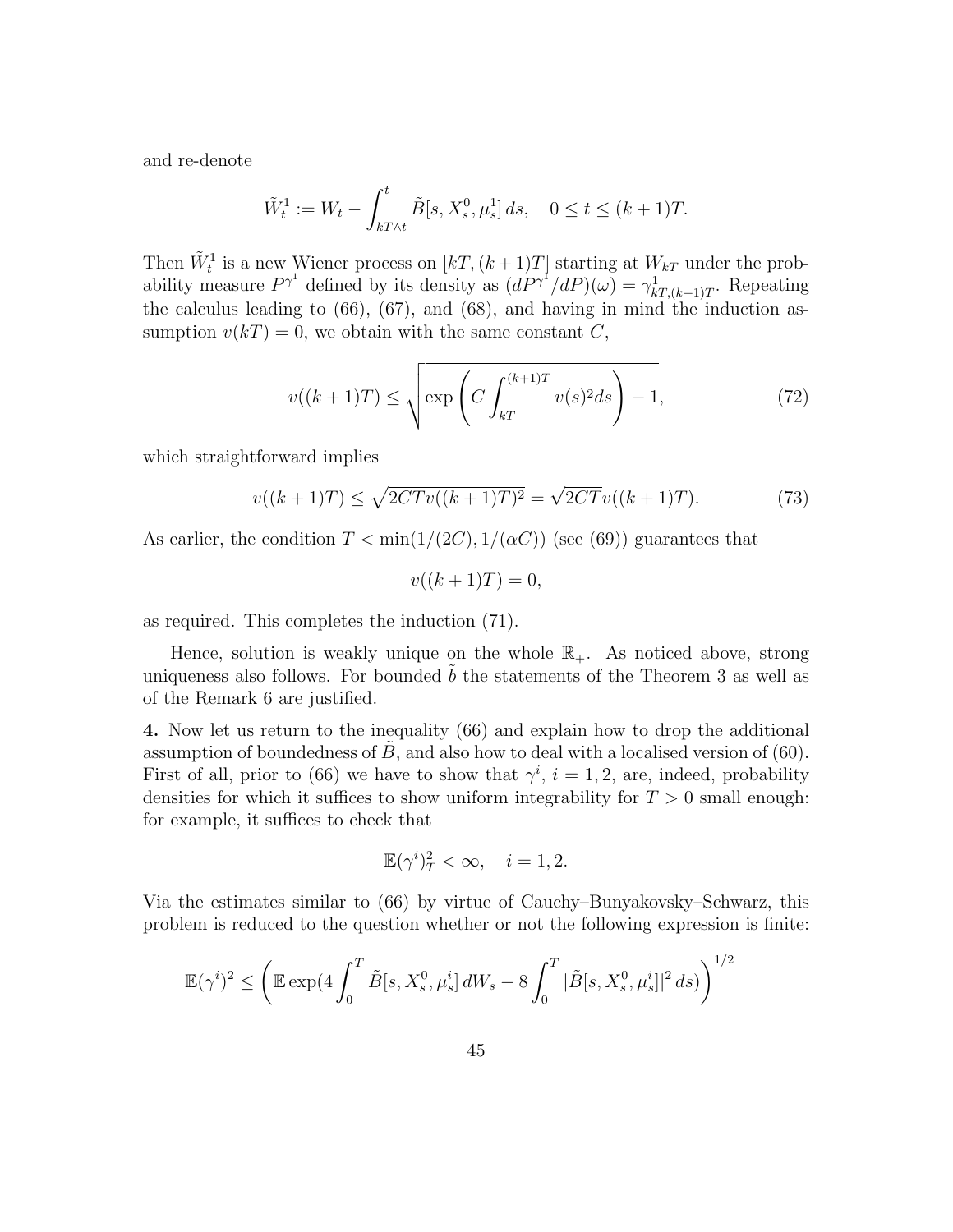$$
\times \left( \mathbb{E} \exp\left(6 \int_0^T |\tilde{B}[s, X_s^0, \mu_s^i]|^2 ds \right) \right)^{1/2} \n\le \left( \mathbb{E} \exp\left(6 \int_0^T |\tilde{B}[s, X_s^0, \mu_s^i]|^2 ds \right) \right)^{1/2} \n\le \left( \mathbb{E} \exp\left( C \int_0^T (1 + |X_s^0|^2) ds \right) \right)^{1/2} .
$$
\n(74)

.

In the last inequality the assumption on the linear growth of  $\tilde{B}$  was used.

Suppose for instant that the finiteness of the last expectation in the last line of (74) has been shown; then, by standard induction arguments with conditional expectations it follows that both  $\gamma_T^i$  are, indeed, probability densities for any  $T > 0$ . Hence, the calculus leading to (65) and (66) is valid and we have,

$$
v(t) = \|\mu_{[0,t]}^1 - \mu_{[0,t]}^2\|_{TV} \le \sqrt{\mathbb{E}^{\gamma^1} \rho^2 - 1},
$$

and

$$
\mathbb{E}^{\gamma^1} \rho^2 \le \sqrt{\mathbb{E}^{\gamma^1} \exp \left(6 \int_0^T |\tilde{B}[s, X^0_s, \mu^2_s] - \tilde{B}[s, X^0_s, \mu^1_s]|^2 ds\right)}
$$

It is a general fact which does not use any boundedness of b in any variable but only in the last variable is,

$$
|\tilde{B}[s, X_s^0, \mu_s^2] - \tilde{B}[s, X_s^0, \mu_s^1]| \le \sup_y |\tilde{b}(s, X_s^0, y)| ||\mu_s^2 - \mu_s^1||_{TV}.
$$
 (75)

Due to the linear growth assumption (56), the inequality (75) implies

$$
|\tilde{B}[s, X_s^0, \mu_s^2] - \tilde{B}[s, X_s^0, \mu_s^1]| \le C(1 + |X_s^0|) \|\mu_s^1 - \mu_s^2\|_{TV}.
$$
 (76)

Hence, by virtue of (75) we obtain

$$
\mathbb{E}^{\gamma^1} \rho^2 \le \mathbb{E}^{\gamma^1} \exp\left(6 \int_0^T [C(1+|X_s^0|) ||\mu_s^1 - \mu_s^2 ||_{TV}]^2 ds\right)
$$
  

$$
\le \mathbb{E}^{\gamma^1} \exp\left(6C^2 v(T)^2 \int_0^T (1+|X_s^0|^2 ds)\right).
$$
 (77)

Recall that the process  $X^0$  satisfies the equation (61) on [0, T] with respect to the measure  $\mathbb{P}^{\gamma^1}$ . We want to show that given C, the right hand side in (77) is finite for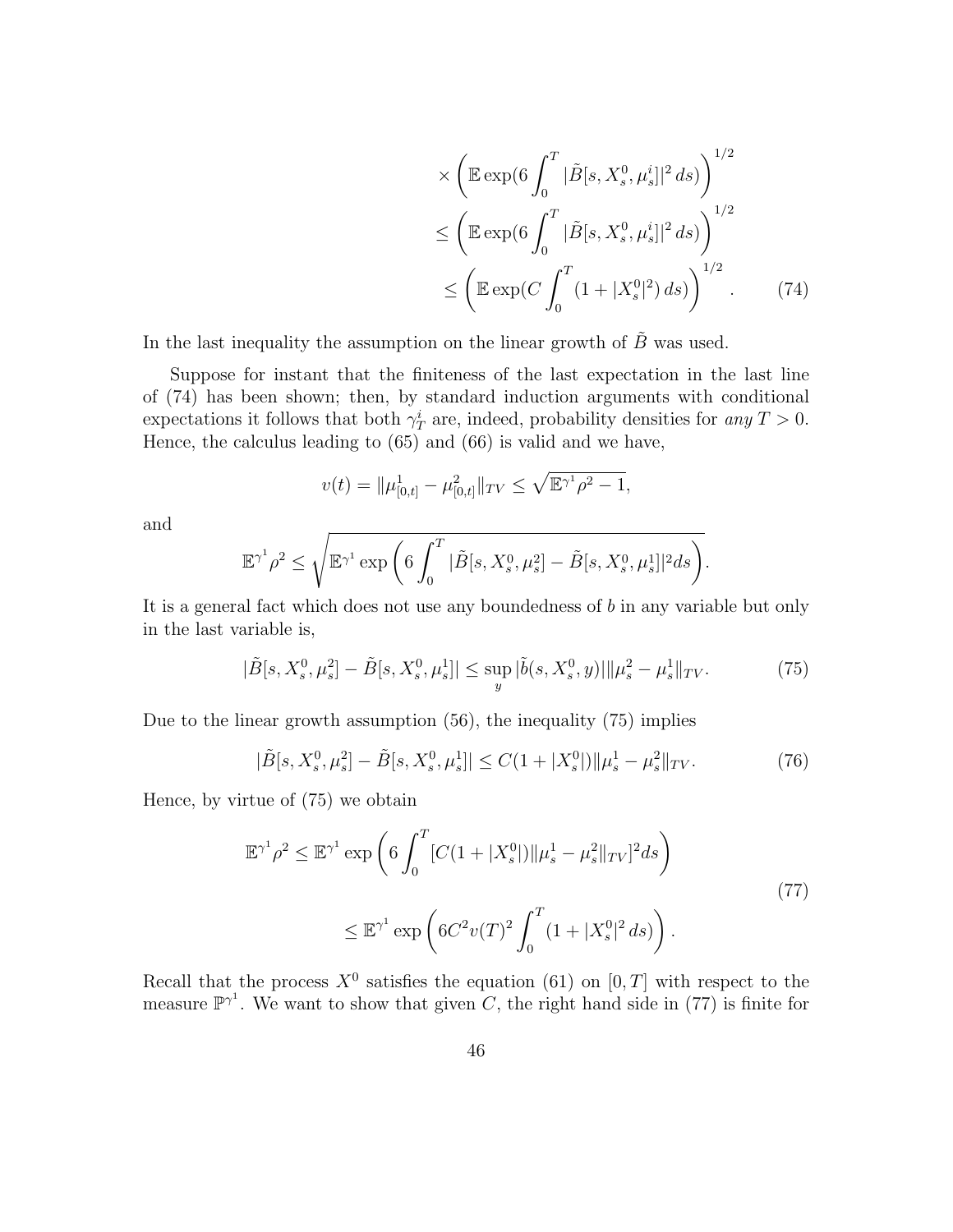any T small enough. For this end, denote  $6C^2v(T)^2 := r \geq 0$ . We would like to show that for any fixed constant  $K > 0$  ( $K = 24C<sup>2</sup>$  suffices), the value

$$
\mathbb{E}^{\gamma^1}\exp\left(r\int_0^T(1+|X^0_s|^2\,ds\right)
$$

is finite for  $0 \le r < K$ , and differentiable with respect to r, and that this derivative is non-negative and small uniformly in  $r \in [0, K)$  if  $T > 0$  is small enough.

It suffices to show the same properties – still for small enough  $T$  – for the function

$$
\psi(r) = \mathbb{E} \exp\left(r \int_0^T (1 + |X_s^1|^2) ds\right),\tag{78}
$$

where  $X^1$  solves the equation (61) on [0, T] with respect to the original measure  $\mathbb{P}$ , because  $X^1$  solves the same equation with respect to the measure  $\mathbb P$  as the process  $X^0$  with respect to the measure  $\mathbb{P}^{\gamma^1}$  on  $[0, T]$ .

First of all, note that this claim is true for the function (see, for example, [1])

$$
\tilde{\psi}(r) = \mathbb{E} \exp\left(r \int_0^T (1 + |W_s|^2) \, ds\right).
$$

Denote  $\bar{X}_t := \sup_{0 \le s \le t} |X_s|$ . From the equation () we have,

$$
|X_t| \leq C(1+|X_0|+\int_0^t (1+|X_s|)\,ds+\int_0^t \sigma_s(?)\,dW_s|).
$$

From here by virtue of Gronwall's inequality – since both sides in this inequality are finite - we obtain with some  $C > 0$ ,

$$
\bar{X}_t \le C \exp(Ct) (1 + |X_0| + \sup_{0 \le s \le t} |\int_0^s \sigma_s(?) dW_s|).
$$

Therefore, for each  $r > 0$ 

$$
\exp(r \sup_{0 \le s \le t} |X_s^1|^2) \le C_t \exp(r(1+|X_0|^2)) \exp(r \sup_{0 \le s \le t} |\int_0^s \sigma_r(\ldots)dW_r|^2),
$$

with some  $C_t < \infty$ . Note that here the function  $\sigma$  iz bounded. Due to the exponential martingale inequalities (see, e.g., [25]) we have for any  $a > 0$ ,

$$
\mathbb{P}\left(\sup_{0\leq s\leq t}|\int_0^s \sigma_r(\ldots)dW_r|>a\right)\leq C\exp(-a^2/(Ct))
$$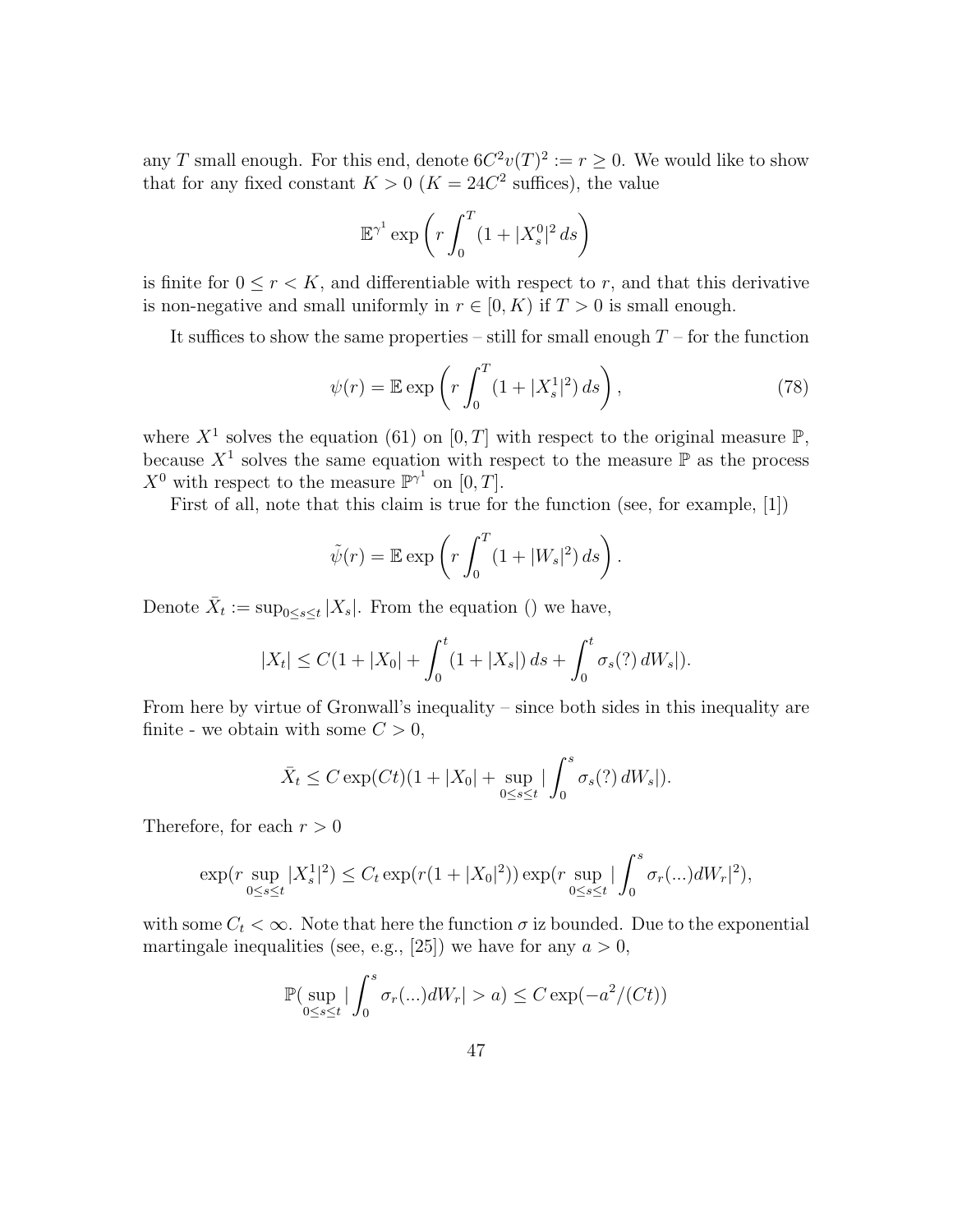It follows that for  $r > 0$  small enough

$$
E \exp(r \sup_{0 \le s \le t} |\int_0^s \sigma_r(\ldots)dW_r|^2) < \infty,
$$

and, hence, also

$$
E \exp\left(r \sup_{0 \le s \le t} |X_s^1|^2\right) < \infty,\tag{79}
$$

as required.

Thus, the function  $\psi$  (see (78)) is finite for r from some finite range  $0 \le r < K$ . Hence, it is easy to see that it is differentiable in  $r$  with a bounded derivative within this range. In particular, since  $\psi(0) = 1$ , for  $r > 0$  close to zero we obtain,

$$
\psi(r) \leq 1 + Cr(1 + \mathbb{E}|X_0|^2).
$$

Also, it follows that all expressions in (74) for small enough  $T > 0$  are finite. So, in particular, both  $\gamma_T^i$  are, indeed, probability densities for small  $T > 0$  under the linear growth condition (56), too. Hence, we can return to the inequalities (65) earlier established for bounded  $b$ , and by virtue of  $(77)$  we get,

$$
v(T) \le \sqrt{E^{\gamma^1} \rho_T^2 - 1} \le \sqrt{CTv(T)^2},
$$

with some constant C which constant may depend on the initial distribution (or value). Therefore,  $v(T) = 0$  for  $T > 0$  small enough.

#### 7. Denote

$$
\mathcal{N} := \{ t \ge 0 : v(t) = 0 \}.
$$

The previous steps show that  $\sup(\mathcal{N}) > 0$  and that  $0 \in \mathcal{N}$ . Note that  $t \in \mathcal{N} \Longrightarrow$  $s \in \mathcal{N}, 0 \leq s \leq t$ . Recall that  $v(t) \leq \sqrt{\mathbb{E}^{\gamma^1} \rho_t^2 - 1}$  (see (65)) where the right hand side is clearly continuous in  $t$ . Moreover, as it follows from  $(77)$ ,

$$
v(t)^{2} \leq \mathbb{E}^{\gamma^{1}} \rho_{t}^{2} - 1 \leq \mathbb{E}^{\gamma^{1}} \exp \left( 6 \int_{0}^{t} [C(1 + |X_{s}^{0}|) || \mu_{s}^{1} - \mu_{s}^{2} ||_{TV}]^{2} ds \right) - 1,
$$

which implies that the set  $\mathcal N$  is closed.

On the other hand, consider any  $N \in (0, \sup(\mathcal{N}))$ . Recall that  $\mathbb{E} \exp(c \sup_{s \leq N} |X_s^0|^2) < \infty$  with some positive c. Hence, the same calculus as above shows that  $v(t) = 0$  in some small right neighbourhood of N. In other words, the set on the positive half-line  $\mathbb{R}_+$  where  $v(t) = 0$  is non-empty, closed and open in  $\mathbb{R}_+$ . Thus, it coincides with  $\mathbb{R}_+$  itself. In other words, for all  $t \geq 0$ ,

$$
v(t)=0,
$$

which finishes the proof of the Theorem 2.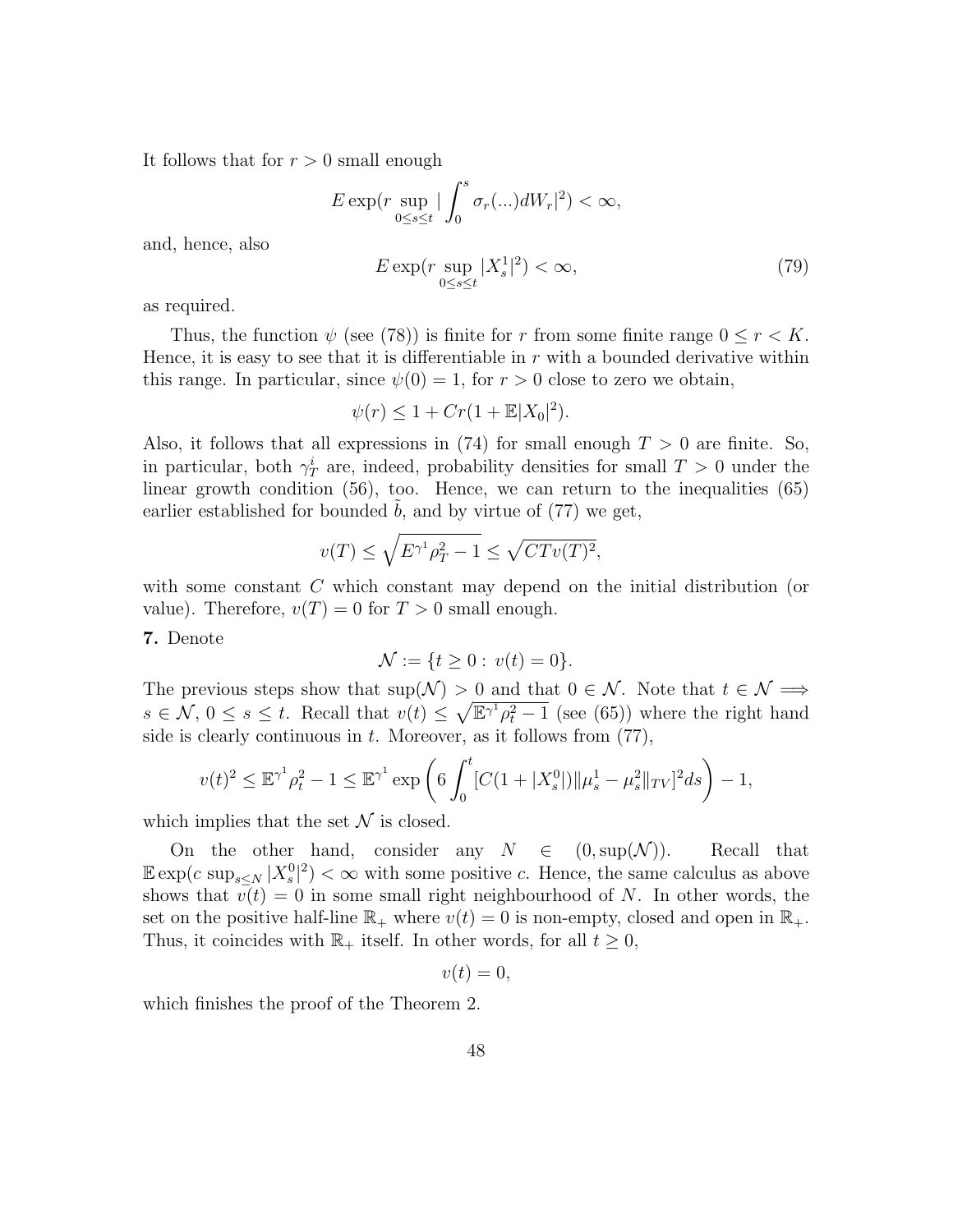## 3.4 Strong uniqueness

In this section it will be shown that in certain cases weak uniqueness implies strong uniqueness for the equation  $(1) - (2)$ , and both properties will be established under appropriate conditions. This result – the Theorem 3 below – requires only a Borel measurability of the drift with respect to the state variable  $x$ , although, it assumes that diffusion  $\sigma$  does not depend on y along with Lipschitz condition in x and nondegeneracy. The drift may be unbounded in the state variable  $x$ .

**Theorem 3.** Let  $\mathbb{E} \exp(r|x_0|^2) < \infty$  for some  $r > 0$ , and let the functions b and  $\sigma$ be Borel measurable, and

$$
\sigma(s, x, y) \equiv \sigma(s, x),
$$

that is,  $\sigma$  does not depend on the variable y; let  $\sigma$  satisfy the non-degeneracy assumption (6); let  $d_1 = d$ , the matrix  $\sigma$  be bounded, symmetric and invertible, and let there exist  $C > 0$  such that the function

$$
\tilde{B}[s, x, \mu] := \sigma^{-1}(s, x) B[s, x, \mu]
$$

satisfies the linear growth condition: there is  $C > 0$  such that for all  $x \in R^d$ ,

$$
\sup_{s,\mu} |\tilde{B}[s,x,\mu]| \le C(1+|x)).
$$
\n(80)

Also assume that the matrix-function  $\sigma(t, x)$  satisfies the following Lipschitz condition (for simplicity) which guarantees that the equation

$$
dX_t^0 = \sigma(t, X_t^0) dW_t, \quad X_0^0 = x_0,\tag{81}
$$

has a unique strong solution for any x (see  $(32, 33)$ ):

$$
\sup_{t \ge 0} \sup_{x, x': x' \ne x} \frac{\|\sigma(t, x) - \sigma(t, x')\|}{|x - x'|} < \infty. \tag{82}
$$

Then solution of the equation  $(1)$ – $(2)$  is weakly and strongly unique; this solution is strong.

Proof follows straightforwardly from the Theorem 2 and from the fact that with a given  $\mu_t$  any solution is strong [32, 33] (note that linear growth of the drift is allowed in both [32, 33]).

Remark 7. Note that under the condition (82), not only the equation (57) but any equation with the same diffusion and a Borel measurable drift with a linear growth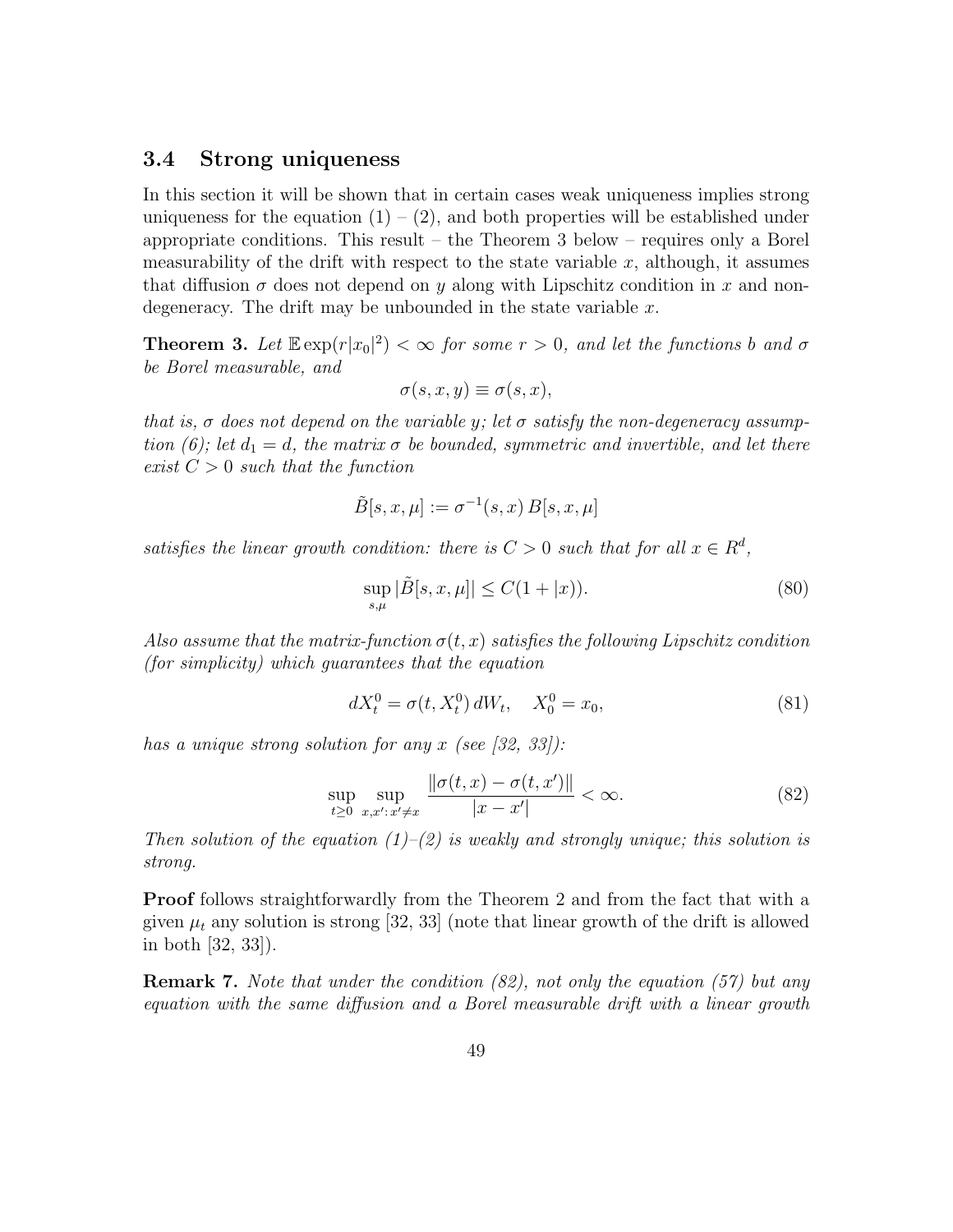assumption in x will have a strong solution. It concerns both solutions of the equation (1) and its "linearized" version (55).

Emphasize that no regularity on the function b is needed in either variable. Also, a linear growth condition on the drift in x is equivalent to the condition  $(56)$ ; the latter was assumed in order to make the presentation more explicit. The price for the no regularity and linear growth is a special form of  $\sigma$  which may not depend on the "measure variable" y; in particular, in such a case  $\Sigma(t, x) = \sigma(t, x)$ , and we will use the lower case to denote the diffusion coefficient in the remaining sections.

**Remark 8.** Instead of Lipschitz condition (82), it suffices if diffusion coefficient  $\sigma$ belongs to the Sobolev class  $\sigma(t,x) \in W^{0,1}_{2d+2,loc}$ . More general conditions on Sobolev derivatives for  $\sigma$  can be found in [32, Theorem 1] and [33], and any of them can be used in our Theorem 3 above. Note that in the latter reference  $\sigma$  is assumed Lipschitz but it is shown that continuity is necessary only with respect to the state variable  $x$ , which is also applied to the conditions from [32]. As usual, a more relaxed conditions on  $\sigma$  can be stated in the case of dimension one as in [37], or in [32, Theorem 2], the simplest version of both being just Hölder  $1/2$ .

# 4 Appendix

**Lemma 3** (Skorokhod (on unique probability space and convergence)). Let  $\xi_t^n$  ( $t \geq$  $0, n = 0, 1, \ldots$ ) be some d-dimensional stochastic processes defined on some probability space and let for any  $T > 0$ ,  $\epsilon > 0$  the following hold true:

$$
\lim_{c \to \infty} \sup_n \sup_{t \le T} \mathbb{P}(|\xi_t^n| > c) = 0,
$$

and

$$
\lim_{h \downarrow \infty} \sup_n \sup_{t,s \le T; \, |t-s| \le h} \mathbb{P}(|\xi^n_t - \xi^n_s| > \epsilon) = 0,
$$

Then there exists a subsequence  $n' \rightarrow \infty$  and a new probability can be constructed with processes  $\tilde{\xi}_t^{n'}$  $\tilde{\xi}_t^{(n')}$ ,  $t \geq 0$  and  $\tilde{\xi}_t$ ,  $t \geq 0$ , such that all finite-dimensional distributions of  $\tilde{\xi}^{n'}$  $\sum_{i=1}^{n'}$  coincide with those of  $\xi^{n'}$  and such that for any  $\epsilon > 0$  and  $t \geq 0$ ,

$$
\mathbb{P}(|\tilde{\xi}_t^{n'} - \tilde{\xi}_t| > \epsilon) \to 0, \quad n' \to \infty.
$$

See [29, Ch.1, §6].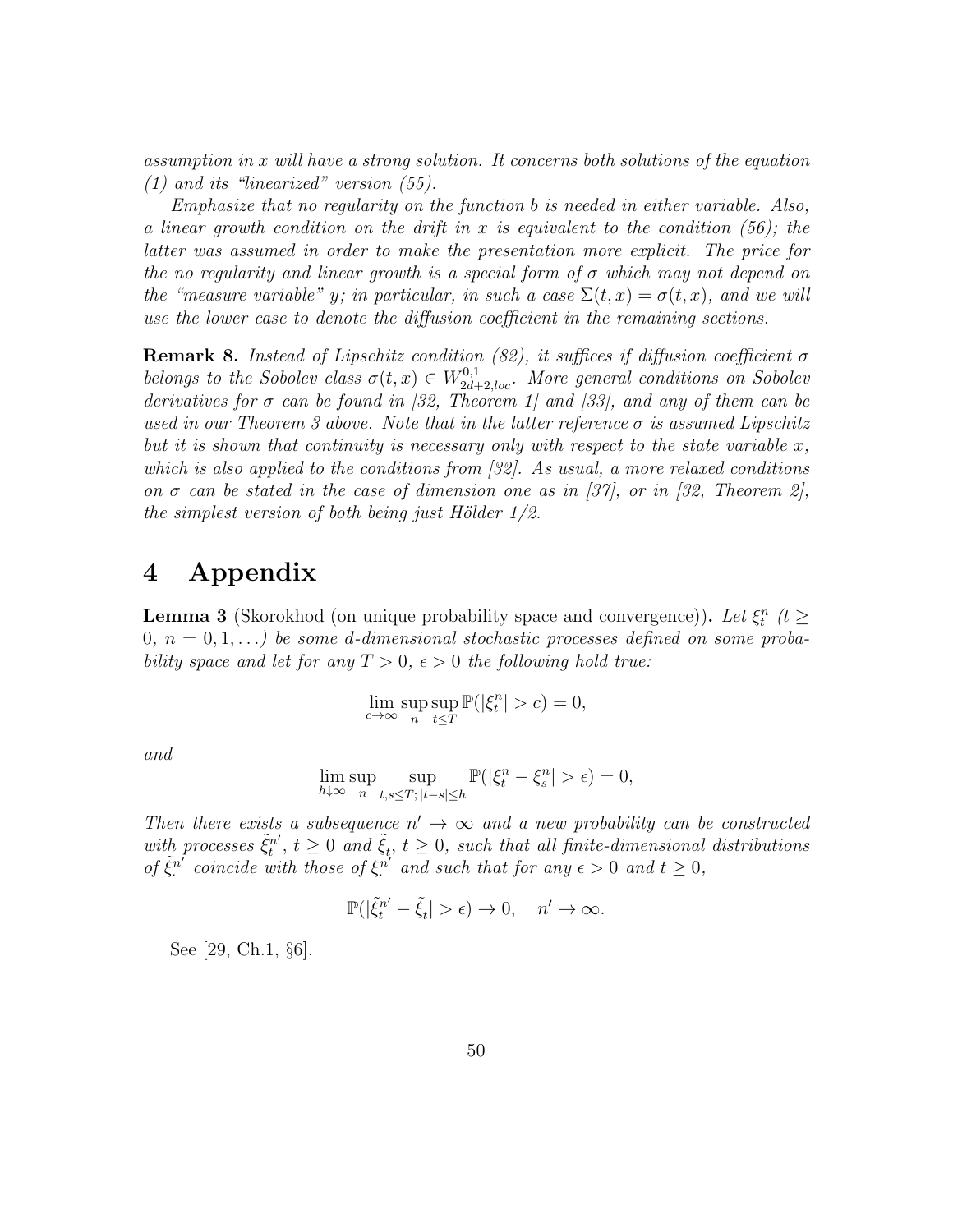**Lemma 4** (Skorokhod). Let  $f^n : \mathbb{R} \times \Omega \to \mathbb{R}$  ( $n \geq 0$ ) be uniformly bounded random processes on some probability space; let  $(W^n (n \geq 0))$  be a sequence of (one $dimensional$ ) Wiener processes on the same probability space, and let all Itô's stochastic integrals  $\int_0^T$ 0  $f_s^n dW_s^n, n \geq 0$  be well-defined. Assume that for any  $\varepsilon > 0$ ,

$$
\lim_{h \to 0} \sup_{n} \sup_{|s-t| \le h} \mathbb{P}\{|f_s^n - f_t^n| > \varepsilon\} = 0,\tag{83}
$$

and let for each  $s \in [0, T]$ 

$$
(f^n_s,W^n_s)\xrightarrow{\mathbb{P}} (f^0_s,W^0_s).
$$

Then

$$
\int_0^T f_s^n dW_s^n \stackrel{\mathbb{P}}{\rightarrow} \int_0^T f_s^0 dW_s^0.
$$

See [29, Ch.2, §3, Theorem], where  $W<sup>n</sup>$  are allowed to be more general martingales with brackets converging to that of a Wiener process.

In the proof of the Propositions 1 and 2 (and Thm 1?) the following lemma was needed. We use verbatim notations and terminology from [10] to save some space.

**Definition 2.** A system of subsets F of some set E is called  $\pi$ -system iff  $A, B \in \mathcal{F}$ implies  $AB \in \mathcal{F}$ . Let  $\mathcal L$  be a set of functions on E which contains  $f_+$  and  $f_-$  along with any f. A system of functions  $\mathcal H$  is called  $\mathcal L$ -system iff the three conditions hold:

- $(a)$  1  $\in \mathcal{H}$ ;
- (b) if  $f_1, f_2 \in \mathcal{H}$  and  $c_1, c_2 \in \mathbb{R}$ , then  $c_1 f_1 + c_2 f_2 \in \mathcal{H}$ ;
- (c) if  $f_n \in \mathcal{H}$ ,  $0 \le f_n \uparrow f$ , and either f is bounded, or  $f \in \mathcal{L}$ , then  $f_n \in \mathcal{H}$ .

**Lemma 5** (Dynkin). If some  $\mathcal{L}$ -system  $\mathcal{H}$  contains indicators of all subsets from a  $\pi$ -system C, then H contains all  $\sigma(C)$ -measurable functions from L.

See [10, Lemmae 0.2 - 0.3]. In our case, C consists of all open sets in  $[0, T] \times$  $B_R \times B_R$ ,  $\sigma(C)$  is a Borel sigma-algebra in  $[0, T] \times B_R \times B_R$  (which is a  $\pi$ -system),  $\mathcal L$  is a family of all Borel measurable functions satisfying Krylov's bound (86) for the couple  $(X, \xi)$ , and H is a family of all continuous functions satisfying the same Krylov's bound and monotonically increasing limits of such continuous functions, for which limits this Krylov's bound with a finite or infinite right hand side also holds true (by the monotonic convergence theorem). The point is that the indicator of any compact may be monotonically approximated from above by bounded continuous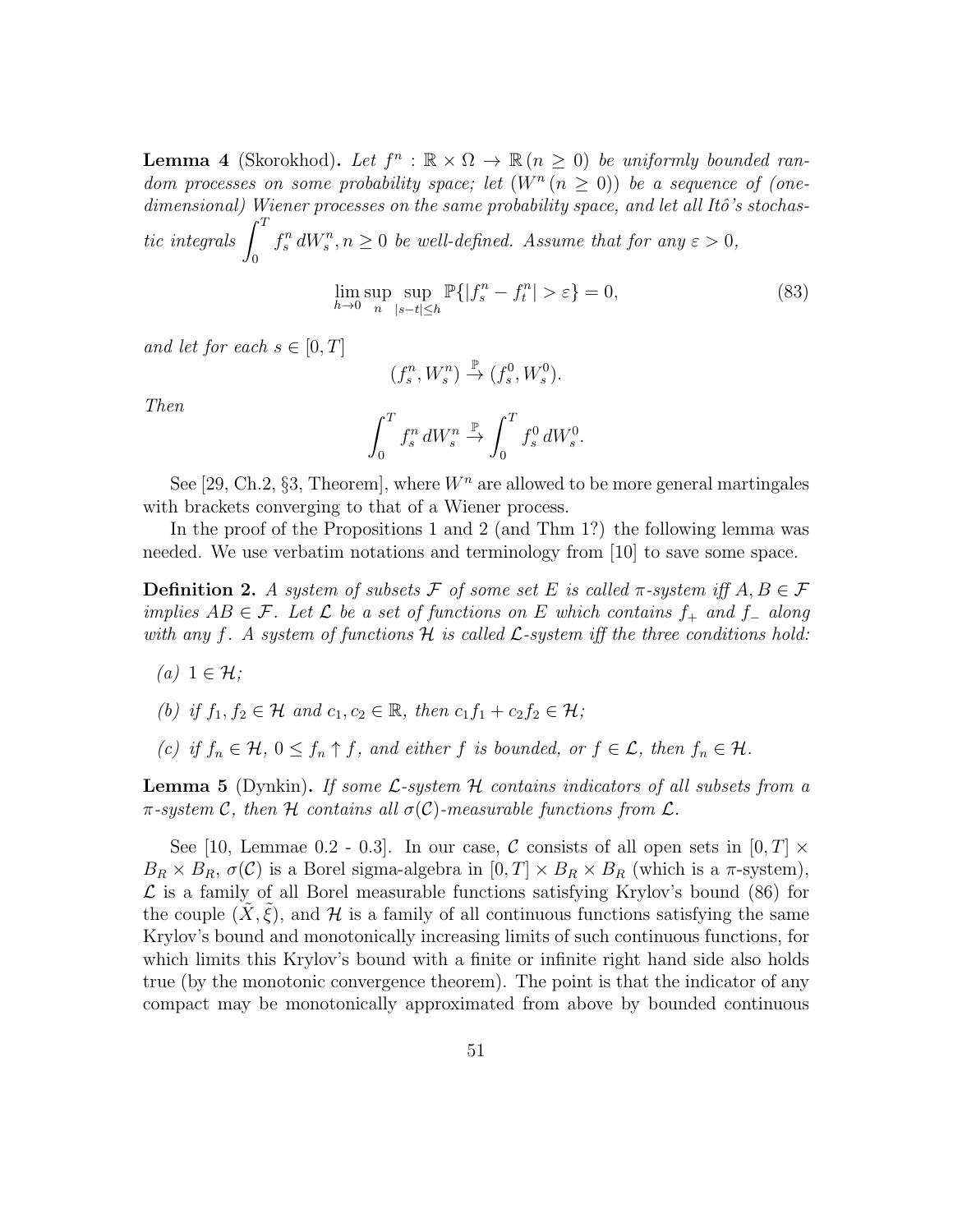functions with compact supports. As a consequence, the closure of the linear hull of continuous functions on a compact domain coincides with the closure of the linear hull of indicators of all open subsets. As a result of the Lemma 5,  $\mathcal{H}$  contains all functions from  $\sigma(\mathcal{C})$ , that is, all Borel measurable functions. So, Krylov's bound (86) holds for them all (possibly with an infinite right hand side which does not contradict to the bound).

As promised, the last lemma is a version of Krylov's bounds. Let  $Z_t$  be a strong Markov process in  $\mathbb{R}^d$  satisfying an SDE

$$
dZ_t = b_t(Z_t)dt + \sigma_t(Z_t)dW_t, \quad Z_0 = z_0,
$$

where (non-random) functions  $b_t(z)$  and  $\sigma_t(z)$  are d-vector and matrix  $d \times d$  respectively,  $\sigma_t$  is uniformly non-degenerate, and locally in z bounded uniformly in  $(t, \omega)$ , that is,

$$
d(R) := \sup_{|z| \le R} \sup_t (|b_t(z)| + \|\sigma_t(z)\|) < \infty, \quad \forall \ R > 0,\tag{84}
$$

and the random variable  $z_0$  is independent of the filtration of the Wiener process  $W = (W_t, \mathcal{F}_t)$ . Let D be a bounded domain in  $B_R = (z \in \mathbb{R}^d : |z| \le R)$ ,  $g : \mathbb{R}^d \to \mathbb{R}^1$ , and  $f: \mathbb{R}^1 \times \mathbb{R}^d \to \mathbb{R}^1$  be Borel measurable functions, and

$$
\tau_D := \inf(t \ge 0 : Z_t \notin D).
$$

Then the following versions of Krylov's bounds hold true: we assume only local boundedness of the coefficients, and the statements are also local,

**Lemma 6.** Under assumption (84), for any  $p \geq d$  there exists a constant  $N = N_R$ which also depends on d, on the constants of ellipticity of  $\sigma \sigma^*$  and on the upper bounds for the norms of b and  $\sigma$  for  $|x|, |y| \leq R$ , such that for any g satisfying  $g(z) \equiv 0, z \notin D,$ 

$$
\mathbb{E}\int_{0}^{T}g(Z_{t})dt \leq N_{R}||g||_{L_{p}(D)},
$$
\n(85)

where  $R = diam(D)$ , and for any f satisfying  $f(t, z) \equiv 0, z \notin D$ ,

$$
\mathbb{E}\int_{0}^{T}f(t,Z_{t})dt\leq N_{R}\|f\|_{L_{p+1}([0,T]\times D)}.\tag{86}
$$

Recall that in the proof of the Theorem 1 the role of  $Z$  is played by the pairs  $(\tilde{X}^n, \tilde{\xi}^n)$ . These are yet not full Krylov's estimates for general Itô processes, however, they suffice for our goals here.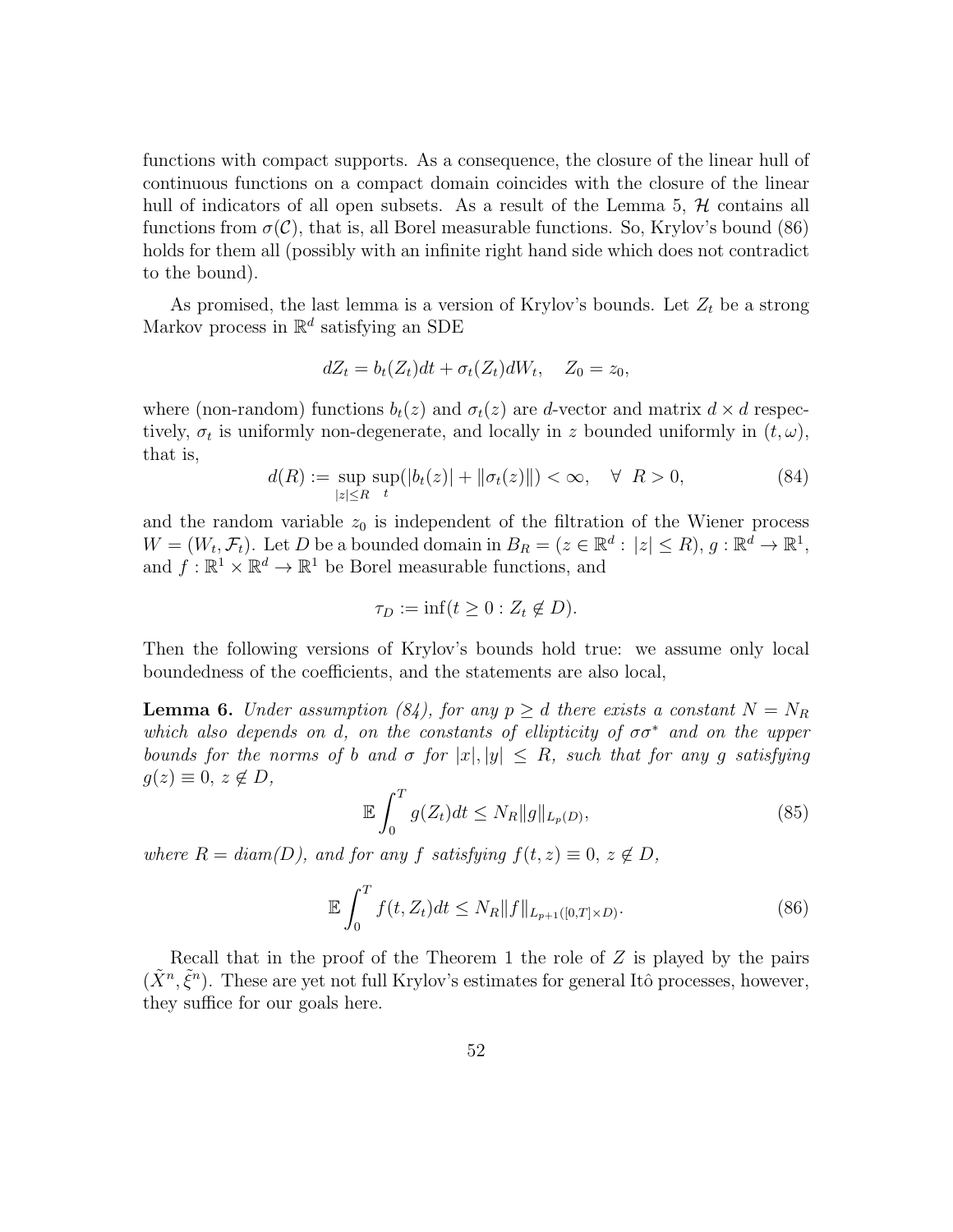**Proof** is based on Krylov's bounds for Itô processes with bounded coefficients and from the hint similar to the one in the proof of the Lemma 4.3.1 [18]. We only show the second inequality, since the first one follows similarly. Let  $D'$  be another bounded domain containing the closure of D:  $\overline{D} \subset\subset D'$ . Without loss of generality, we may assume that  $\text{diam}(D') \leq \text{diam}(D') + 1$ , and  $D' \subset B_{R+1}$ . Denote

$$
\tau^0 = 0, \quad T^1 := \inf(t \ge \tau_0 : Z_t \notin \bar{D}'),
$$
  

$$
\tau^k := \inf(t \ge T^k : Z_t \in D), \ T^{k+1} := \inf(t \ge \tau^k : Z_t \notin \bar{D}'), \ k \ge 1,
$$

and let

$$
\hat{Z}_t^0 := Z_0 + \int_0^t 1(s < T^1) b_s(Z_s) ds + \int_0^t (1(s < T^1) \sigma_s(Z_s) + 1(s \ge T^1)) dW_s, \ t \ge 0, \quad \dots, \\
\hat{Z}_t^k := Z_{\tau^k} + \int_{\tau^k}^t 1(s < T^{k+1}) b_s ds + \int_{\tau^k}^t (1(s < T^{k+1}) \sigma_t + 1(s \ge T^{k+1})) dW_s, \ t \ge \tau^k, \quad \dots
$$

Note that  $Z_t = \hat{Z}_t^0$  on the set  $(t < T^1)$ , and  $\hat{Z}_t^k = Z_t$  on  $(\tau^k \leq t < T^{k+1})$  (see [22, Theorem 6.3.7(iii)]. Since  $f(s, Z_s) = 0$  on any interval  $T^k \leq s \leq \tau^k$ , we have with  $p \geq d$ ,

$$
\mathbb{E} \int_{0}^{T} |f(s, Z_{s})| ds = \sum_{k=0}^{\infty} \mathbb{E} \int_{\tau^{k} \wedge T}^{T^{k+1} \wedge T} |f(s, Z_{s})| ds = \sum_{k=0}^{\infty} \mathbb{E} 1(\tau^{k} \leq T) \int_{\tau^{k} \wedge T}^{T^{k+1} \wedge T} |f(s, Z_{s})| ds \n= \sum_{k=0}^{\infty} \mathbb{E} 1(\tau^{k} \leq T) \int_{\tau^{k}}^{T^{k+1} \wedge T} |f(s, Z_{s})| ds \leq \sum_{k=0}^{\infty} \mathbb{E} 1(\tau^{k} \leq T) \int_{\tau^{k}}^{T^{k+1}} |f(s, Z_{s})| ds \n= \sum_{k=0}^{\infty} \mathbb{E} 1(\tau^{k} \leq T) \mathbb{E} \left( \int_{\tau^{k}}^{T^{k+1}} |f(s, \hat{Z}_{s}^{k})| ds | \mathcal{F}_{\tau^{k}} \right) \leq N_{R} ||f||_{L_{p+1}([0, T] \times R^{d})} \sum_{k=0}^{\infty} P(\tau^{k} \leq T),
$$

according to Krylov's bound [21, Theorems 2.2.2, 2.2.4]. Recall that  $P(\tau^k \leq T) \leq$  $P(T^k \leq T)$ . For a strong Markov process  $Z_s$  with a positive probability to exit from  $\bar{D}'$  on any finite interval of time due to the non-degeneracy of its diffusion coefficient and boundedness of both coefficients in  $\bar{D}'$ , the probabilities  $P(T^k \leq T)$ admit exponential bounds

$$
P(T^k \le T) \le Cq^{k-1}, \ k \ge 1,
$$

with some  $C < \infty, q < 1$ . So, with a new constant C and since  $(1 - 1_D)f \equiv 0$ ,

$$
\mathbb{E} \int_0^T |f(s, Z_s)| ds \le N_R \|f\|_{L_{p+1}([0, T] \times \mathbb{R}^d)} \sum_{k=0}^{\infty} \mathbb{P}(T^k \le T) \le CN_R \|f\|_{L_{p+1}([0, T] \times D)}.
$$
\n(87)

The bound (85) follows similarly. The Lemma 6 is proved.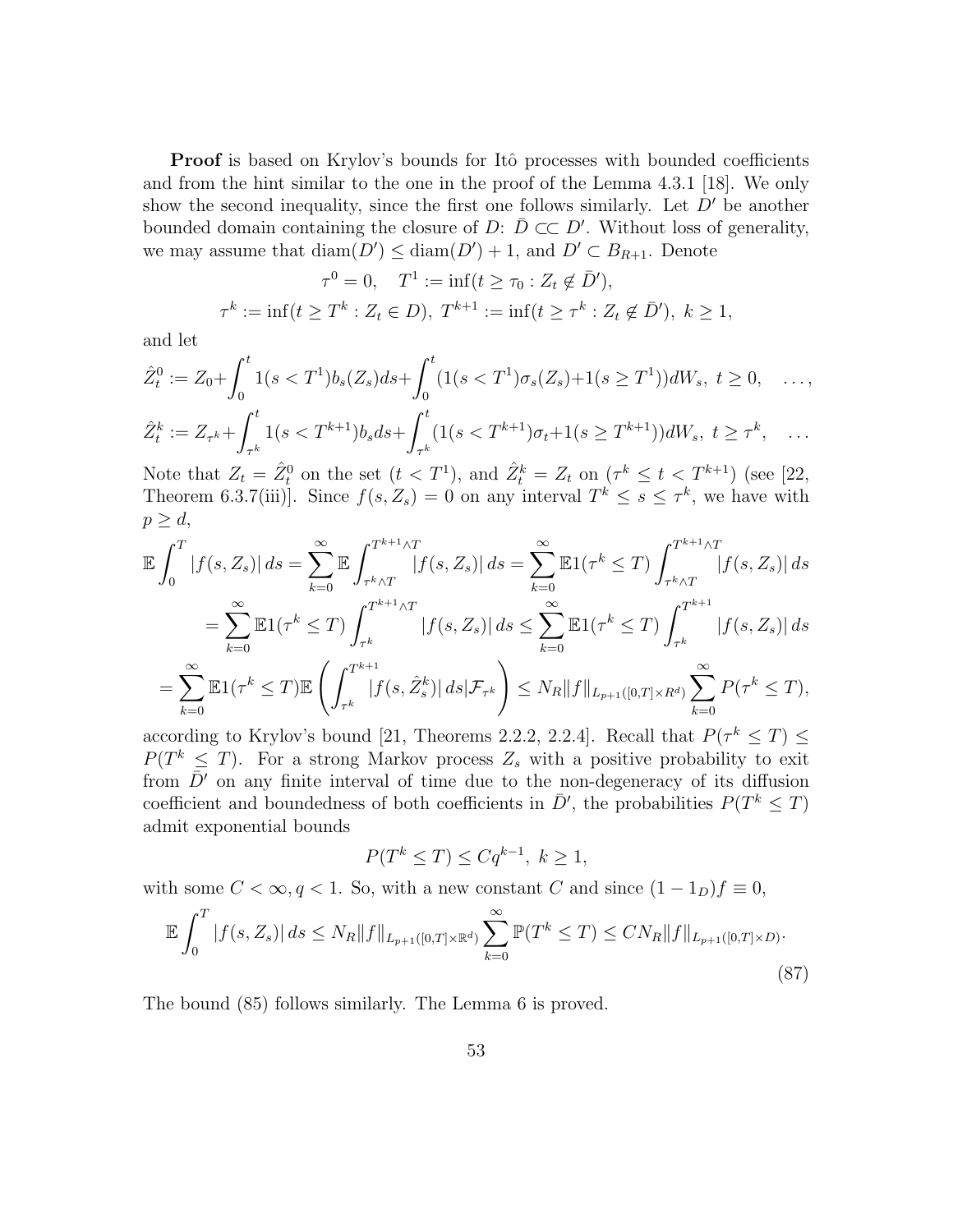# Acknowledgements

For the second author this study has been funded by the Russian Academic Excellence Project '5-100' and by the Russian Science Foundation project 17-11-01098. Certain stages of this work have been fulfilled while the second author was visiting Bielefeld university to which programme SFB1283 this author is grateful. Both authors are grateful to Denis Talay, Mireille Bossy and Sima Mehri who posed valuable questions and thus drew attention of the authors to various gaps in the earlier proofs mainly in the Theorem 1 and in this way stimulated us to improve our presentation. Their help was indispensable. Also, the authors are really grateful to the anonymous referee for many useful comments and remarks which helped a lot.

# References

- [1] N. Abourashchi, A.Yu. Veretennikov, On stochastic averaging and mixing, Theory of Stochastic Processes, 16(32) (1), 111-130, 2010.
- [2] R. Bass, Diffusions and Elliptic Operators, Springer, New York, 1998.
- [3] S. Benachour, B. Roynette, D. Talay, P. Vallois, Nonlinear self-stabilizing processes. I: Existence, invariant probability, propagation of chaos. Stochastic Processes Appl. 75(2): 173-201, 1998.
- [4] M. Bossy, D. Talay, A stochastic particle method for the McKean-Vlasov and the Burgers equation. Math. Comp. 66: 157-192, 1997.
- [5] T. S. Chiang, McKean-Vlasov equations with discontinuous coefficients. Soochow J. Math., 20(4):507–526, 1994. Dedicated to the memory of Professor Tsing-Houa Teng.
- [6] D. Crisan, J. Xiong, Approximate McKean-Vlasov representations for a class of SPDEs. Stochastics: An International Journal of Probability and Stochastic Processes, 82(1): 53-68, 2010.
- [7] P.-E. Chaudru de Raynal, Strong well-posedness of McKean-Vlasov stochastic differential equation with Hölder drift, arXiv:1512.08096.
- [8] R. Dobrushin. Vlasov equations. Funct. Anal. Appl., 13:115–123, 1979.
- [9] N. Dunford, J.T. Schwartz, Linear operators, Part 1, Interscience, New York, 1958.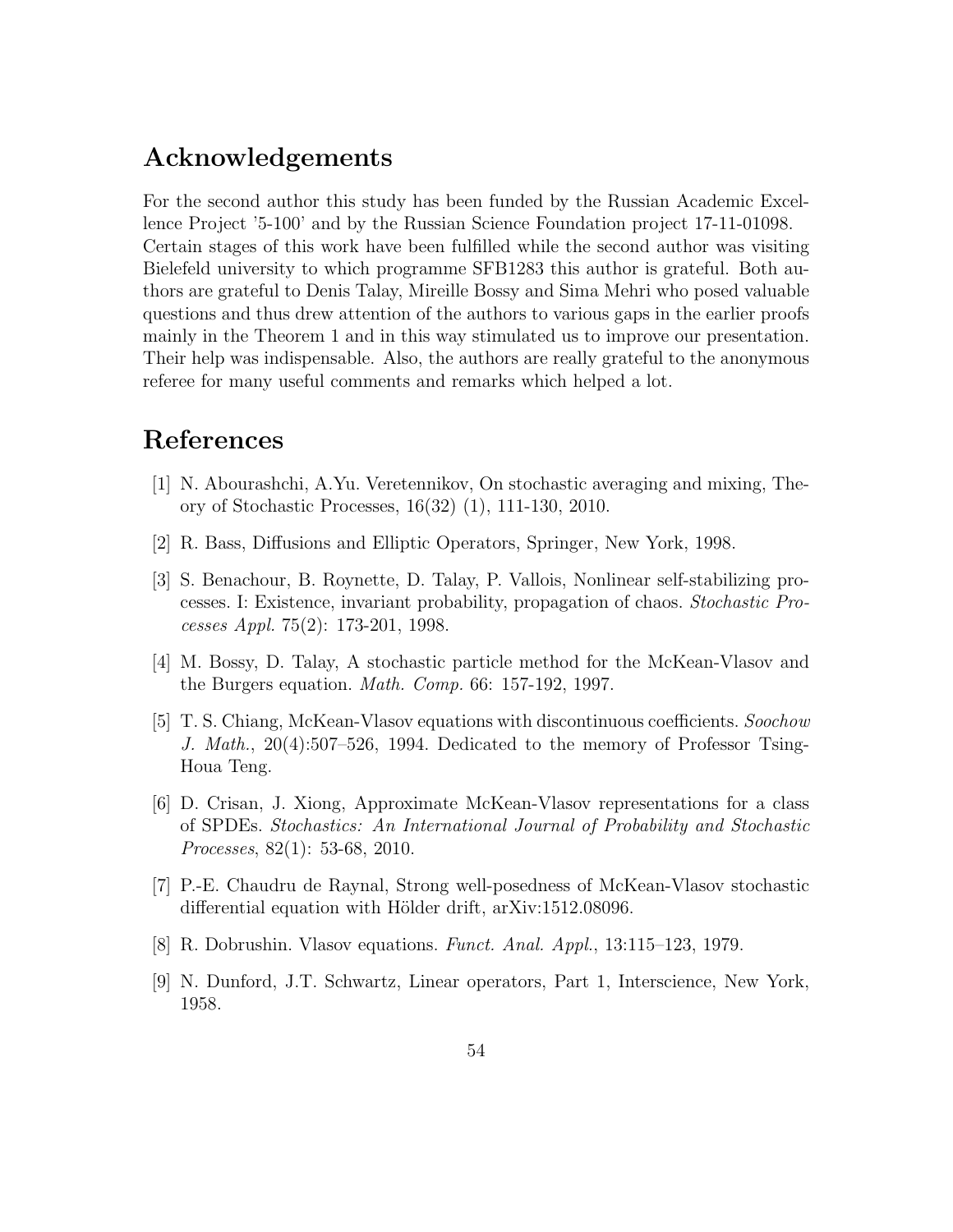- [10] E.B. Dynkin, Markov processes, Academic Press, New York, 1965. vv. 1 2.
- [11] T. Funaki. A certain class of diffusion processes associated with nonlinear parabolic equations. Z. Wahrsch. Verw. Gebiete, 67(3): 331–348, 1984.
- [12] I.I. Gihman, A.V. Skorohod, Stochastic differential equations, Springer, Berlin, 1972.
- [13] S. Herrmann, J. Tugaut, Nonuniqueness of stationary measures for selfstabilizing processes. Stochastic Processes and Their Applications. 120(7): 1215- 1246, 2010.
- [14] N. Ikeda and S. Watanabe. Stochastic differential equations and diffusion processes. Elsevier, 2014.
- [15] B. Jourdain. Diffusions with a nonlinear irregular drift coefficient and probabilistic interpretation of generalized Burgers' equations. ESAIM Probab. Statist., 1:339–355 (electronic), 1995/97.
- [16] B. Jourdain and S. Méléard. Propagation of chaos and fluctuations for a moderate model with smooth initial data. Ann. Inst. H. Poincaré Probab. Statist., 34(6):727–766, 1998.
- [17] M. Kac. Foundations of kinetic theory. In Proceedings of the Third Berkeley Symposium on Mathematical Statistics and Probability, 1954–1955, vol. III, pages 171–197. University of California Press, Berkeley and Los Angeles, 1956.
- [18] R.Z. Khasminskii, Stochastic Stability of Differential Equations. 2nd ed., with contributions by G.N. Milstein and M.B. Nevelson, Springer, Berlin, 2012.
- [19] N. V. Krylov. On Ito's stochastic integral equations. Theory Probab. Appl., 14:330–336, 1969; Addendum: On Ito's stochastic integral equations, ibid., 17:2, 373-374, 1973.
- [20] N. V. Krylov. On the selection of a Markov process from a system of processes and the construction of quasi-diffusion processes. Izvestiya: Mathematics, 7(3):691–709, 1973.
- [21] N. V. Krylov. Controlled diffusion processes, Springer, Berlin, 2nd edition, 2009.
- [22] N. V. Krylov, Introduction to the Theory of Random Processes, AMS, Providence, R.I., 2002.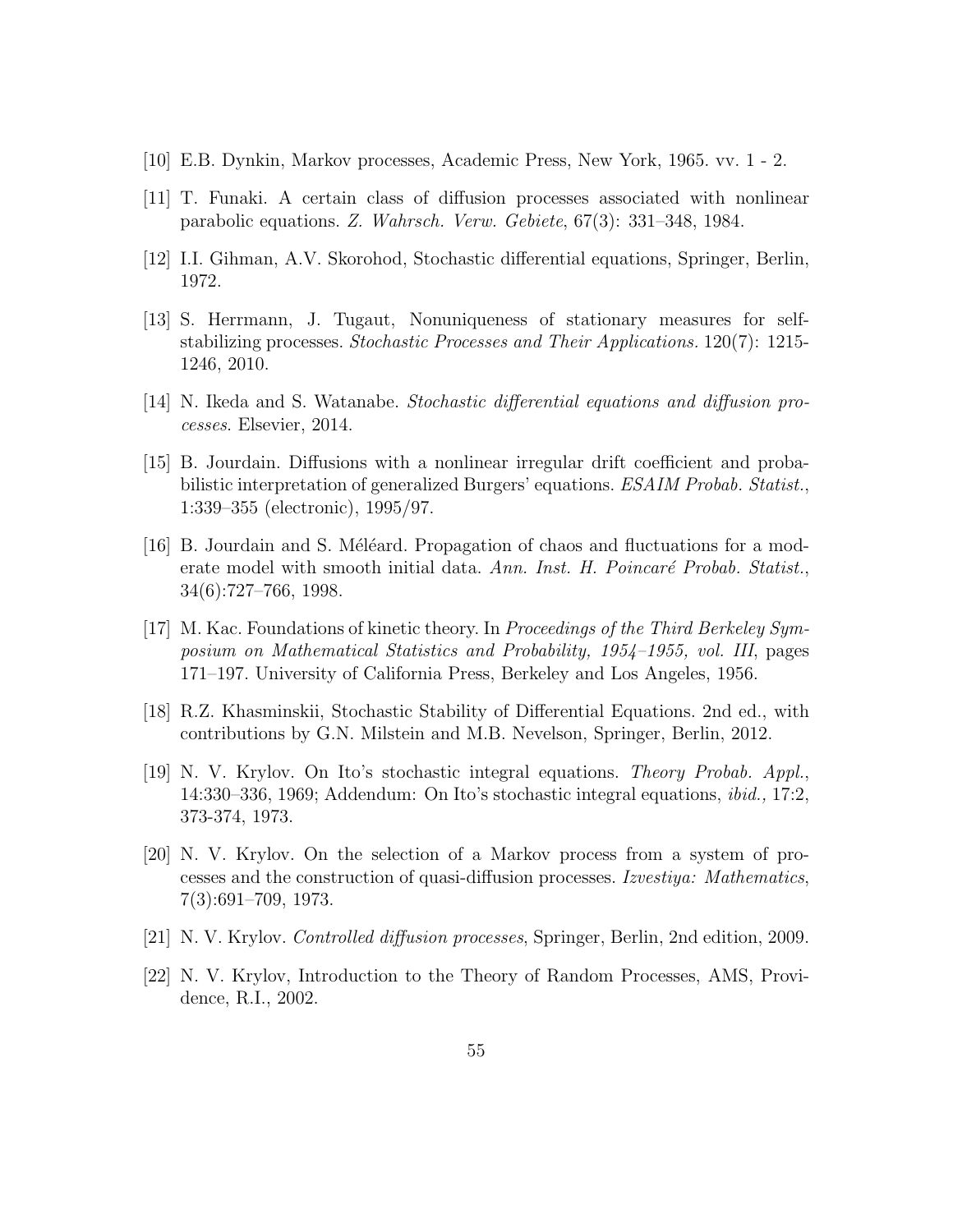- [23] T. G. Kurtz. Weak and strong solutions of general stochastic models. Electron. Commun. Probab., 19(58):1–16, 2014.
- [24] H. P. McKean. A class of Markov processes associated with nonlinear parabolic equations. Proc. Nat. Acad. Sci. U.S.A., 56:1907–1911, 1966.
- [25] H. P. McKean. Stochastic integrals. New York, NY, Acad. Press, 1969.
- [26] P.-A. Meyer, Probability and Potentials, (or Dellacherie and Meyer, same title, later edition.)
- [27] O.A. Ladyzhenskaya, V.A. Solonnikov, N.N. Uraltseva, Linear and Quasi-linear Equations of Parabolic Type, AMS, R.I., 1968.
- [28] A. V. Skorohod. Stochastic equations for complex systems, volume 13 of Mathematics and its Applications (Soviet Series). D. Reidel Publishing Co., Dordrecht, 1988.
- [29] A. V. Skorokhod. Studies in the theory of random processes. Translated from the Russian by Scripta Technica, Inc. Addison-Wesley Publishing Co., Inc., Reading, Mass., 1965.
- [30] A.-S. Sznitman. Topics in propagation of chaos. In École d'Été de Probabilités de Saint-Flour XIX—1989, volume 1464 of Lecture Notes in Math., pages  $165-251$ . Springer, Berlin, 1991.
- [31] A. Yu. Veretennikov. On the strong solutions of stochastic differential equations. Theory of Probability & Its Applications,  $24(2):354-366$ , 1980.
- [32] A. Yu. Veretennikov. On strong solutions and explicit formulas for solutions of stochastic integral equations. Math. USSR, Sb., 39:387–403, 1981.
- [33] A. Yu. Veretennikov. Parabolic equations and Ito's stochastic equations with coefficients discontinuous in the time variable. Math. notes, 1982, 31, 278-283.
- [34] A. Yu. Veretennikov. On ergodic measures for McKean-Vlasov stochastic equations. In Monte Carlo and quasi-Monte Carlo methods 2004, 471–486. Springer, Berlin, 2006.
- [35] A.Yu. Veretennikov and N.V. Krylov. On explicit formulas for solutions of stochastic equations. Mathematics of the USSR-Sbornik, 29(2):239–256, 1976.